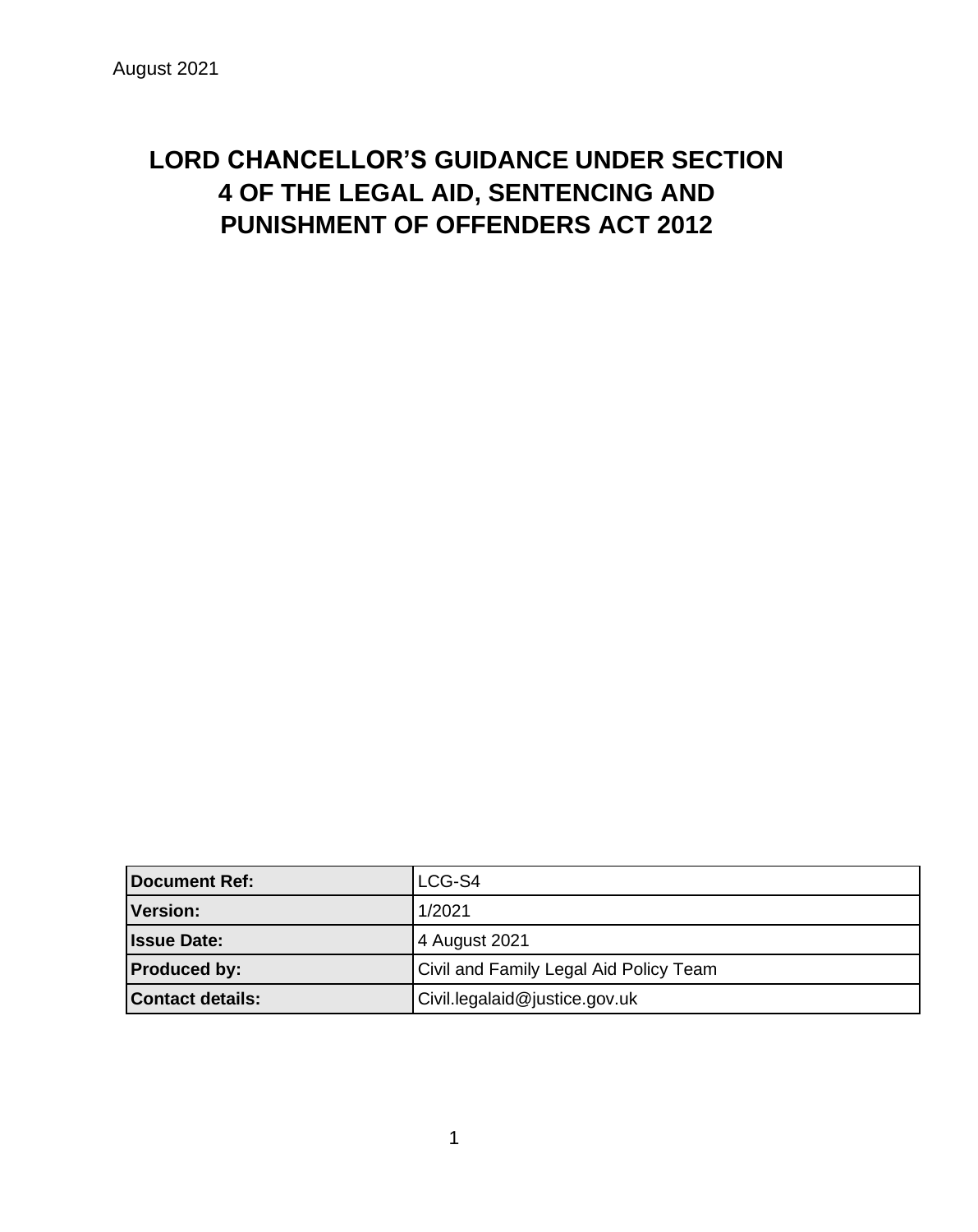| 4.1                                                                       |    |
|---------------------------------------------------------------------------|----|
|                                                                           |    |
|                                                                           |    |
|                                                                           |    |
| How forms of civil legal service are provided and delegated authority  18 |    |
|                                                                           |    |
| Division between Legal Help and Legal Representation  19                  |    |
| Boundary between Legal Help and investigative representation  20          |    |
| Division between investigative representation and full representation 20  |    |
|                                                                           |    |
|                                                                           |    |
|                                                                           |    |
|                                                                           |    |
|                                                                           |    |
|                                                                           |    |
|                                                                           |    |
|                                                                           |    |
|                                                                           |    |
|                                                                           |    |
|                                                                           |    |
| Controlled Work                                                           | 33 |
|                                                                           |    |
|                                                                           |    |
|                                                                           |    |
|                                                                           |    |
|                                                                           |    |
|                                                                           |    |
|                                                                           |    |
|                                                                           |    |
|                                                                           |    |
|                                                                           |    |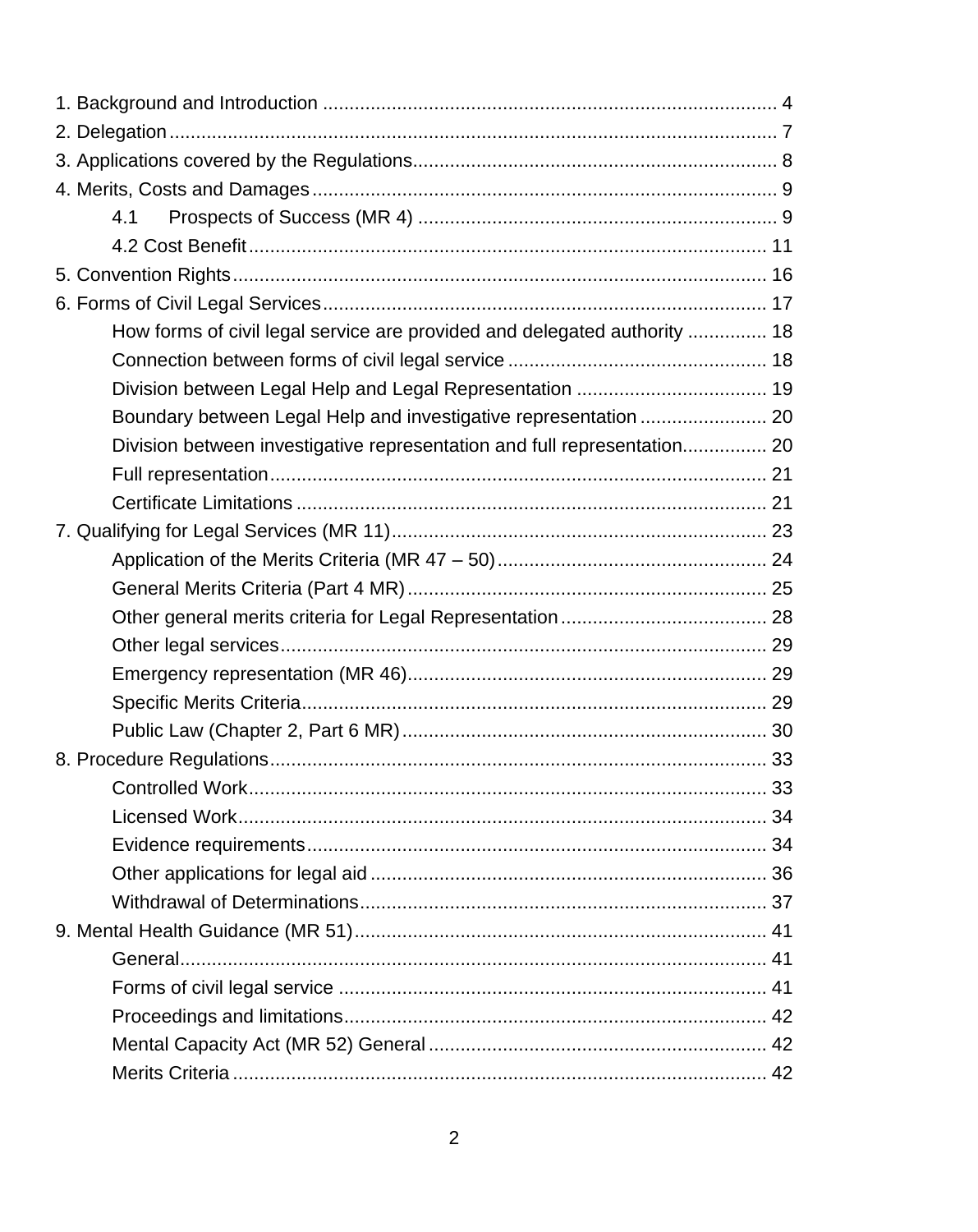| Implementation and enforcement of orders made in family proceedings 47                   |
|------------------------------------------------------------------------------------------|
|                                                                                          |
| Private Law Domestic Violence and Forced Marriage (MR 2)  49                             |
| Private law children cases (matters considered under MR 68) 51                           |
| 11. Significant breach of Convention rights (paragraph 22 of Part 1 of Schedule 1 to the |
| 12. Risk to health or safety in rented home (paragraph 35 of Part 1 of Schedule 1 to the |
|                                                                                          |
|                                                                                          |
|                                                                                          |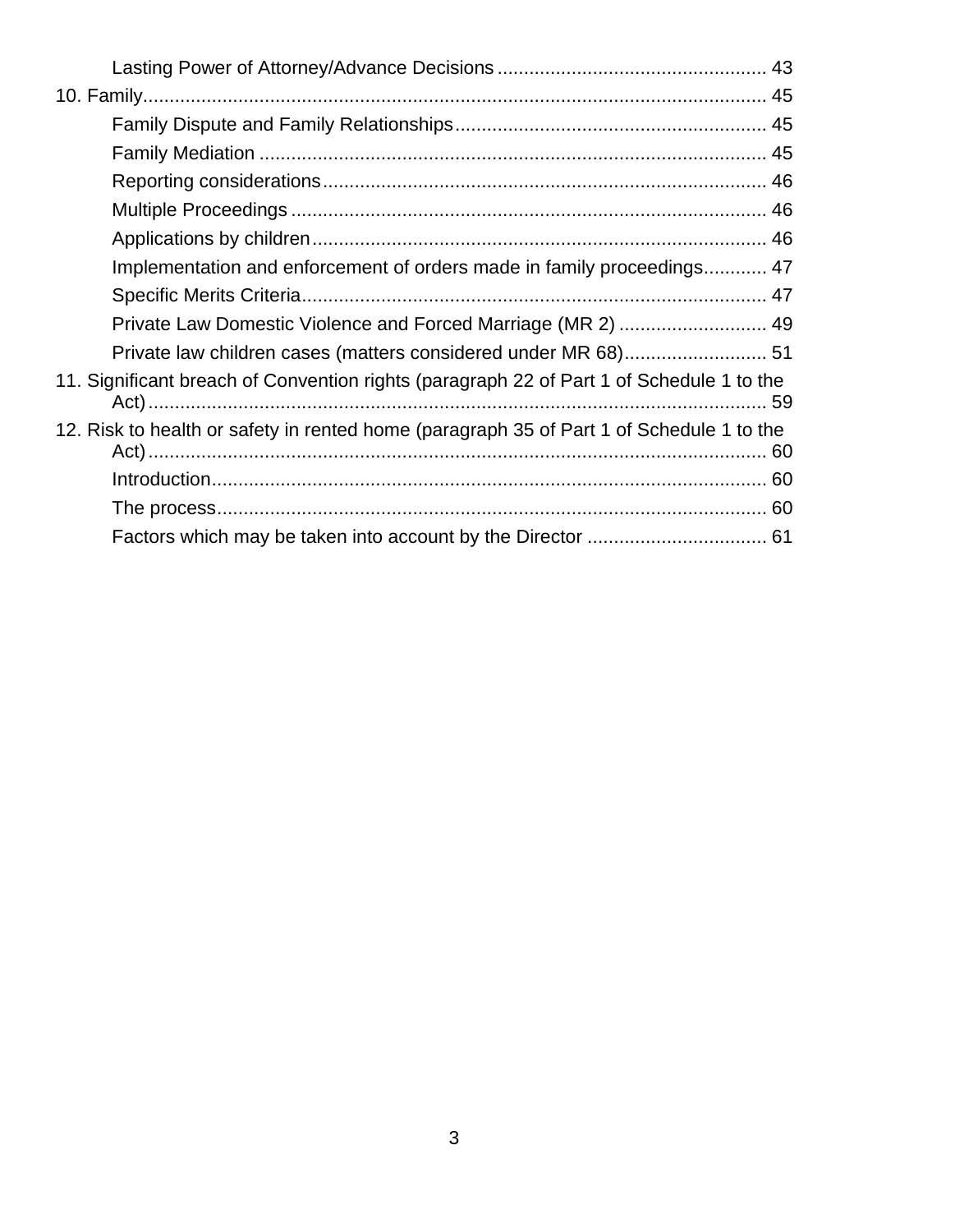# <span id="page-3-0"></span>**1. Background and Introduction**

The guidance contained at section 2 onwards is issued by the Lord Chancellor to the Director of Legal Aid Casework under section 4(3) of the Legal Aid, Sentencing and Punishment of Offenders Act 2012 (**'the Act'**). The Director must have regard to this guidance in determining whether civil legal services are to be made available under section 11(1) of the Act. As, in practice, applications will be considered by caseworkers on the Director's behalf, this guidance is addressed to caseworkers.

This guidance sets out some of the factors that caseworkers should take into account in deciding applications for civil legal services. It is not intended to be an exhaustive account of those factors. In particular, it is not intended to replace the need for consideration of representations in individual cases and new case law that arises. Applications should be considered on a case by case basis. This guidance will apply to applications made on or after 8 January 2018.

## *Scope of the scheme*

- 1.1. The Act governs applications for legal aid from 1 April 2013.
- 1.2. A significant difference with the new scheme is that, whereas the funding code contained provision for certain matters to be elaborated in guidance, the Regulations are necessarily self-contained in meaning.
- 1.3. Section 4 of the Act creates the role of Director of Legal Aid Casework (**'the Director'**) who has the role of decision maker in relation to applications for legal aid. The Director's decisions are referred to in the Act as determinations.
- 1.4. Under section 1(2)(a) of the Act, civil legal aid is defined as those "civil legal services" made available under sections 9 and 10 of the Act or paragraph 3 of Schedule 3 to the Act. "Legal services" is further defined at section 8 of the Act. Sections 8 to 12 and 21 to 26 govern the provision of these services.
- 1.5. Under section 9, only those services "described in" Part 1 of Schedule 1 to the Act can be provided. Services not described in Part 1 of Schedule 1 can only be provided through exceptional funding under section 10 of the Act. This distinction in effect replaces the previous terminology under the Access to Justice Act 1999 whereby services as a whole were either in scope or excluded.
- 1.6. However, in order to be "described" in Part 1 of Schedule 1 the services must both fall within the general description of services in a paragraph of Part 1 and must not fall within an exclusion either set out in that paragraph itself (a 'specific exclusion') or listed by Part 2 (types of case that are excluded) or Part 3 (advocacy services excluded other than in certain venues) of Schedule 1. Each paragraph of Part 1 of Schedule 1 states which of the exclusions listed in Parts 2 and Part 3 apply to the relevant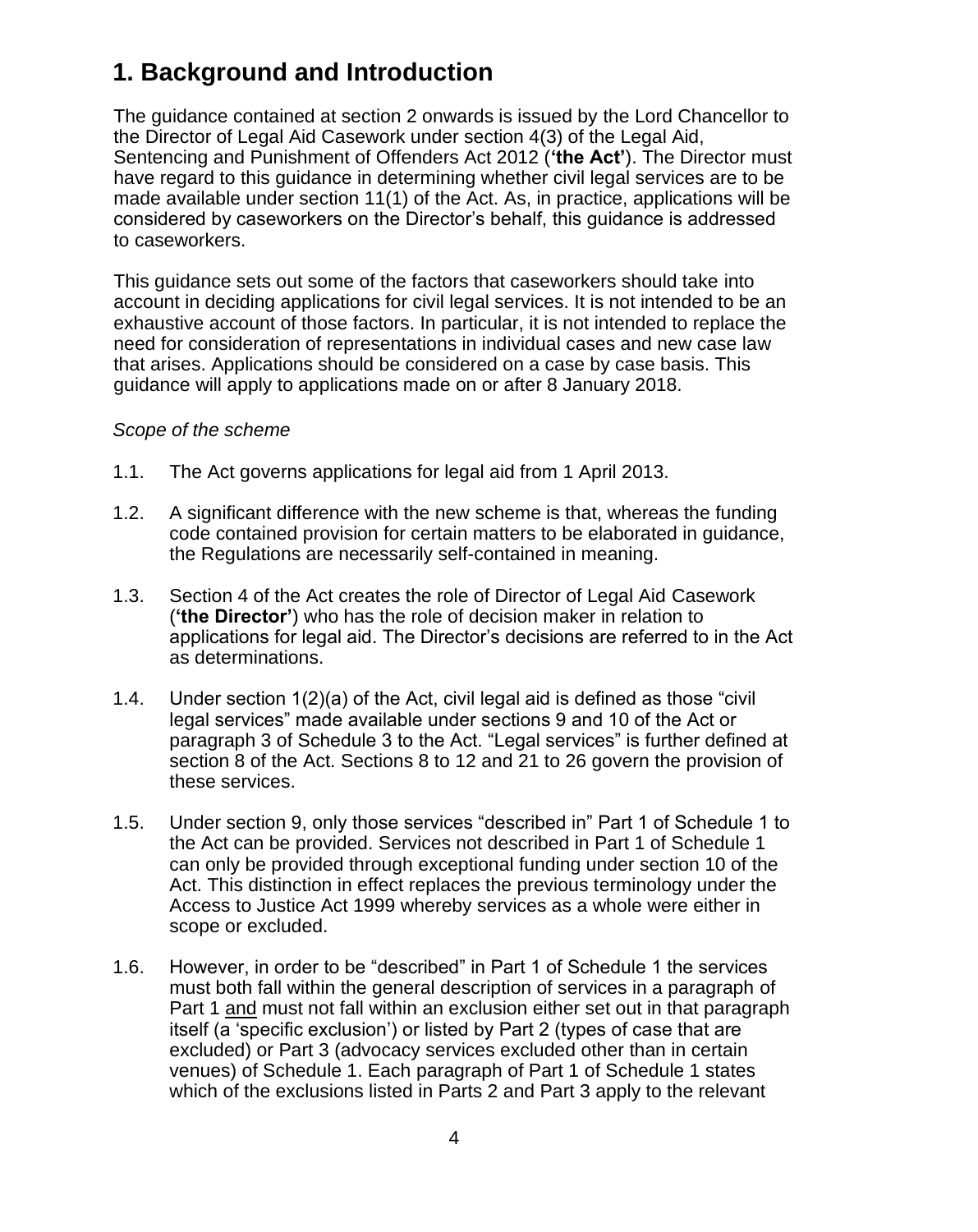services.

1.7. The boundaries of the cases covered by the different paragraphs of Part 1 of Schedule 1 to the Act is outside the scope of this guidance, although separate guidance is available in relation to "significant breach of Convention rights" (paragraph 22) and "serious risk of harm to the health or safety arising from a deficiency in rented accommodation" (paragraph 35). Hence the guidance to the Regulations is limited in nature compared to that under the funding code.

### *Qualification*

- 1.8. Most applications for civil legal aid, for services described in Part 1 of Schedule 1 to the Act to be made available to an individual, are considered under section 9 of the Act. Services not described by Part 1 of Schedule 1 can only be made available to an individual if the Director has made an exceptional case determination under section 10 of the Act. Services can only be made available to a legal person if the Director has made an exceptional case determination under Schedule 3 to the Act.
- 1.9. In each of the above three circumstances, the Director must have determined, pursuant to section 11 of the Act, that the applicant qualifies for the civil legal services sought before those services can be made available. Under section 11(1) of the Act, such a determination has two components: financial eligibility of the applicant pursuant to Regulations made under section 21 of the Act and application of merits criteria set out in Regulations made under section 11(1)(b). The procedure in relation to determinations under sections 9 and 10 and Schedule 3 are governed by section 12 and Regulations under subsection 12(2).
- 1.10. The Regulations made under section 11(1)(b) and section 12(2) are, respectively, the Civil Legal Aid (Merits Criteria) Regulations 2013 (**'the Merits Regulations'**) and the Civil Legal Aid (Procedure) Regulations 2012 (**'the Procedure Regulations'**). These replace the Funding Code Criteria and Procedures made under section 8 of the Access to Justice Act 1999.
- 1.11. The content of the Merits and Procedure Regulations broadly corresponds with that of the funding code. In respect of the merits criteria to be applied, the major policy change was to extend the range of cases that are subject to the criterion that, in order to qualify for legal aid, a case should not be suitable for a conditional fee agreement. This requirement now applies to all applications for Legal Representation in non-family proceedings other than Mental Health First-tier Tribunal cases. Conditional fee agreement is now given an extended meaning to include damages based agreements and litigation funding agreements under the amended Courts and Legal Services Act 1990.
- 1.12. More generally, the contents of the Merits Regulations are in some cases extended beyond those of the equivalent criteria in the Funding Code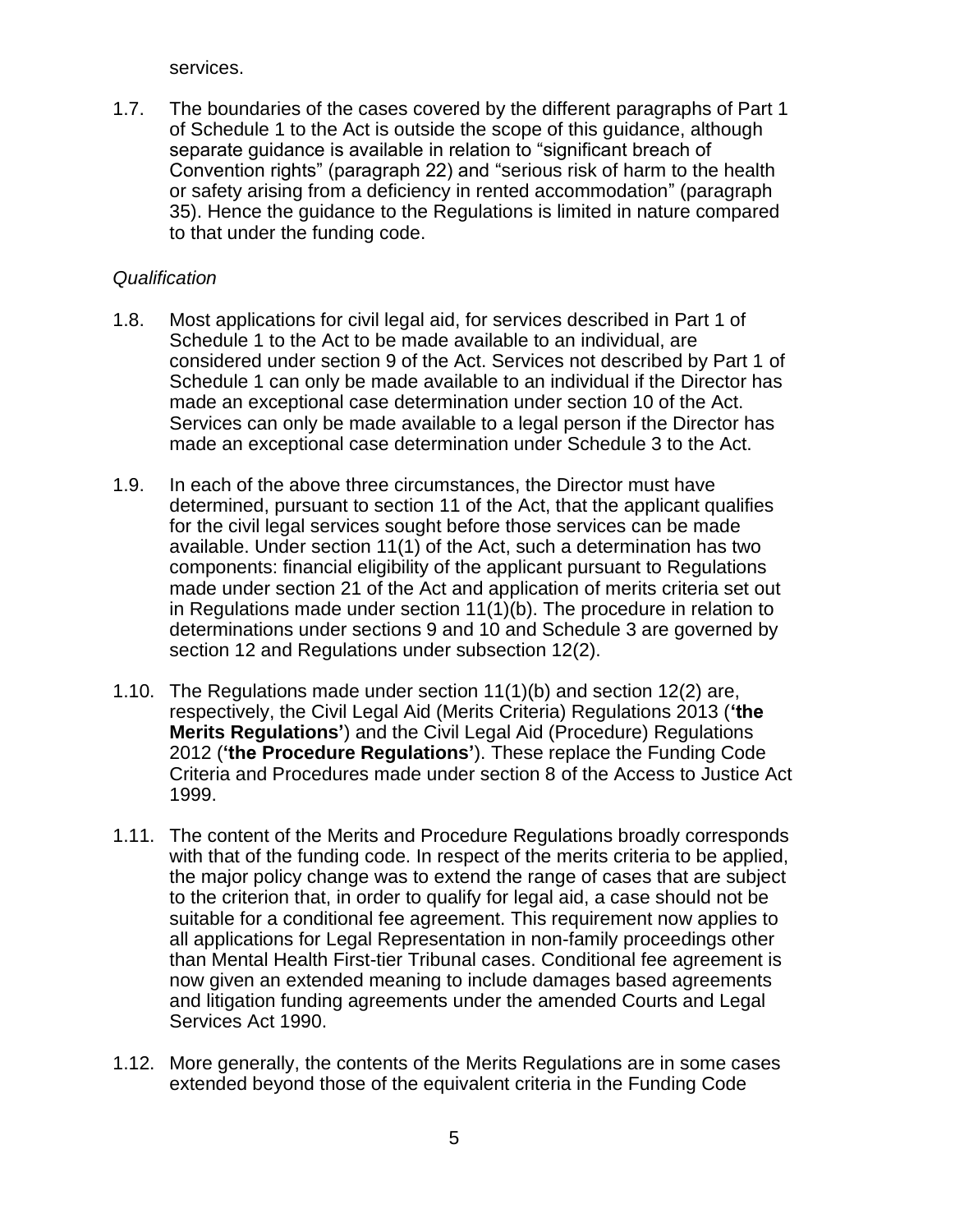through the incorporation of relevant provisions of the funding code guidance. The drafting differs considerably to reflect the formal wording required for a statutory instrument and, more particularly, to state positive criteria which must be met before the Director may determine that an applicant qualifies for services rather than criteria under which an application may be refused.

- 1.13. The arrangement of the Merits Regulations in essence follows that of the funding code criteria for Legal Representation. Underlying standard criteria apply to most applications, with an overlay either of specific merits criteria in relation to particular types of cases or, by default, general merits criteria corresponding to the provisions of the General Funding Code. Unlike the funding code criteria, however, the regulations do not define specific case categories such as clinical negligence, housing, family, mental health and immigration; the specific merits criteria are applied by reference to paragraphs of Part 1 of Schedule 1 to the Act itself.
- 1.14. In relation to the Procedure Regulations, following the requirements of the Act, an applicant has a right of a review in respect of refusals or withdrawal of Legal Help. There is not a right of appeal to an Independent Funding Adjudicator, however, in respect of determinations that the services sought by an individual are not described by Part 1 of Schedule 1 to the Act. The Regulations have a wider scope than the funding code procedures in that they cover requirements for applications for Legal Help in Gateway areas of law (see section 8 below) in addition to applications for other types of legal aid services. The scope of certificated work has also been extended to include exceptional funding (section 10/Schedule 3) applications, which are now in part governed by the procedures for Licensed Work.
- 1.15. Within this guidance, the Merits Regulations and Procedure Regulations are referred to respectively as "MR x" and "PR x", e.g. regulation 4 of the Merits Regulations is referred to as "MR 4"). References to "merits criteria" are to the general and specific merits criteria, as defined by regulation 2 of the Merits Regulations, and not to those regulations as a whole.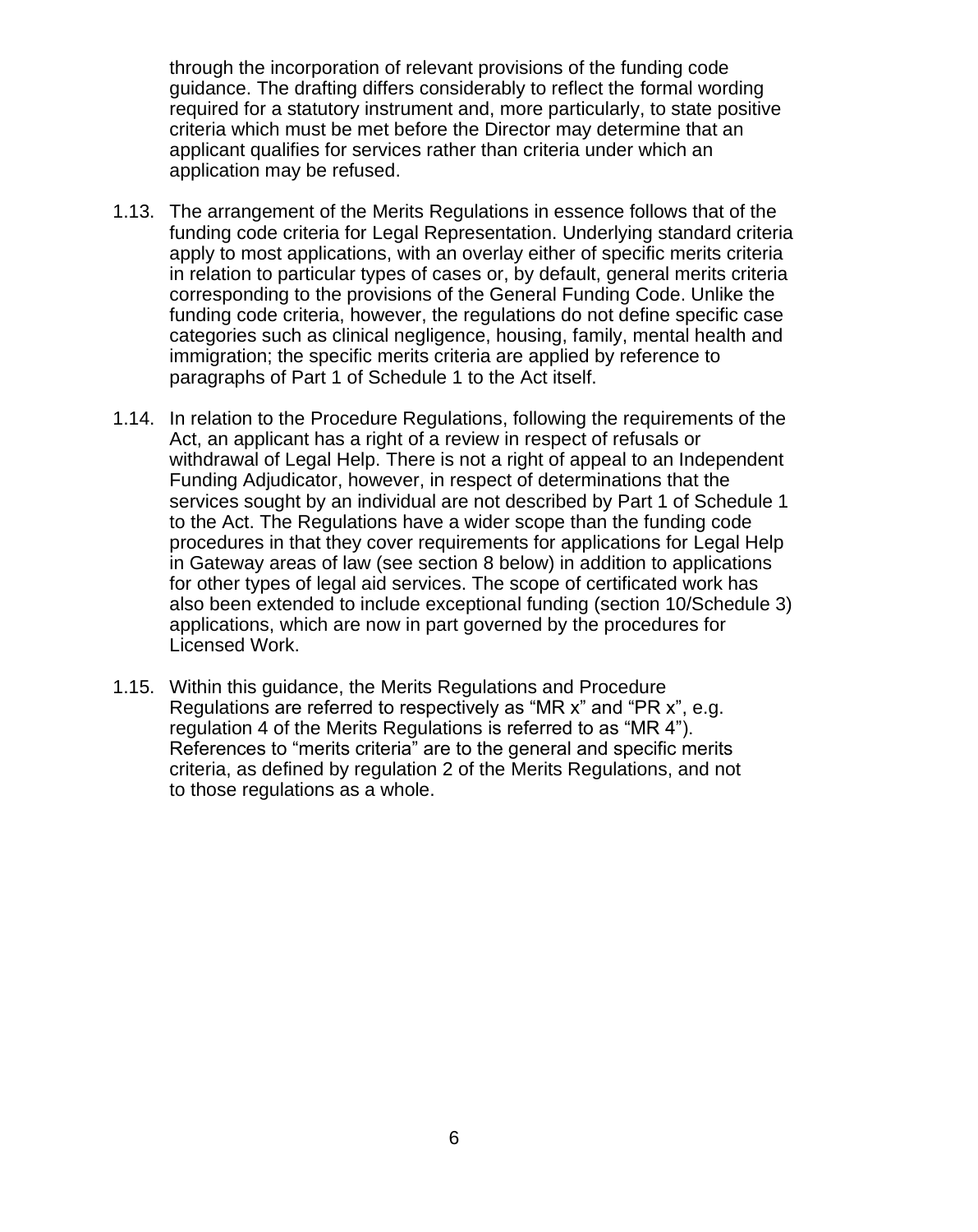# <span id="page-6-0"></span>**2. Delegation**

- 2.1. Section 5(3) of the Act permits functions of the Director conferred by the Act to be exercised by, or by employees of, a person authorised by the Director for that purpose. Under section 5(4), regulations may provide for a particular function under regulations to be exercisable by, or by employees of, a person authorised by the Director for that purpose (there are equivalent provisions in relation to the Lord Chancellor at sections 5(1) and 5(2)). Section 6 of the Act makes provision in relation to authorisations under section 5. Both the Merits Regulations (MR 3) and Procedure Regulations (PR 12) make provision for delegation in relation to the Director's functions. Under the Act and regulations this is described as delegation.
- 2.2. Authorisations given for the purposes of the Act and regulations will be published separately. There will be two types of authorisation made by the Director: an authorisation permitting determinations to be made on his/her behalf by officers of the Legal Aid Agency, and authorisations permitting certain determinations to be made by certain providers. The latter delegated powers correspond to devolved powers under the Access to Justice Act regime.
- 2.3. Note that not all the functions referred to in the regulations are those of the Director. The appointment of Independent Funding Adjudicators, creation of forms and entering into of arrangements (contracts) for provision of services are functions of the Lord Chancellor.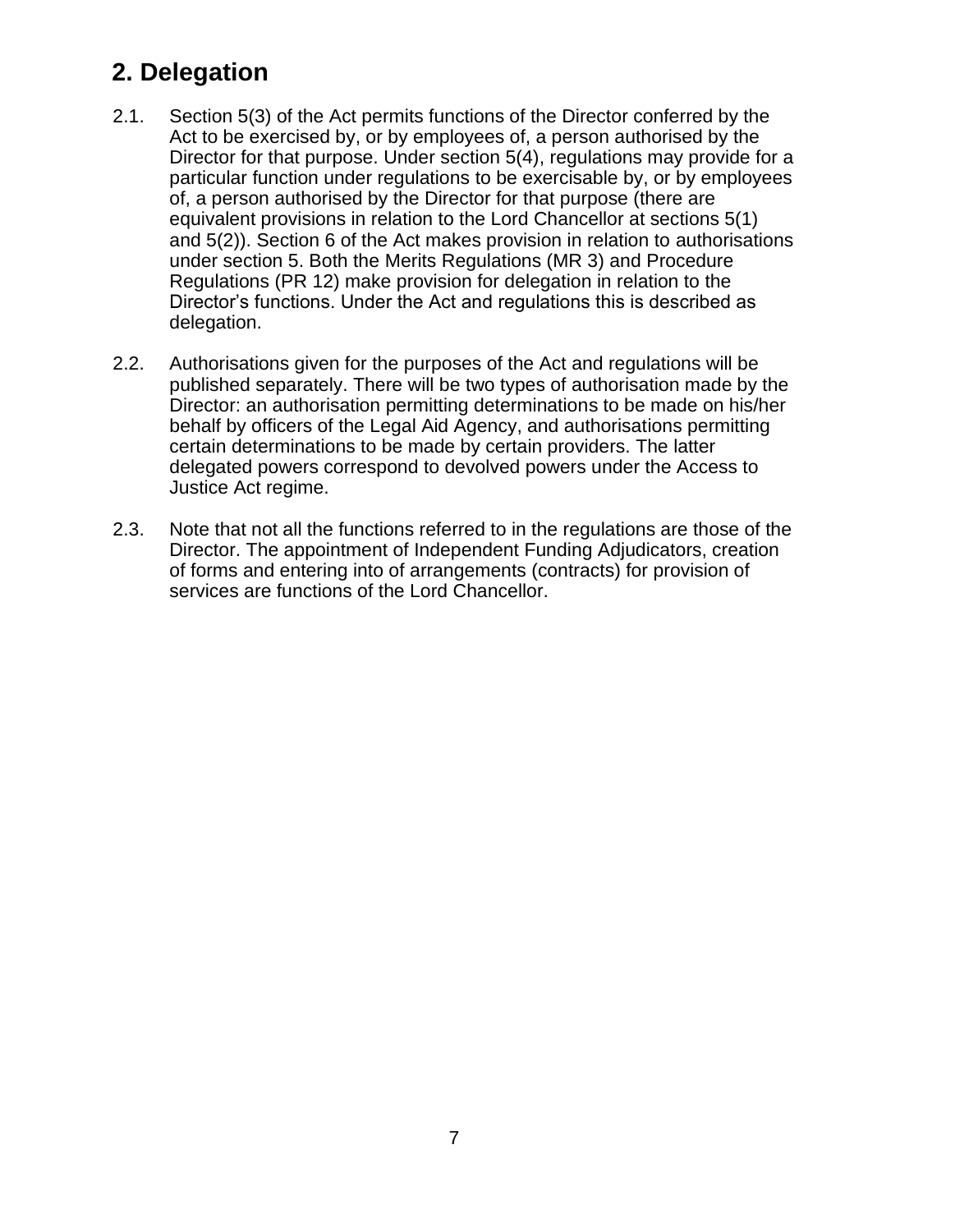# <span id="page-7-0"></span>**3. Applications covered by the Regulations**

- 3.1. The Merits and Procedure Regulations apply to all applications for civil legal services made on or after 1 April 2013. There are three important limits on the scope of the regulations:
	- a) Existing legal aid cases. Any case granted legal aid under the Access to Justice Act 1999, or the earlier Legal Aid Acts, as determined by the provisions of any transitional regulations under the Act continues under the provisions of the earlier act.
	- b) Criminal legal aid. Under s.8(3) of the Act "civil legal services" do not include advice, assistance and representation that are required to be made available under sections 13, 15 and 16 of the Act.
- 3.2. Under s.14 of the Act, criminal proceedings are defined to include proceedings before any court for dealing with an individual accused of an offence or for dealing with an individual convicted of an offence (including proceedings in respect of a sentence or order). In addition, a range of other proceedings come within the definition of criminal either because they are listed in s.14 of the Act or because they are prescribed as criminal for this purpose under the Criminal Legal Aid (General) Regulation 2013 (S.I. 2014/9) (see regulation 9).

Note that quasi-criminal proceedings, where the applicant for funding is facing penalties that are considered as criminal penalties in ECHR terms, which previously had their own case category under the funding code, have now been incorporated into criminal legal aid.

- 3.3. Certain proceedings in the High Court also fall outside the definition of civil legal services either because they are criminal proceedings under the above definitions or are to be treated as preliminary or incidental to criminal proceedings (see section 16(3) of the Act, and regulation 19 of the Criminal Legal Aid (General) Regulations 2013). These include:
	- a) Bail proceedings.
	- b) Representations to the High Court against a voluntary bill of indictment.
	- c) Proceedings under the Criminal Procedure and Investigations Act 1996 to quash an acquittal.
	- d) Proceedings under RSC Order 115 in Schedule 1 to the Civil Procedure Rules 1998 for confiscation or forfeiture in connection with criminal proceedings.

Note that, under regulation 20 of the Criminal Legal Aid (General) Regulations 2013, judicial review and habeas corpus proceedings which arise out of criminal investigations or proceedings do not fall within the above definitions and so may be available as civil legal services.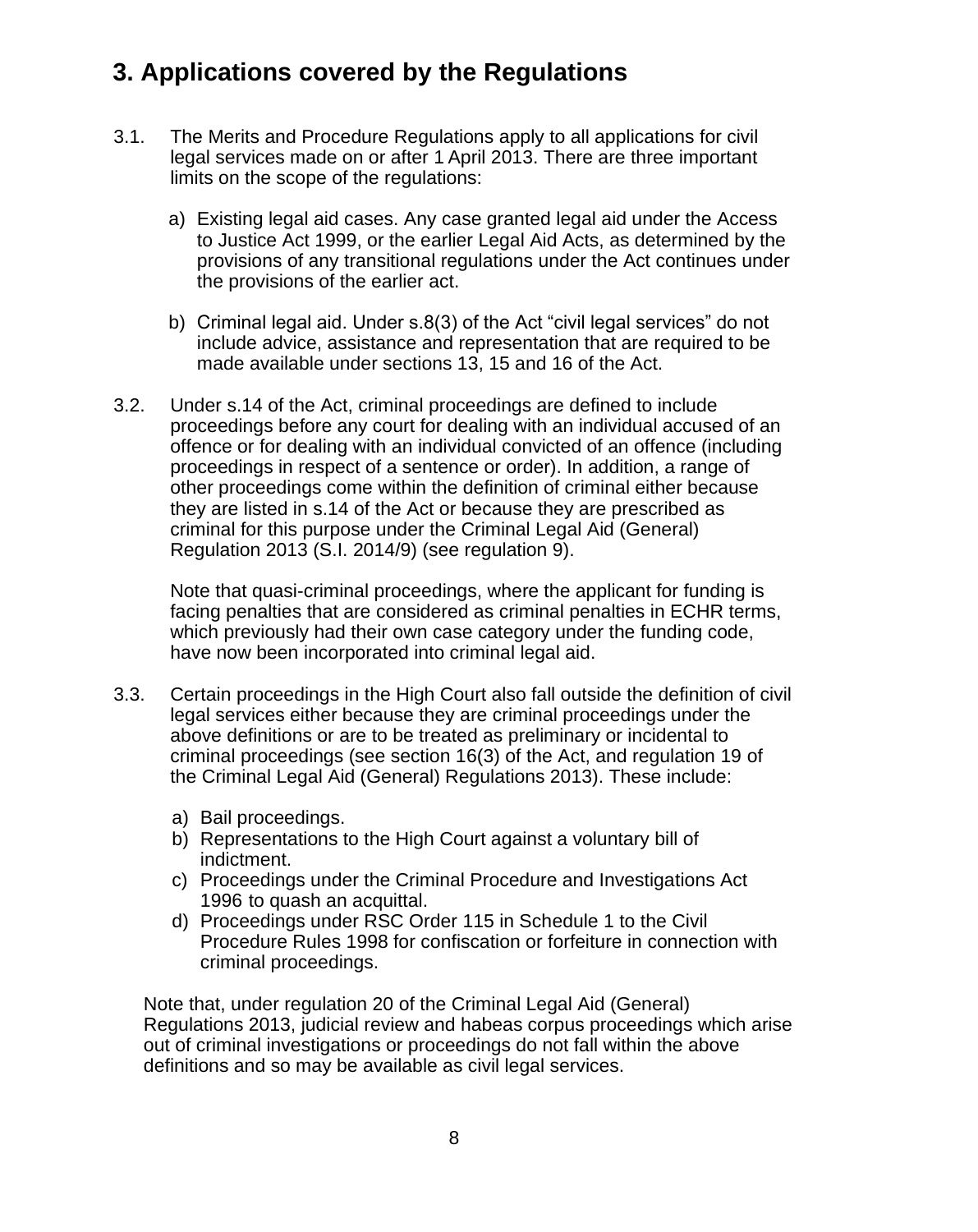# <span id="page-8-1"></span><span id="page-8-0"></span>**4. Merits, Costs and Damages**

# **4.1 Prospects of Success (MR 4)**

- 4.1.1. The prospect of success test is an objective test as to how likely the case would be to succeed in a final hearing. The prospects of a case being resolved in advance of a contested trial should be taken into account only to the extent that the case may be finally concluded by the court or tribunal at an earlier stage. If, for example, in a claim for damages there is an argument that the opponent has a defence under the Limitation Acts, the danger of the case being defeated on this ground must be taken into account, whether or not the limitation issue is dealt with as a preliminary point or at the final hearing.
- 4.1.2. Under regulation 4(4), the question of what an applicant may reasonably consider a successful outcome to proceedings may not directly equate to whether the court finds in the applicant's favour on particular heads of claim. For example, in claims primarily for damages, a reasonable claimant would not view succeeding on liability but failing to beat an offer under Part 36 of the Civil Procedure Rules as a successful outcome. Conversely, a defendant might reasonably view a substantial reduction in damages claimed against him as her as constituting success in the proceedings.

# *Categories of Prospects of Success (MR 5)*

- 4.1.3. There are seven, mutually exclusive, categories of prospects of success:
	- Very good;
	- Good;
	- Moderate;
	- Borderline;
	- Marginal;
	- Poor; and
	- Unclear.

"Unclear" prospects differ from "borderline" prospects in that in an unclear case, there must be identifiable preliminary investigations that can be undertaken after which it should be possible to assess prospects as within one of the other categories. By contrast, the prospects of success of a case assessed as borderline may remain uncertain up to a final hearing itself.

- 4.1.4. Note that from 22 July 2016 "poor" now refers to a case that has less than a 45% prospect of succeeding. A case with "marginal" prospects of success means a case that has a 45% or more chance, but less than a 50% chance, of obtaining a successful outcome.
- 4.1.5. For any application where the standard prospects of success criterion for determinations for full representation apply (MR 43), if the prospects of success of the case can be assessed as "borderline" or "marginal", the Director must also be satisfied that the case is either a case with overwhelming importance to the individual, or of significant wider public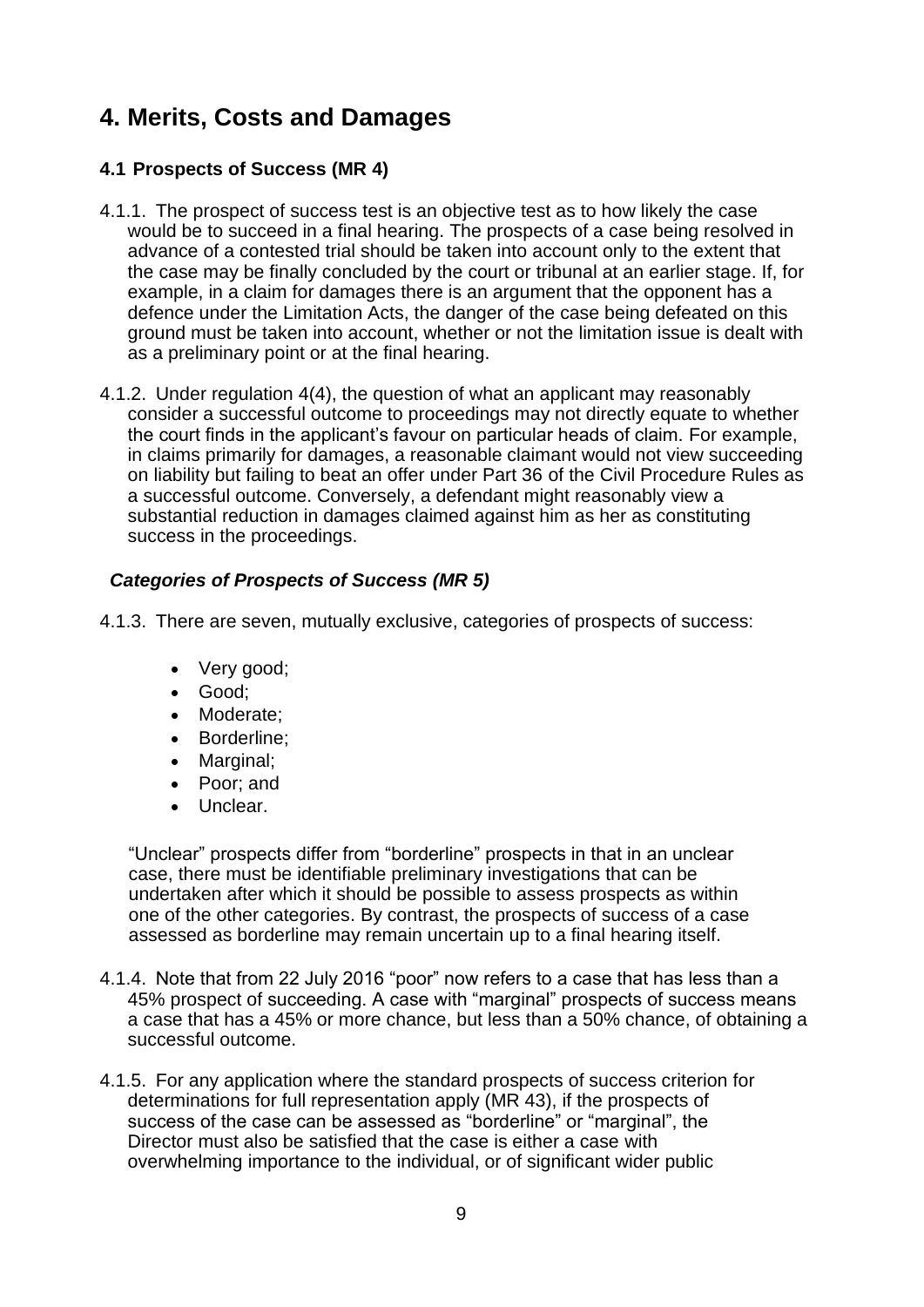interest, in order for the prospects of success criterion to be met.

- 4.1.6. A case with "overwhelming importance to the individual" means a case which is not primarily a claim for damages or other sum of money, and which relates to one or more of the following:
	- a) the life, liberty or physical safety of the individual or a member of that individual's family (an individual is a member of another individual's family if the requirements of section 10(6) are met); or
	- b) the immediate risk that the individual may become homeless.
- 4.1.7. A case is "of significant wider public interest" if the Director is satisfied that the case is an appropriate case to realise:
	- a) real benefits to the public at large, other than those which normally flow from cases of the type in question; and
	- b) benefits for an identifiable class of individuals, other than the individual to whom civil legal services may be provided or members of that individual's family.
- 4.1.8. Where MR 43 does not apply but there is an assessment of prospects of success that must be satisfied, any additional criteria specified in the Merits Regulations relating to cases with borderline or marginal prospects of success must be applied when determining whether the prospects of success test element is met.
- 4.1.9. Where MR 43 does not apply but there is an assessment of prospects of success that must be satisfied, any additional criteria specified in the Merits Regulations relating to cases with borderline or marginal prospects of success must be applied when determining whether the prospects of success test element is met.
- 4.1.10. The effect of this is that in general cases are required to have moderate or higher prospects of success in order to satisfy the prospects of success test, but that the test can also be satisfied in certain cases with borderline or marginal prospects. In some borderline or marginal cases satisfying the prospect of success test is subject to meeting additional specified criteria, in others this is without qualification.
- 4.1.11. In assessing prospects of success it is necessary to consider all the hurdles an applicant must clear in order to reach a successful outcome and to reach a composite view; it is not sufficient that there may be at least moderate prospects of success in respect of each stage or issue considered on its own.
- 4.1.12. Where a case has to pass a permission stage, such as with judicial review or appeals on a point of law, there are no separate criteria for the pre and post permission stage. At all points the relevant prospects are those of being successful at a substantive final hearing, and not the likelihood of permission being granted.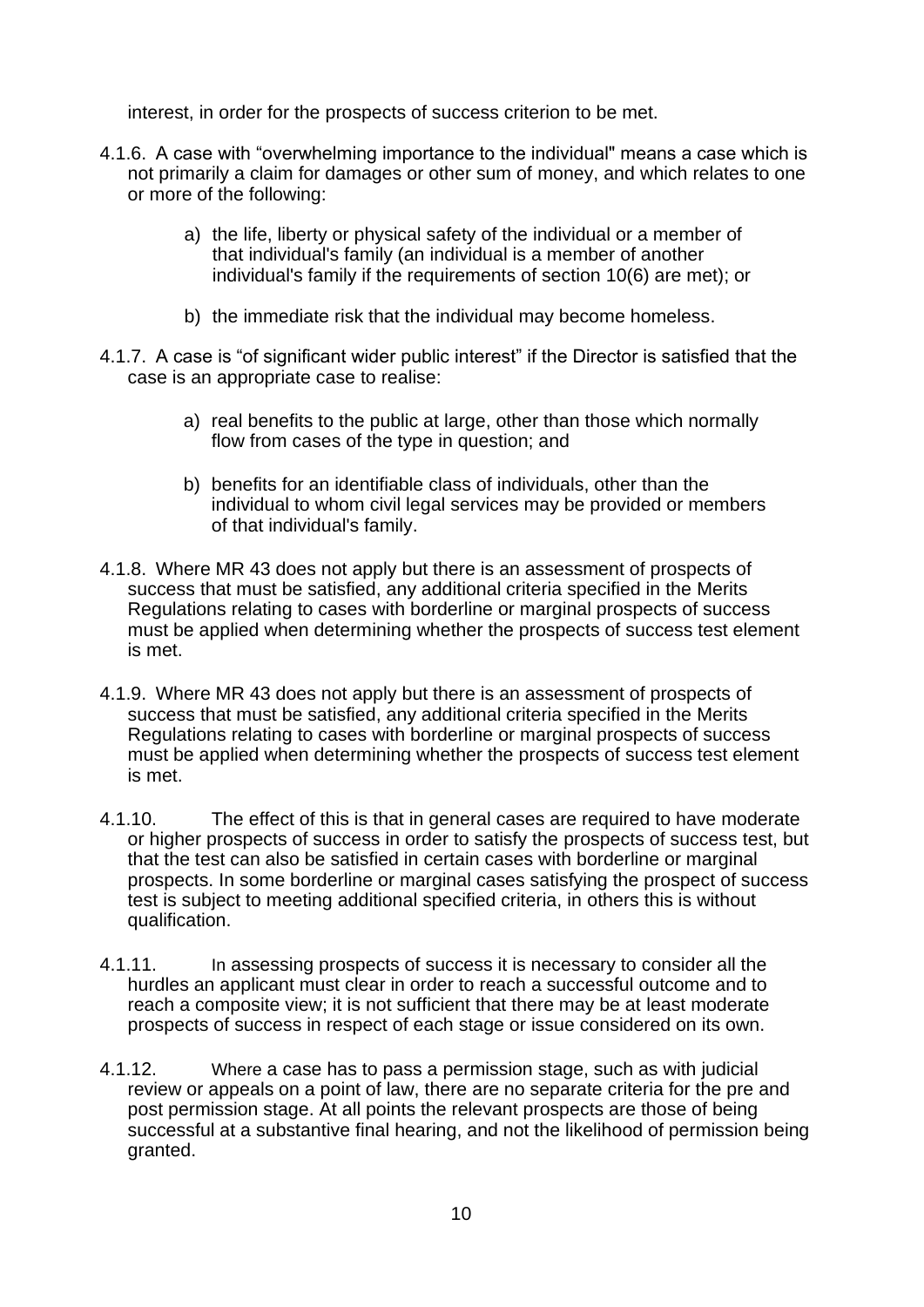# <span id="page-10-0"></span>**4.2 Cost Benefit**

## *Cost Benefit Criteria*

- 4.2.1. There are effectively three separate cost benefit criteria for full representation that might be applied depending on the type of case concerned:
	- a) **a matrix of likely damages (or other sums) to likely costs ratios which vary according to prospects of success**. This applies to claims subject to the general merits criteria which are primarily for damages or other sums of money (MR 42(2)). This test is strictly applied for such claims, such that full representation will not be made available for applications failing to satisfy the relevant ratio;
	- b) **the reasonable private paying individual test**: (MR 7); this applies to cases considered under the general merits criteria which are neither primarily claims for damages or other sums and nor are of significant wider public interest (MR 6; 42(3) – see 4.2.16) and to certain private law family cases;
	- c) **proportionality test** (MR 8): this is the cost benefit test which is applied to cases under the general merits criteria with significant wider public interest (MR 42(4)) and is the test usually applied to cases under the specific merits criteria.
- 4.2.2. In deciding whether a case is primarily a claim for damages or other sums of money, the case should be looked at objectively, in terms of what a client would reasonably consider the primary remedy being sought. Since MR 42(2) is concerned with the prospects of a claim for damages or other money, it applies only to applications for Legal Representation to bring the claim. Further, the test does not apply to cases with overwhelming importance to the applicant (MR 2, see 4.2.10), the definition of which excludes claims for primarily claims for damages or other sums of money.

# *Likely Damages (MR 9)*

4.2.3. Regulation 9 of the Merits Regulations sets out the definition of likely damages in similar terms to that previously set out under the funding code criteria. Matters to be taken into account in making a realistic estimate of damages the applicant is likely to gain by pursuing the claim, and which were previously addressed in the funding code guidance, are now set out in regulation 32(2) of the Procedure Regulations.

# *Likely Costs (MR 10)*

4.2.4. "Likely costs" means an estimate of the likely total costs likely to be incurred on behalf of the applicant to the disposal of the proceedings. For an onward appeal, this will include all previous expenditure on the case at earlier stages. Unlike the assessment of prospects of success, this consideration of likely costs must take into account the likelihood of early settlement. However, such estimates must be revised upwards if an anticipated settlement does not take place.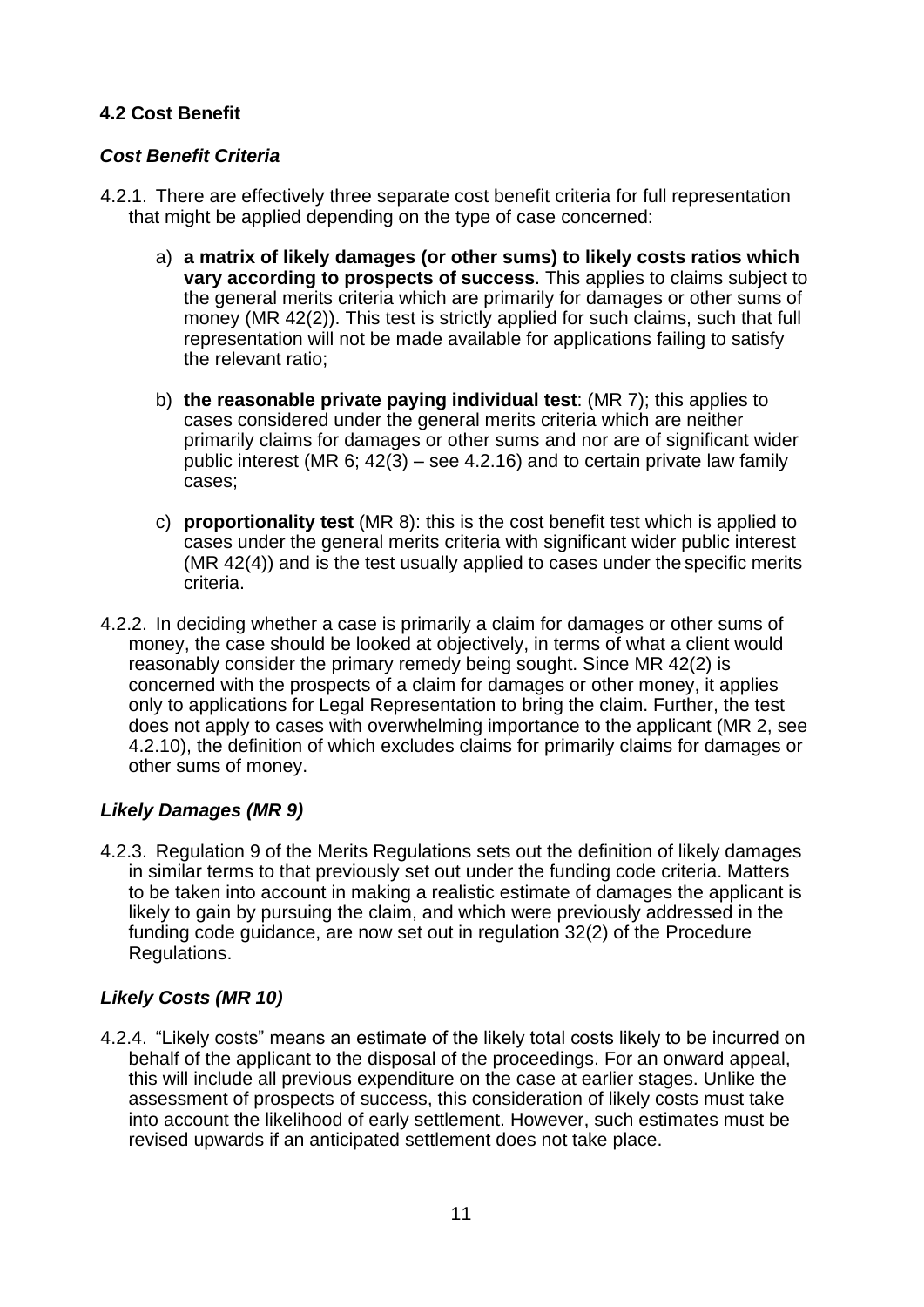# *The Reasonable Private Paying Individual test (MR 7)*

- 4.2.5. This test is applied objectively according to whether a reasonable person would be prepared to risk his or her own money and bear the risk of having to pay the costs of the other side. The test takes into account all the circumstances of the case including the prospects of success, likely benefits to be gained and likely costs incurred. The fact that the individual may feel very strongly about the case or be determined to go to court, however, is not in itself relevant.
- 4.2.6. The notional individual being considered under this test is, in general, a person with reasonable but not super-abundant means, such that he or she could afford to litigate privately but to do so would be something of a sacrifice. However, in assessing the potential benefits to be gained from the proceedings from the applicant's standpoint it may be important to have regard to the actual circumstances of the applicant. For instance, establishing an individual's entitlement to welfare benefits may be justifiable even if the sums involved appear on their face modest in relation to the likely costs required.

# *The Proportionality Test (MR 8)*

- 4.2.7. In assessing the test of whether the proportionality test is met in relation to the likely costs particular regard will be had to those matters set out as regards proportionality in CPR 44.3(5) (as in force from 1 April 2013) relevant to a before the event funding decision as opposed to costs assessment, in particular whether the likely costs bear a reasonable relationship to:
	- a) The sums in issue in the proceedings;
	- b) The value of any non-monetary relief issue in the proceedings;
	- c) Any wider factors involved in the proceedings, such as reputation or public importance.
- 4.2.8. For cases not possessing Significant Wider Public Interest, the proportionality test is, however, intended as a less stringent test than the prospects of success, damages, costs matrix or the reasonable private paying individual test because of the higher priority of the proceedings to which it is applied. Accordingly, for any claim that is primarily for damages or other sums of money, the proportionality test will be considered to be satisfied pursuant to CPR 44.3(5)(a) if the appropriate damages (or other sums) to costs ratio is met. For other claims, the test will be considered satisfied having regard to CPR 44.3(5)(b), if the reasonable private individual test is met.
- 4.2.9. Otherwise in considering "all the circumstances of the case" in regulation 8 of the Merits Regulations, it will be necessary to consider:
	- (i) the importance of the issues raised by the case pursuant to CPR  $44.3(5)(e)$ , for example how serious is the abuse of power alleged in a claim against a public authority?
	- (ii) how far short of the appropriate damages/costs ratio or the reasonable private paying individual the case falls. The less cost effective the case appears to be, the more serious must be the issues raised by the case to justify the provision of services.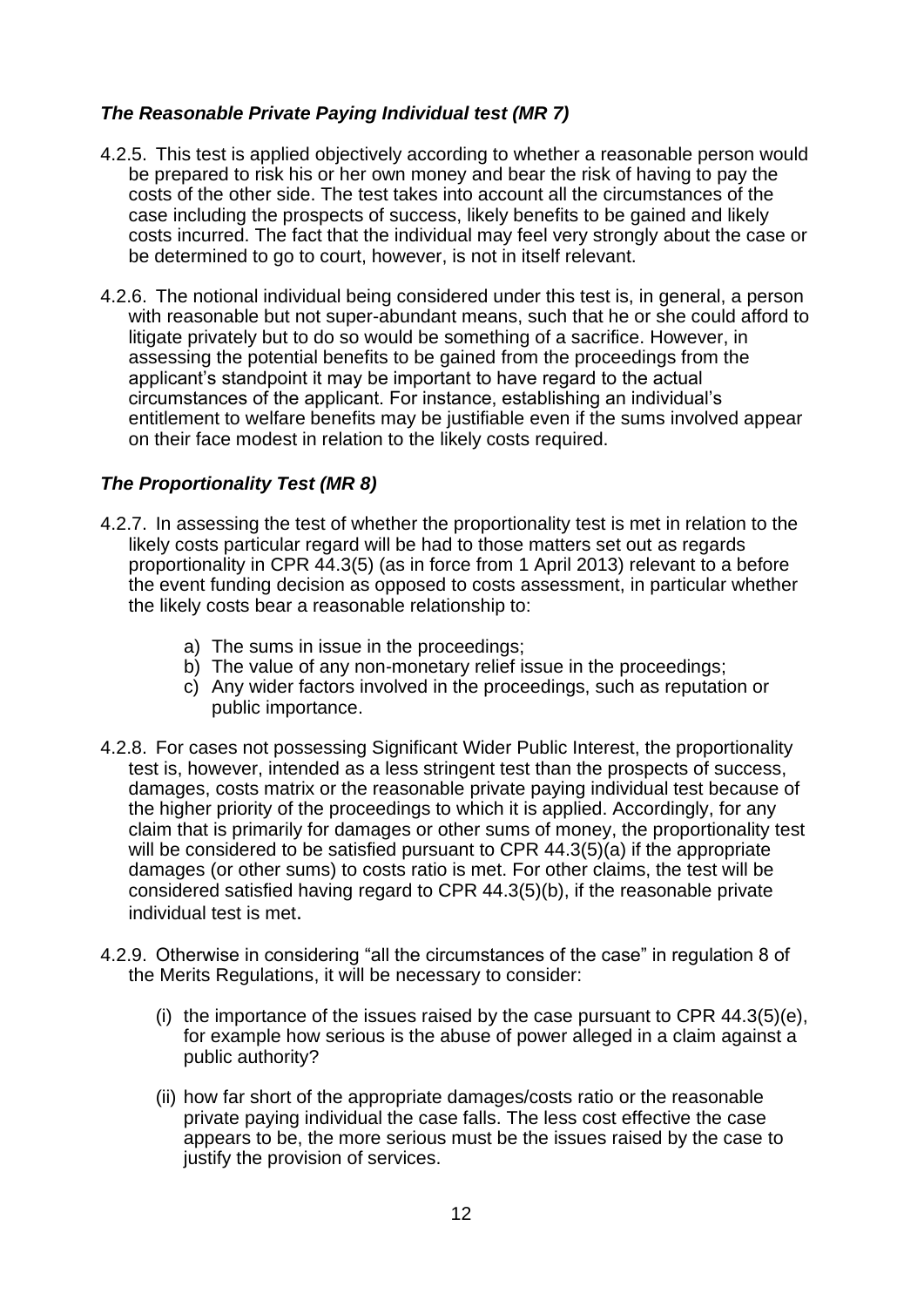# *Cases with Overwhelming Importance to the Individual (MR 2)*

- 4.2.10. In certain 'borderline' or 'marginal' cases, it also needs to be considered whether the case is of overwhelming importance to the individual when determining whether the prospects of success test is met. Where this applies, a case can only be regarded as of overwhelming importance to the individual if one or more of the matters listed in the definition is at issue in the proceedings and will be affected by the outcome of the proceedings. For example, a tortious claim for false imprisonment brought some time after the detention took place would not satisfy this test. Such a case arises from an alleged deprivation of liberty, but liberty of the individual would not be affected by the outcome of the later tort proceedings.
- 4.2.11. By contrast, an onward appeal against a decision in an asylum case might allege that, unless the decision was quashed, the individual would face imprisonment, torture or death in the other country. Assuming the allegation was plausible given knowledge of the circumstances in the country concerned, such a case would satisfy the criterion of overwhelming importance to the individual.
- 4.2.12. In relation to the immediate risk of homelessness, it is again necessary for the individual's occupation of his or her home itself to be at issue, whatever form that accommodation takes, or for case to concern the provision of accommodation to an individual who is currently homeless. Proceedings the outcome of which would leave the individual in financial difficulties, so that the home may then be at risk, would not meet the "immediate risk of homelessness" test. Nor would an application for a charging order (as opposed to an order for sale) meet the requirement of an immediate risk of homelessness. In this context, homelessness has its natural meaning of lack of physical occupation of property, rather than the extended definition under Part 7 of the Housing Act 1996; it is thus narrower in scope than the services described by paragraph 34 of Part 1 of Schedule 1 to the Act.

# *Sufficient Benefit*

- 4.2.13. Regulations 32(b) and 33(b) of the Merits Regulations contain a test as to whether there is sufficient benefit to the individual to justify the provision of, respectively, Legal Help and Help at Court. This is primarily a test of whether a reasonable private paying individual of moderate means would pay for the legal advice and assistance; the guidance on the reasonable privately paying individual test at paragraph 4.2.5 will therefore be relevant in considering the application of the test.
- 4.2.14. The emphasis of the test, however, is on whether to continue work, rather than making an assessment at the start of the case. In particular, the test recognises that, at these levels of service, even in a matter with poor prospects of success, it may well be considered worthwhile for an individual to pay for initial advice, including the advice that the case is not worth pursuing further. The more Legal Help is provided, however, the more that the benefits deriving from the costs incurred will need to be taken into account. For a purely financial matter, the test would require that the amount in issue must exceed the likely cost of Legal Help.
- 4.2.15. Whether the Legal Help or Help at Court matter is paid by way of hourly rates or by a fixed or standard fee, the costs to be considered under the sufficient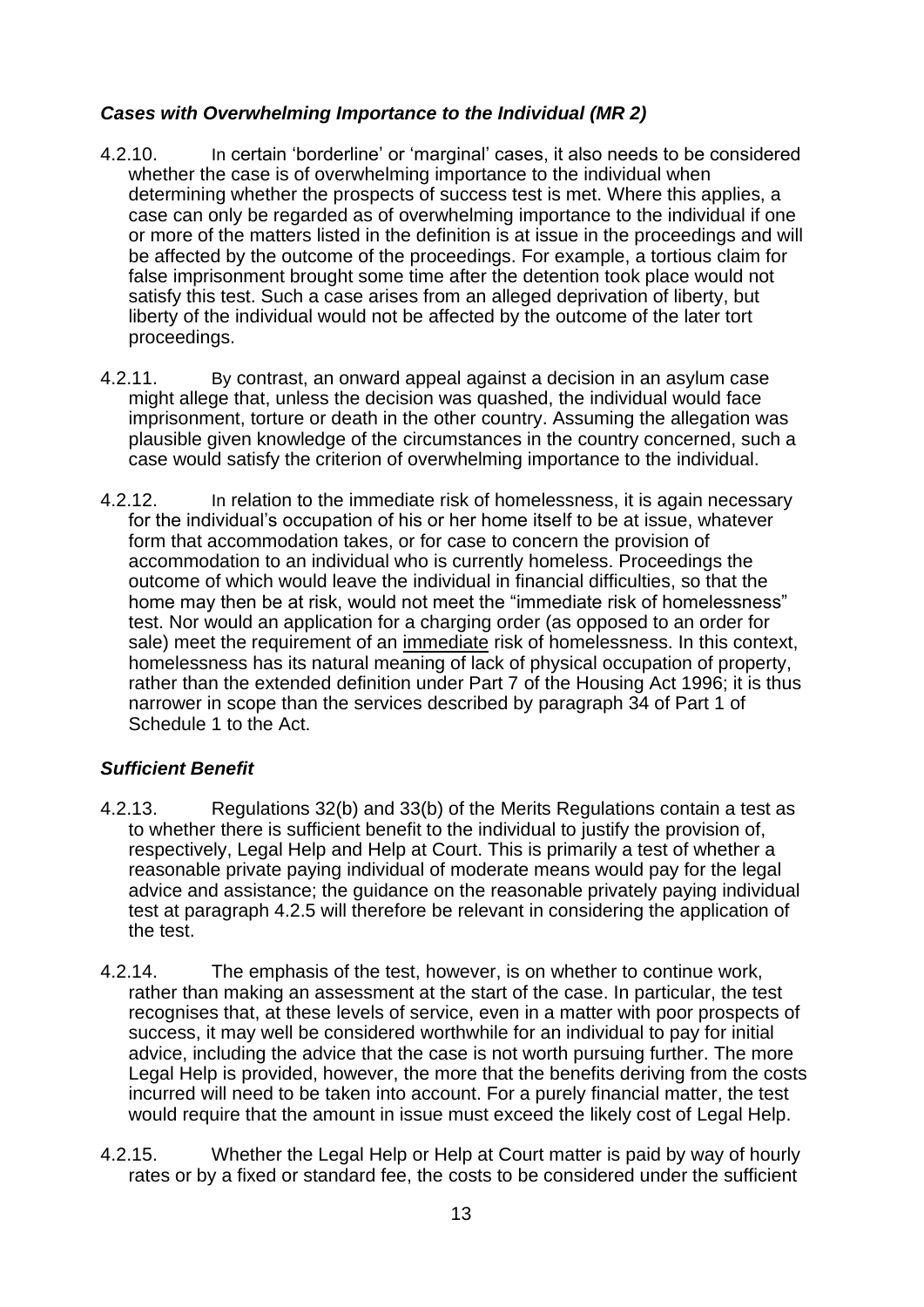benefit test are calculated as the time spent at the appropriate Legal Help hourly rates, plus any disbursements to be incurred.

## *Significant Wider Public Interest (MR 6)*

- 4.2.16. Under the Merits Regulations, as under the Funding Code, there is a distinction between two separate forms of potential public interest:
	- a) there are certain **types of case** which by their nature may exhibit some degree of public interest. In particular, it can be said to be in the general public interest for public authorities to act lawfully. Hence claims against public authorities alleging abuse of power or significant breach of human rights and applications for judicial review are subject to less strict criteria than the general merits criteria;
	- b) there are also **individual cases** which, on their own particular facts, can be said to deliver, in addition to the benefits for the individual, specific benefits to a section of the public, i.e. persons other than the individual bringing the proceedings.
- 4.2.17. It is the latter type of case that regulation 6 of the Merits Regulations is concerned with. This concept allows cases to qualify for funding where the benefits to the individual alone might not allow them to qualify. Note that, unlike under the funding code criteria, "significant wider public interest" has a selfcontained definition within regulation 6, rather than depending on guidance. However, a number of aspects of the funding code guidance remain relevant.
- 4.2.18. The definition requires that a case must have the potential to produce, in addition to benefit for the claimant, "real benefits" for the public at large in addition to the applicant for funding. Such benefits may include:
	- protection of life or other basic human rights such rights can include, for example, a challenge to a Government immigration policy concerning a class of asylum seekers, who allege that they face persecution if not allowed to remain in the country;
	- direct financial benefit for example, where a challenge to welfare benefit entitlements has the potential to lead the Government to make higher payments to a whole class of claimant;
	- potential financial benefit this is usually the situation for most test cases or group actions or other cases seeking to establish a legal precedent. Success in such litigation will not usually guarantee compensation for those outside the litigation, who may still need to bring their own claims and prove their own issues on liability, causation and quantum;
	- cases concerning intangible benefits such as health, safety and quality of life - for example, judicial review cases concerning education policy or healthcare provision.
- 4.2.19. Under regulation 6(1)(b) there will need to be an identifiable group of the public likely to benefit from a successful outcome. The regulation does not specify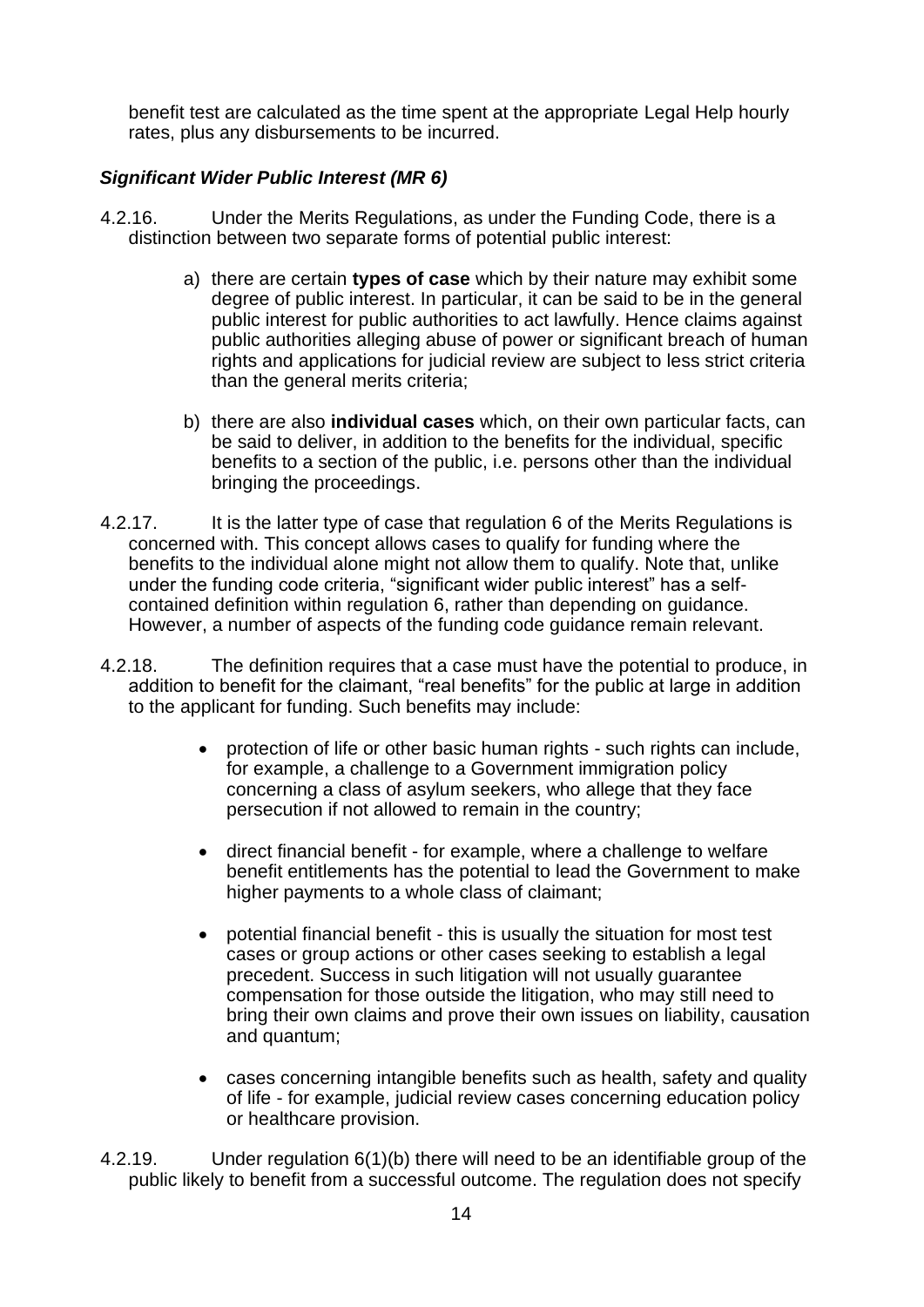a minimum size of such a group. In general, the less substantial the benefit concerned the greater number of people required to experience that benefit in order for the test as a whole to be met. However, it would be unusual to regard a case as having a significant wider public interest if fewer than 100 people would benefit from its outcome.

- 4.2.20. The application of the test does not involve consideration of competing interests. The fact that the outcome of the case also has the potential negatively to impact on a different section of the public will not prevent a case from having significant wider public interest.
- 4.2.21. It is also necessary, however, for the individual case on its facts is an appropriate case to realise the potential benefits. For example, a case might not be regarded as having a wider public interest if:
	- a) the case is likely to be determined by the court on grounds which do not determine the public interest issue one way or another;
	- b) the case is unlikely to reach a level where a determination of the issue will set a precedent that will influence or bind other cases;
	- c) the case has particular facts or features which make it less likely that the court will determine the issue in the way contended, compared to other potential cases raising similar issues.
- 4.2.22. The implications of a case having significant wider public interest are now, however, very much less than under the Access to Justice Act 1999. Under the LASPO Act scheme, significant wider public interest has no role in whether the case is described by Part 1 of Schedule 1 to the Act. As of the 22 July 2016 it will however apply in the assessment of prospects of success to allow certain cases to satisfy the appropriate prospects of success criterion where prospects have been assessed as 'borderline' or 'marginal', or in some cases 'unclear'.
- 4.2.23. Decisions as to whether a case has significant wider public interest will not be delegated by the Director to providers.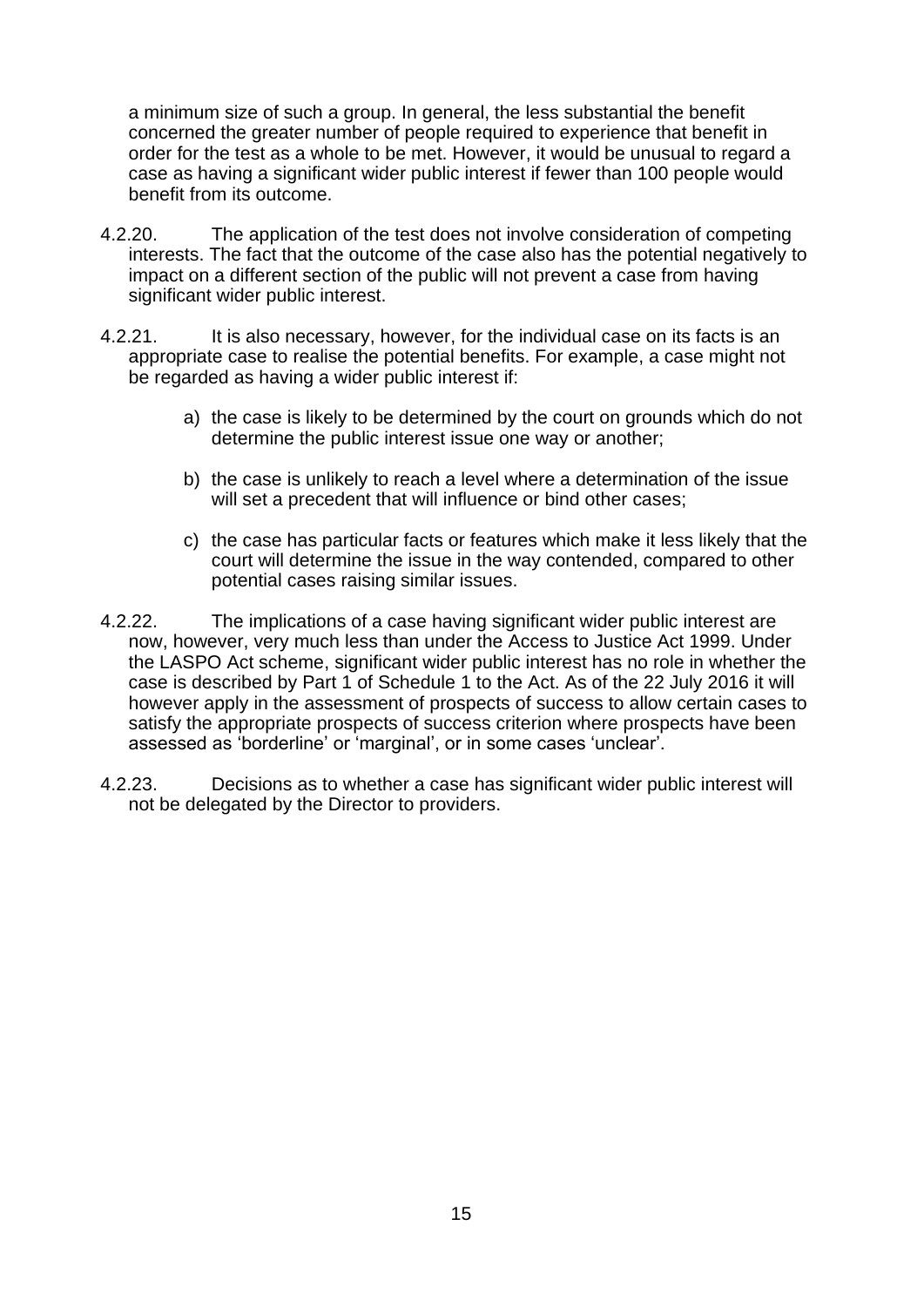# <span id="page-15-0"></span>**5. Convention Rights**

- 5.1. The specific merits criteria contain provisions regarding whether "the substance of the case relates to a breach of Convention rights." "Convention rights" has the same meaning as section 1 of the Human Rights Act 1998. From 27 January 2014, this test is relevant only to applications for full representation in those immigration cases referred to in MR 60(2) and in certain family cases (MR 69). In these applications, where the test is met the prospects of success criterion can be satisfied with 'unclear' prospects.
- 5.2. In order for the substance of the case to relate to a breach of Convention rights the Convention rights issues must be integral to the case and at least as important a part as any common law or statutory claim arising from the same facts, and the allegation of the breach must not, on its own, have poor prospects of success.
- 5.3. The phrase "the substance of the case relates to a breach of Convention rights" is to be distinguished from the test within paragraph 22 of Part 1 of Schedule 1 of the Act of whether an act or omission by a public authority involves a significant breach of Convention rights by the authority. Separate guidance on whether a case falls under paragraph 22 is included at section 11.
- 5.4. Determining whether the substance of a case relates to a breach of Convention rights is entirely separate from the question of whether a refusal to provide or continue legal aid would itself constitute a breach of the applicant's Convention rights, in particular, Article 6 of the Convention. An argument to that effect would only be relevant to a judicial review of the refusal to provide legal aid rather than the merits criteria to be applied. However, where the Director is given discretion under the regulations, such as whether, under the Procedure Regulations, to withdraw a determination that the applicant qualifies for civil legal services, such discretion must be exercised compatibly with the applicant's Convention rights.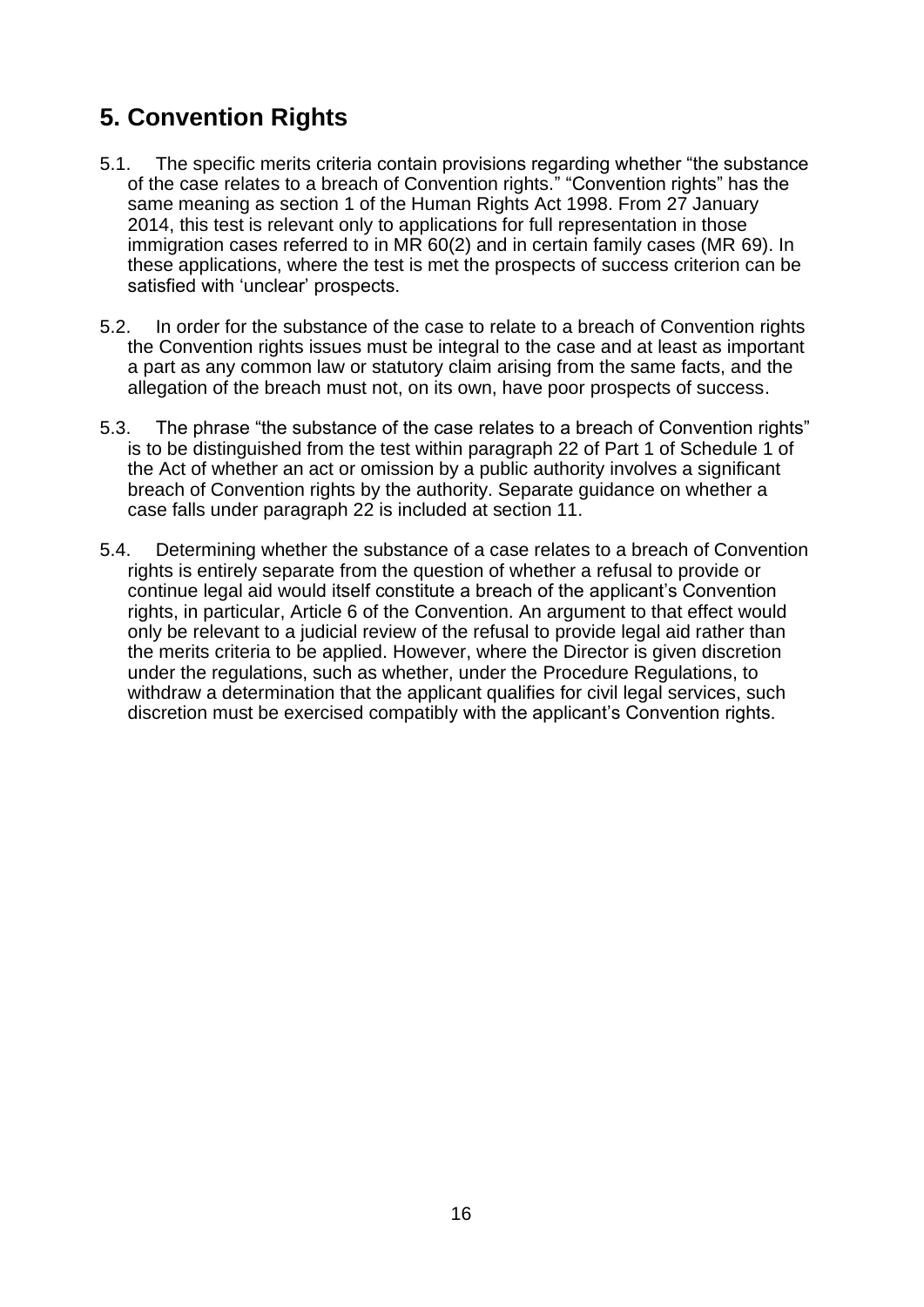# <span id="page-16-0"></span>**6. Forms of Civil Legal Services**

- 6.1. Part 2 of the Merits Regulations describes the forms of civil legal service which may be granted to an individual following an application for legal aid. The forms of civil legal service are defined, and each has its own merits criteria which will be applied in order to determine whether legal aid should be granted. All applications for legal aid must therefore (under the Procedure Regulations) specify the form of civil legal service that is required. However, if having considered the application, the Director considers that another form of civil legal service would be more appropriate, then this may be granted in accordance with regulation 20 of the Merits Regulations.
- 6.2. There are seven forms of civil legal service. These are:
	- (i) **Legal Help** this form of civil legal service does not include issuing or conducting court proceedings, instructing an advocate or providing advocacy.
	- (ii) **Help at Court** this allows the provision of advocacy at a particular hearing but not generally in the proceedings. It is not available in family cases or certain immigration cases (see regulations 22 to 24 of the Merits Regulations).
	- (iii) **Family Help (lower)** is available in family cases and allows negotiation prior to the issue of proceedings. It is also available for the issuing of proceedings in order to obtain a consent order following settlement.
	- (iv)**Family Help (higher)** is available in family cases except for public law children cases (MR 26). It is most appropriate in private law children cases and cases considered under regulations 69, 70 and 71 of those Regulations. It includes those services which are available under Legal Representation other than preparation for and representation at a contested final hearing.
	- (v) **Family Mediation** is always funded as other grant or contract work through the Agency's Family Mediation contract with mediators. This form of civil legal service includes an assessment of whether mediation is suitable and acting as a mediator.
	- (vi)**Help with Family Mediation** this is a new form of civil legal service available from April 2013 in family cases. It allows civil legal services to be provided in relation to ongoing or recently completed Family Mediation and also to obtain a consent order following the settlement of a dispute within Family Mediation.
	- (vii) **Legal Representation** this may be provided either as investigative representation or full representation. It is the provision of civil legal services to a party to proceedings or someone who wishes to be a party or is contemplating issuing proceedings. It cannot be granted to a person who considers that proceedings may be brought against them or who might be involved in some other way. Investigative representation is Legal Representation which is limited to the investigation of the strength of the contemplated proceedings.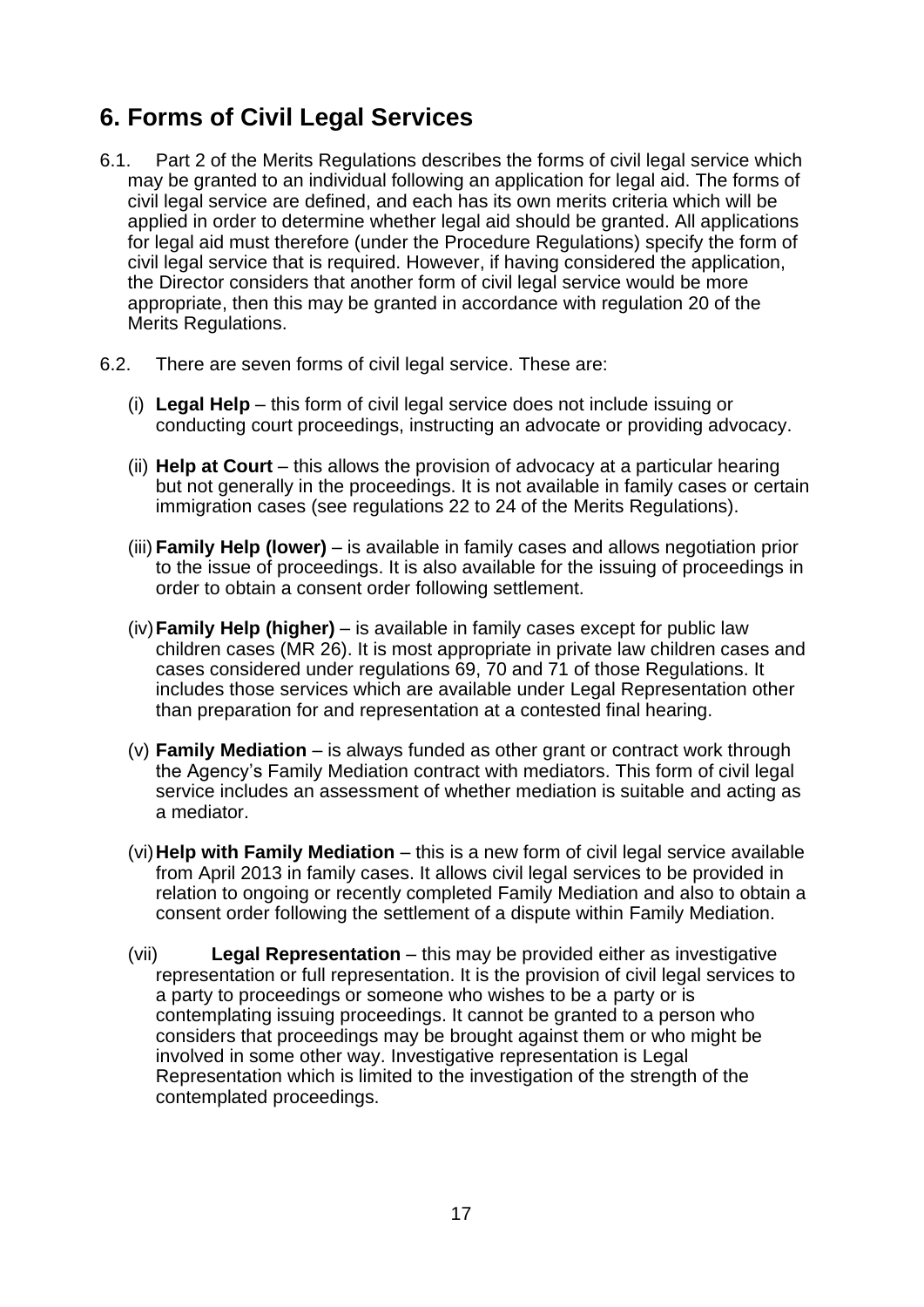## <span id="page-17-0"></span>**How forms of civil legal service are provided and delegated authority**

- 6.3. Part 1 of the Procedure Regulations defines the different levels of service that may be provided. The levels of service may be provided as Controlled Work (Part 3 of the Procedure Regulations) or Licensed Work (Part 4).
- <span id="page-17-1"></span>6.4. The way in which the form of civil legal service is provided is important as this affects who may determine the application (see section 2 for delegated functions). The power to determine most applications for Controlled Work will, for example, be delegated to the provider. In the majority of cases, however, applications for Licensed Work must be made to the Director and will only be delegated where emergency representation is required. Once a determination has been made by the Director a certificate will be issued.

## **Connection between forms of civil legal service**

- 6.5. Each form of civil legal service is separate in that an individual will apply for a specific level of service and the Director or the provider will consider the relevant criteria and either grant or refuse the application. There are however, two exceptions to this:
	- (i) Legal Representation may take the form of either investigative representation or full representation. This depends on whether it is possible to estimate the prospects of success of the claim. Therefore, a person applying for full representation could be refused that but granted investigative representation instead, if the prospects of success were unclear and further investigation was required. Although it is unlikely, an application for investigative representation could be granted as a certificate for full representation if the relevant criteria were satisfied.
	- (ii) In family disputes, Legal Representation only takes the form of full representation, Investigative representation is not available. Instead there is a separate form of civil legal service called Family Help (higher) to cover resolution of a family dispute excluding representation at a final court hearing. An application for Legal Representation in family proceedings could result in the grant of a certificate covering only Family Help (higher) where appropriate or vice versa (MR 20).
- 6.6. The above two examples are also the only circumstances in which two different forms of civil legal service may be provided successively on a single certificate. That is, if a client is in receipt of investigative representation or Family Help (higher) and it is appropriate to issue or continue proceedings not covered by those levels, this can be done by way of an application to amend the certificate to cover full representation (PR 37(4)).
- 6.7. In Controlled Work there are two forms of civil legal service which are solely available for cases falling within the family category of work. These are Family Help (lower) and Help with Family Mediation. Family Help (lower) includes the work that may be done at Legal Help but also allows the issue of court proceedings in order to obtain a consent order. The issue of court proceedings is work which is excluded from the definition of Legal Help.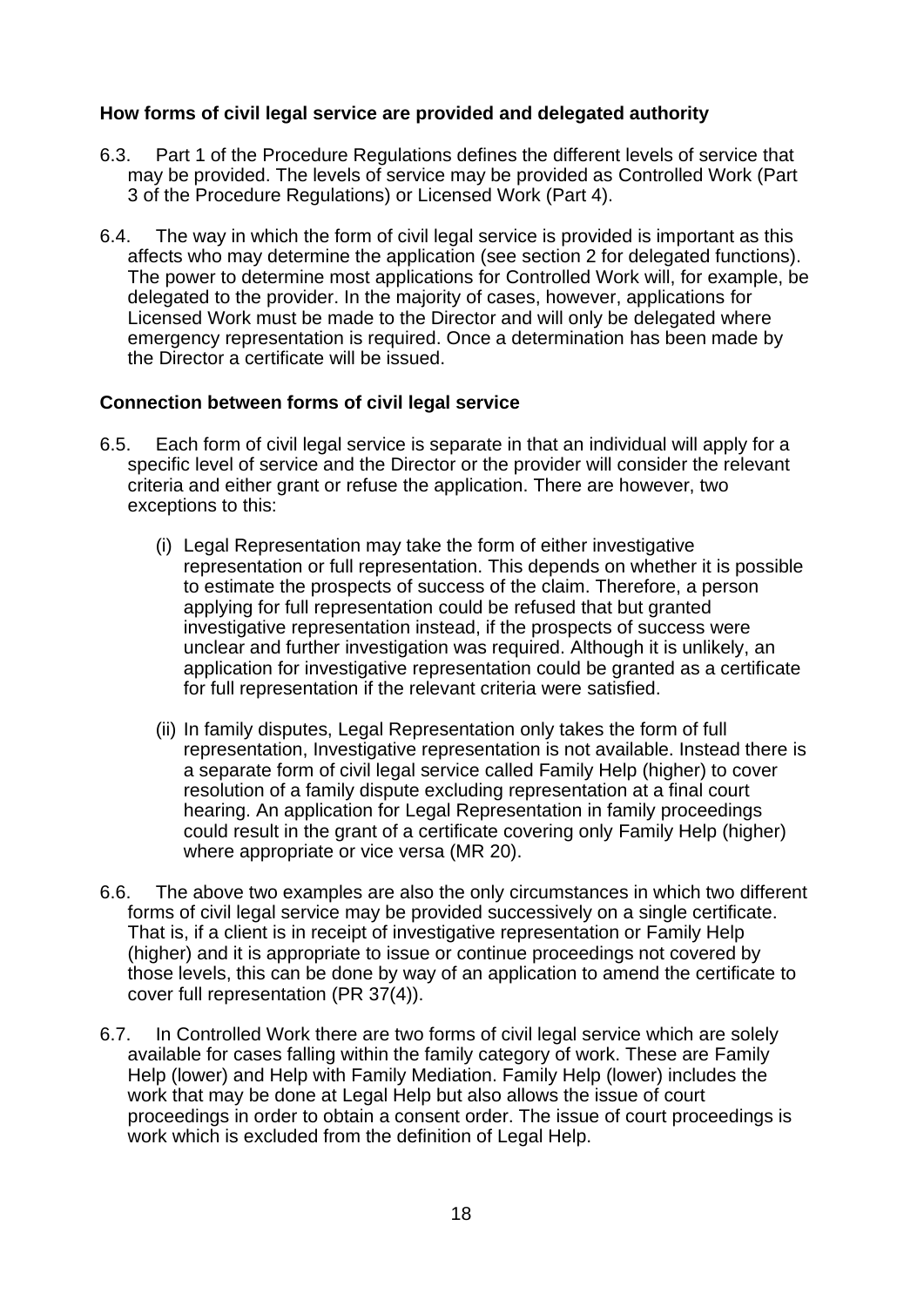6.8. In addition, there is considerable overlap between the work that can be carried out under Legal Help, Family Help (lower) and Help with Family Mediation. All these levels of service allow advice and assistance to be provided to the client in family matters and where the client is engaged in mediation. Family Help (lower) and Help with Family Mediation also allow work to be carried out in preparing the consent order for the court. However, the criteria for these forms of civil legal service differ. For example, Help with Family Mediation may only be provided where the client is participating in Family Mediation or has participated in mediation within the last three months. In addition, applications for Help with Family Mediation do not require the domestic violence evidence set out in regulations 33 and 34 of the Procedure Regulations to be provided.

## <span id="page-18-0"></span>**Division between Legal Help and Legal Representation**

- 6.9. In non-family cases the most important interface between the forms of civil legal service is between Legal Help/Help at Court on the one hand, and Legal Representation on the other. There is a significant overlap between the work which can be carried out at either of these levels. The important points are as follows:
	- a) Legal Representation is only available for actual or contemplated proceedings before the courts and tribunals specified in Part 3 to Schedule 1 of the Act. These include the main civil courts, the Mental Health Tribunal (see regulation 21((e)(i) and(ii) of the Procedure Regulations), Immigration Chamber of the First-tier and Upper Tribunals and the family court. Cases before other tribunals or where no proceedings are contemplated or in existence can be dealt with only by means of Legal Help (MR 29).
	- b) Legal Help cannot cover advocacy before any court and neither Legal Help nor Help at Court cover the issue and conduct of court proceedings (though Legal Help can cover the issue of tribunal proceedings). Help at Court covers only informal advocacy, usually by way of mitigation at individual court hearings (typically this will be in possession proceedings where the client has no defence to possession but seeks to influence the discretion of the court in relation to postponing possession or suspending eviction). Therefore, if an individual wishes to be formally represented in court proceedings, the application must be for Legal Representation.
	- c) Legal Representation includes representation for a person who is contemplating taking proceedings, but not for a person who is likely to be a defendant or other party in future proceedings. Such a person may only receive Legal Help until the proceedings are actually started;
	- d) Investigation of a potential claim, including work under a pre-action protocol, is an area of overlap in that such work can be carried out either as Legal Help or as Legal Representation. The Director may consider the following factors:
		- (i) If the prospects of success of the potential claim are clear and all other criteria for full representation are satisfied, a certificate covering full representation may be granted, but this will usually be limited to the early stages of proceedings, further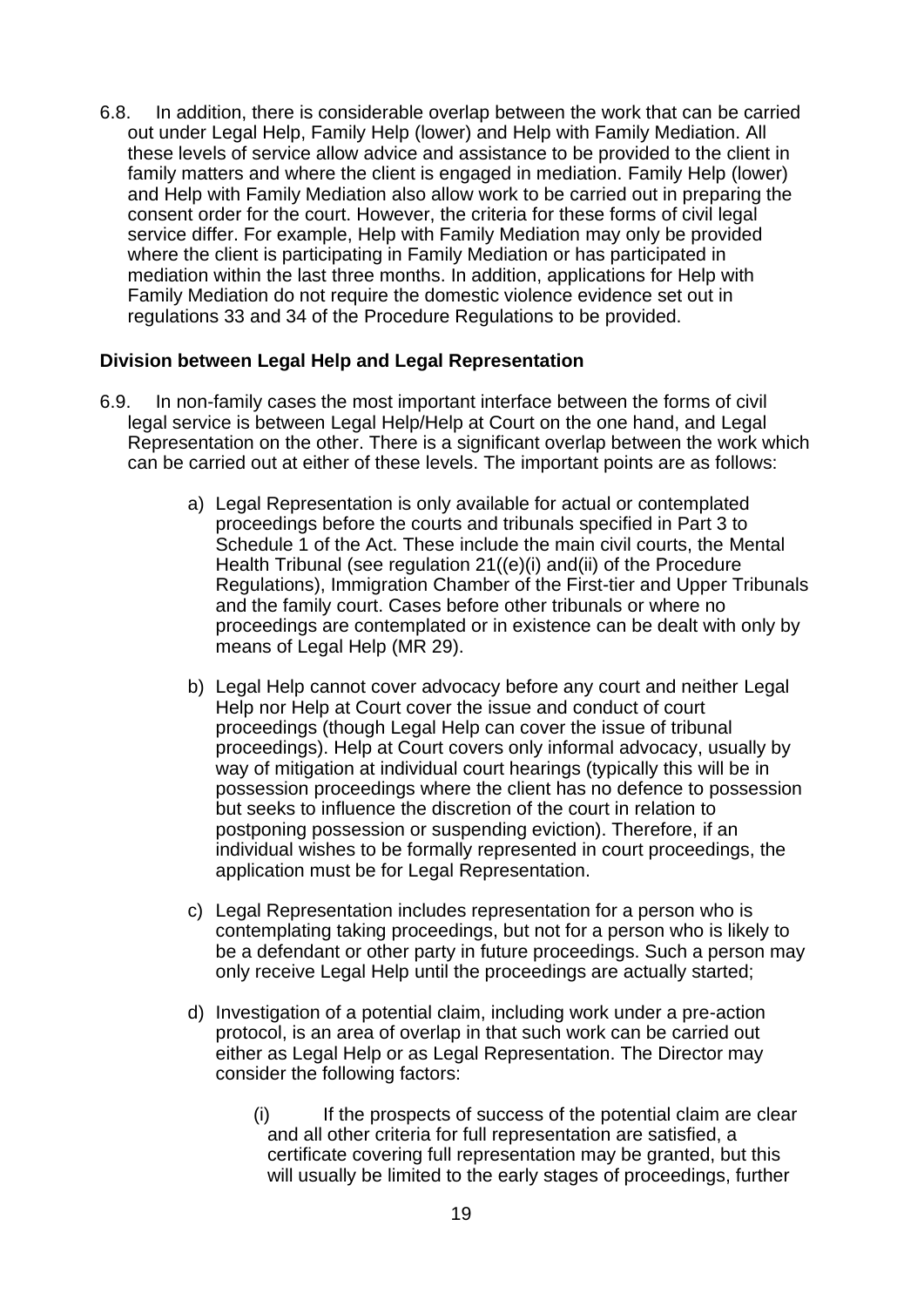enquiries and research and settlement negotiations with the potential opponent;

- (ii) If the prospects of success are unclear, full representation is not available and the issue is whether the investigations should be carried out under Legal Help or under a certificate for investigative representation. This depends primarily on the extent of the investigative work required, as discussed in the following section.
- <span id="page-19-0"></span>6.10. The fact that remuneration for Legal Help is by way of Standard Fees does not affect the above principles. Legal Representation cannot be granted simply on the basis that the amount of work which needs to be carried out under Legal Help is substantial compared to the fixed fee. It is in the nature of any fixed fee regime that the fee will cover a range of cases.

### **Boundary between Legal Help and investigative representation**

- 6.11. In accordance with regulation 40 (1) of the Merits Regulations, investigative representation may only be granted where substantial investigative work is required before prospects can be determined. In deciding whether substantial investigative work is required, it is appropriate to consider disbursements (including for this purpose any counsel's fees) separately from profit costs. For these purposes substantial investigative work will be where:
	- (i) the solicitor will reasonably need to carry out at least six hours of fee earner investigative work; or
	- (ii) disbursements together with any counsel's fees would cost £400 or more excluding VAT.
- 6.12. In cases which are shown to require this extent of investigative work, an application for investigative representation can be made at the outset; it is not necessary to carry out work up to the threshold at the Legal Help level (MR 20). Where, however, investigative work below these thresholds is required, it will be more appropriate for such work to be carried out at the form of Legal Help.
- 6.13. When considering the amount of investigative work necessary for this purpose it is only costs necessary to investigate the prospects of success (MR 40(1)(a)) that should be taken into account. The cost of an expert report or legal opinion about the amount of the claim should not be taken into account, although if investigative representation is granted such work could in principle be covered.
- <span id="page-19-1"></span>6.14. However, regardless of the costs or time required for investigations, investigative representation can, of course, be provided only if all applicable standard criteria for Legal Representation and other criteria for investigative representation are met.

#### **Division between investigative representation and full representation**

6.15. Investigative representation is only available where prospects of success are unclear. It covers only the cost of investigating a potential claim. It is not available in certain types of cases e.g. family disputes, mental health and immigration. By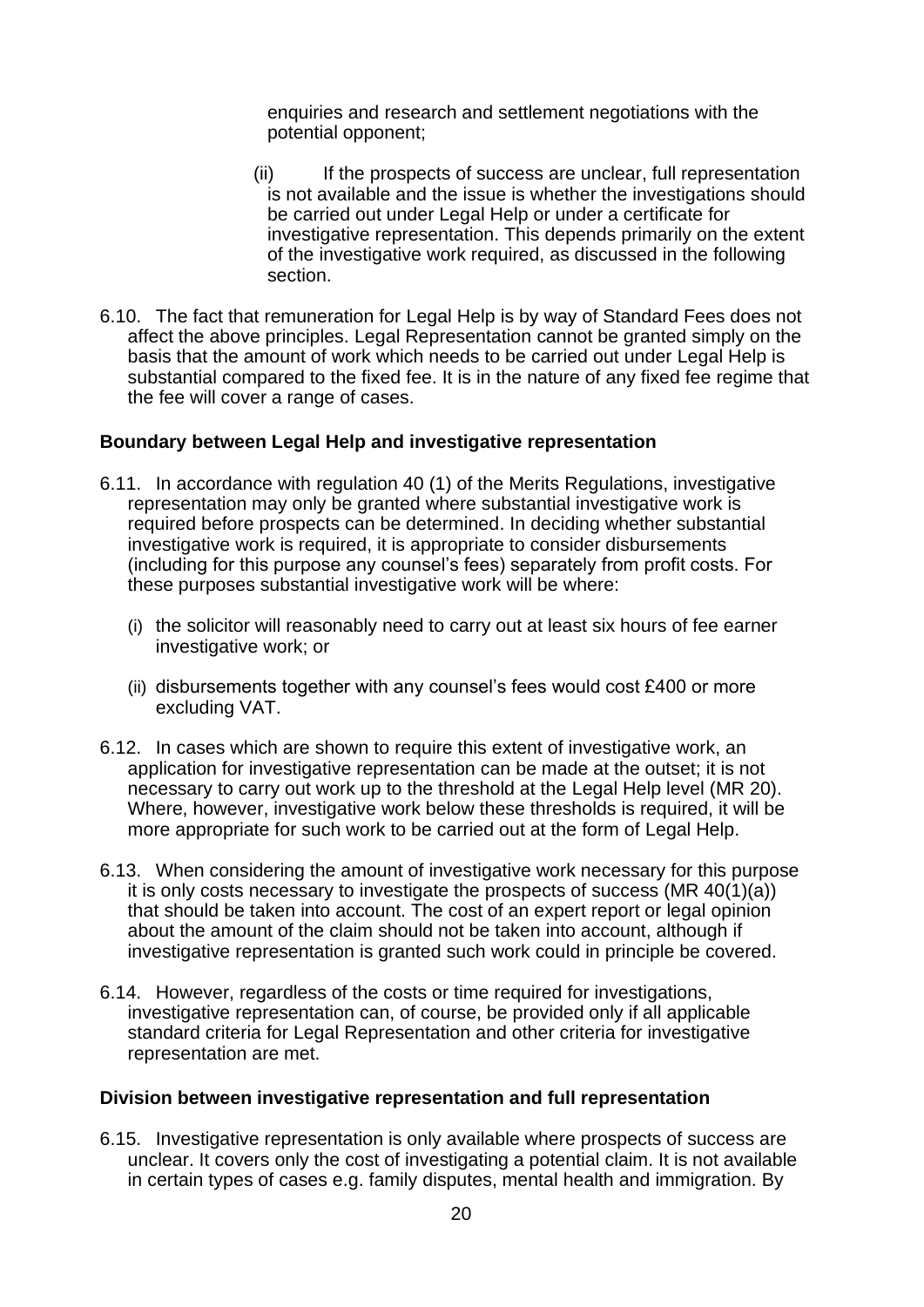contrast, full representation is available where prospects of success are very good, good, moderate, or where prospects of success are borderline or marginal and the case satisfies any specified additional criteria that apply.

<span id="page-20-0"></span>6.16. Under investigative representation, once sufficient work has been carried out to determine the prospects of success criterion then the provider should report this to the Director who will consider whether investigative representation should be withdrawn or whether the certificate should be extended to full representation. Work should therefore cease on reaching the conclusion that the criteria for full representation will not be met.

## **Full representation**

<span id="page-20-1"></span>6.17. Full representation is Legal Representation other than investigative representation. Once granted, a determination can cover all elements of civil legal services including both representation and advocacy. A solicitor or counsel acting under a certificate for full representation cannot themselves provide mediation or arbitration services in the same case, but the fees of a mediator or arbitrator can be claimed under such a certificate as a disbursement except in family cases.

## **Certificate Limitations**

- 6.18. Under regulation 37(2)(g) of the Procedure Regulations any legal aid certificate may contain such limitations on the work to be carried out as are appropriate to the circumstances and type of case. Typically, limitations on the scope of work covered by a certificate will take one of the following three forms:
	- a) investigative limitations even where the prospects of success of the case are such that a determination for full representation rather than Investigative Representation is justified, it may still be the case that it is appropriate for further enquiries or investigation of the strength of the case to take place before litigation proceeds. Therefore, similar limitations as for investigative representation may be appropriate. For example, there may be cases where the merits of the claim as a whole appear sound, but where it is appropriate first to seek counsel's opinion on a particular legal issue requiring specialist expertise before proceeding further;
	- b) limitation for negotiations except where urgent court action is needed or the other side has already been contacted and refused to negotiate, certificates will often be limited to allow negotiations about the claim to take place. A limitation may therefore allow such work as is necessary to obtain disclosure of information from the other side, to negotiate a settlement directly or through use of ADR and to pursue any pre-action protocol which is applicable to the case in question. The opponent will know that the certificate covers full representation rather than investigative representation (following a notification to the other party under PR 38(2)), but should not be informed of any limitations on the certificate. If suitable proposals for settlement are not made by the opponent, the determination may be extended to cover substantive court proceedings;
	- c) proceedings limitations where a certificate for full representation allows proceedings to be issued and pursued, the certificate will usually state the point in the proceedings to which work can be carried out, after which an extension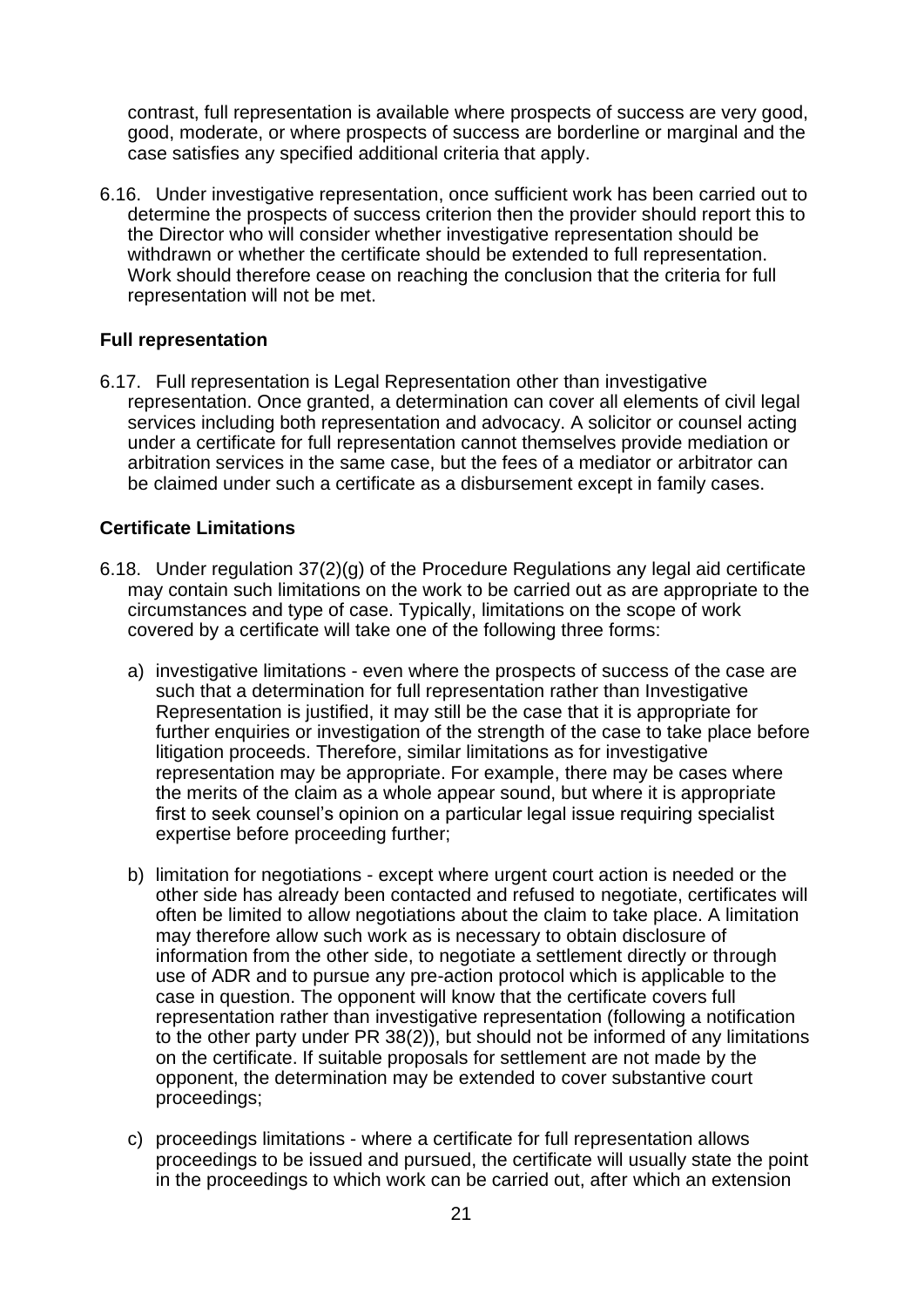to the certificate will be required. Different approaches are appropriate for fast and multitrack cases:

- (i) for fast track cases, the court timetable makes it inappropriate for numerous successive amendments to be given. Therefore, most fast track certificates will cover all work up to the exchange of witness statements, and filing of the listing questionnaire prior to the final hearing;
- (ii) cases in the multi-track will need to be kept more closely under review. Usually work will be initially limited to all steps up to disclosure and inspection and possibly counsel's opinion. Thereafter, the certificate could be extended to all steps up to filing the listing questionnaire prior to final hearing;
- (iii) more substantial multi-track cases may require a greater number of successive limitations. It may be appropriate to review the merits of the claim after each case management conference and the pre-trial review, if any.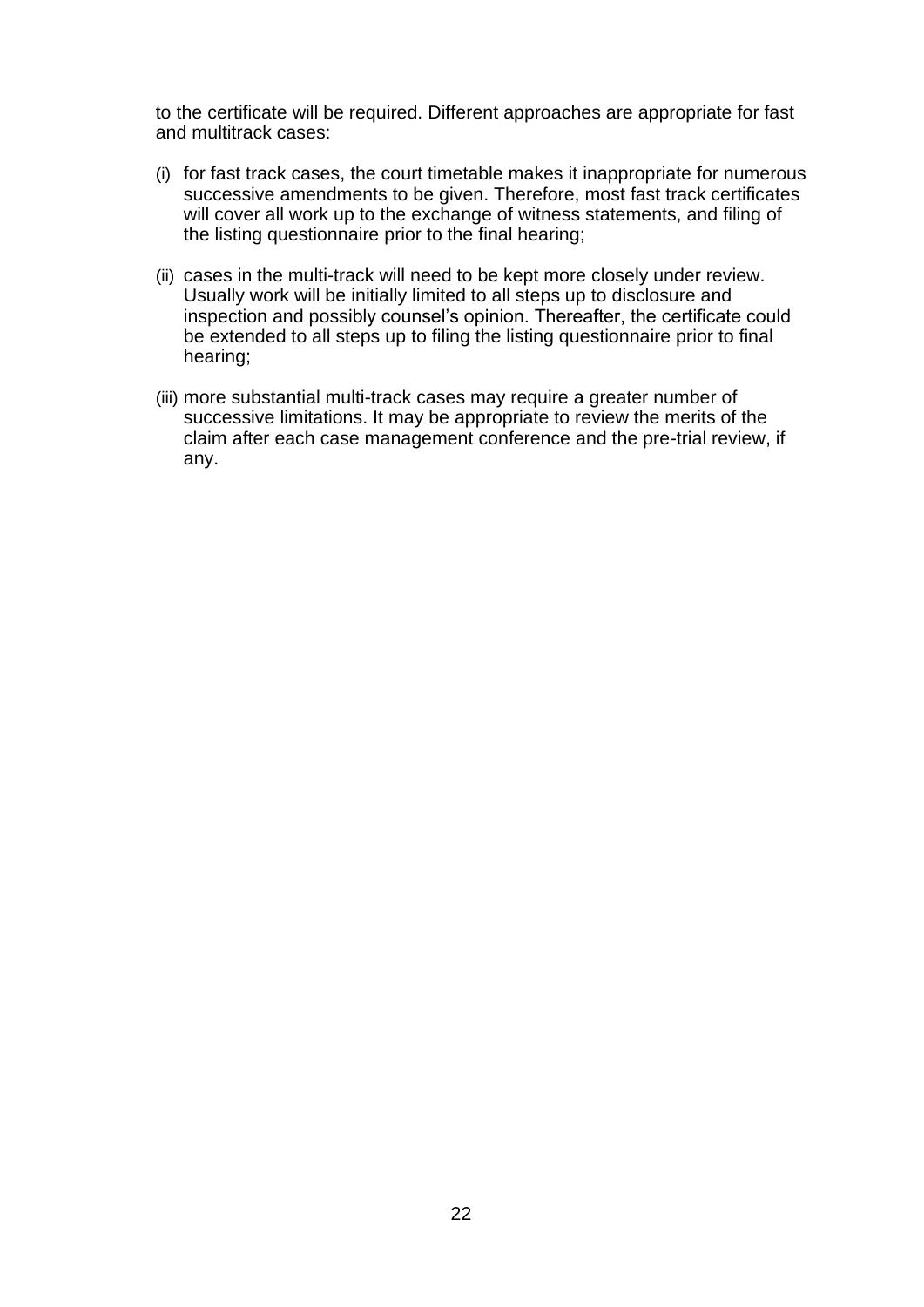# <span id="page-22-0"></span>**7. Qualifying for Legal Services (MR 11)**

- 7.1. Regulation 11 of the Merits Regulations provides the framework for the determination of whether the applicant qualifies for legal services in relation to the merits criteria.
- 7.2. Regulation 11(5) requires the Director to apply the merits criteria which are appropriate for the form of legal service listed in Part 2 of the Regulations most appropriate to the application having regard to the provisions of Part 3 (regulations 20 to 31). Regulations 21 to 31 set out restrictions on the forms of service available for particular types of case, reflecting the previous position under the funding code; for instance, Help at Court and investigative representation are prescribed as not appropriate for family disputes. Regulation 20 provides that where more than one form of service is in principle available the Director must choose the most appropriate. For example, if the nature and complexity of the issues concerned do not justify the provision of Legal Representation but it is appropriate to provide advocacy for the applicant, Help at Court should be chosen; if advocacy is not required at all, Legal Help may be the appropriate form.
- 7.3. Regulation 11(2) provides that the general merits criteria, set out in Part 4 of the Merits Regulations, are applied, other than to the extent that specific merits criteria set out in Part 6 are appropriate to the case and disapply, modify or supplement the general merits criteria. In order to see whether specific merits criteria are applicable to a case, however, it is necessary to see whether the paragraph(s) of Part 1 of Schedule 1 to the Act that describe(s) the case are referred to in any regulations within Part 6.
- 7.4. Regulation 11(4) provides that in addition to the relevant general and specific merits criteria, two further criteria, set out at regulations 11(6) and 11(8), have to be satisfied before an applicant can qualify for legal services. Regulation 11(6) provides that the Director must decide, for all applications, if it is reasonable to provide civil legal services in the light of the conduct of the individual or legal person. Such conduct can relate to:
	- a) any civil legal services made available under Part 1 of the Act. This could include unreasonable behaviour in relation to proceedings for which legal aid has previously been provided or in relation to the provision of legal aid itself, such as the failure to report a change of financial circumstances;
	- b) any application for civil legal services under Part 1 of the Act. This could involve attempted abuse of the legal aid scheme through misleading information in an application for legal services or repeated unmeritorious applications;
	- c) any civil proceedings for resolving disputes about legal rights or duties. This would include applications from a vexatious litigant or an applicant who had intentionally provoked proceedings (for instance by withholding rent in order to provoke possession proceedings in which a disrepair claim could be brought as a counterclaim).
- 7.5. Regulation 11(8) creates an affordability criterion having regard to the present and future likely demands for civil legal aid. Under regulation 11(7) this criterion does not apply to cases relating to the life or liberty of the individual or his/her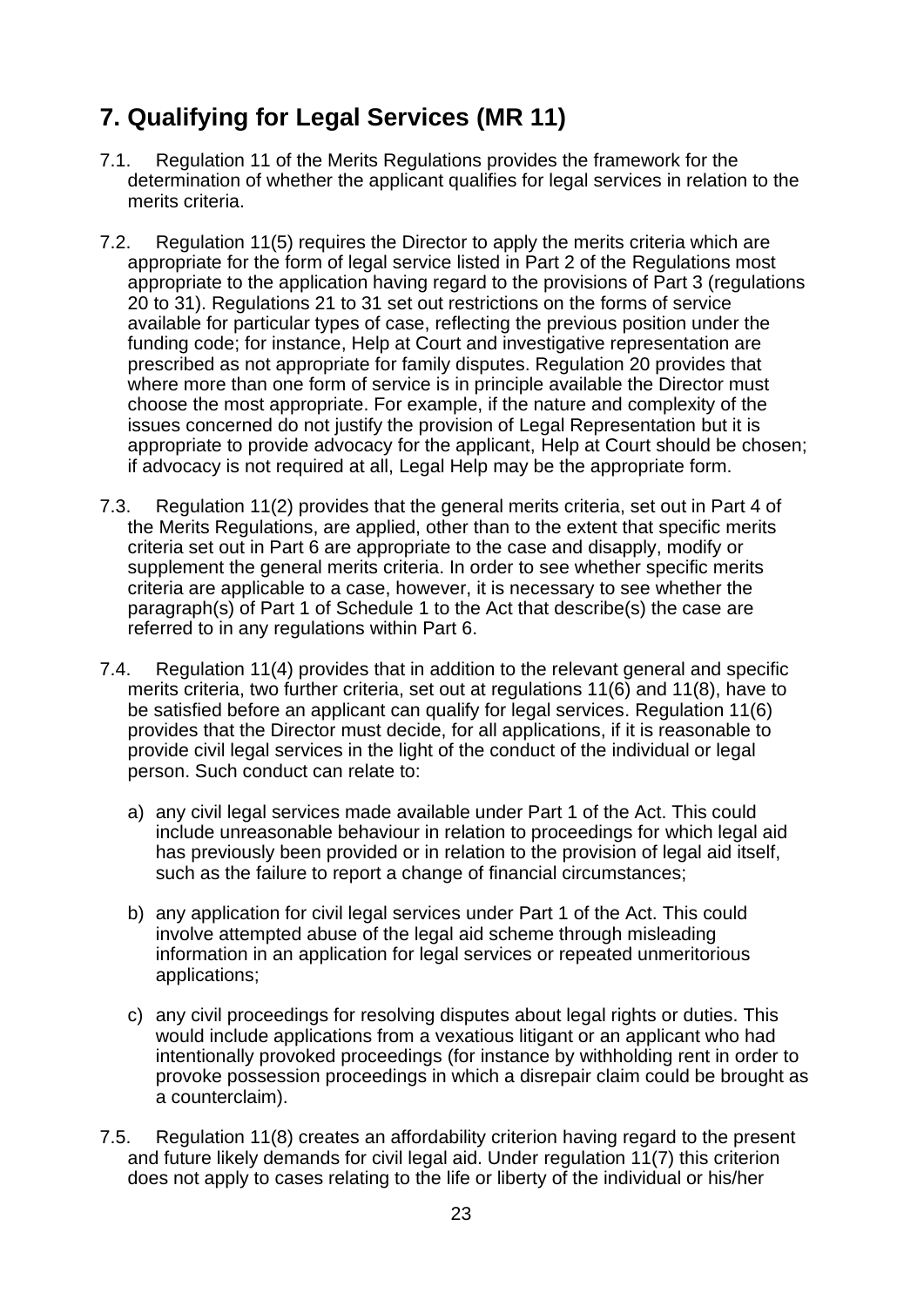family or to Public Law Children cases. Regulation 11(7)(c) sets out the thresholds of likely costs of the case that for all other cases will require consideration of the affordability criterion.

<span id="page-23-0"></span>7.6. Regulation 11(9) lists civil legal services to which no merits criteria apply. Note, however, that the definition of "merits criteria" (general and specific merits criteria) in regulation 2 does not include the conduct and affordability criteria created by regulations 11(6) and 11(8) which, in principle, could therefore apply to the services listed.

## **Application of the Merits Criteria (MR 47 – 50)**

- 7.7. Regulation 11(3) refers to Part 5 of the Merits Regulations. This part is concerned with four specific types of applications.
- 7.8. Regulation 47 addresses applications described by more than one paragraph of Part 1 Schedule 1 to the Act, and requires that the Director apply the criteria (whether general or specific) that s/he considers to be the most appropriate in all the circumstances of the case. This will involve a judgement as to which paragraph describes the main substance of the case. Note that judicial review cases can only be described by paragraph 19 and so only the criteria in Chapter 2 of Part 6 can be applied.
- 7.9. Regulation 48 provides that the criterion to be applied in relation to exceptional funding applications under section 10 of the Act for advocacy at inquests is that in respect of "other legal services" under regulation 45.
- 7.10. Regulations 49 and 50 address other applications for exceptional funding. Regulation 49 is concerned with cases that would have fallen within a paragraph of Part 1 of Schedule 1 to the Act but for an exclusion under Part 2 or Part 3. Such cases are assessed under the criteria applicable to the paragraph of Part 1 of Schedule 1 that would have described the case had it not been for the Part 2 or Part 3 exclusion. For example, a judicial review that is not described by paragraph 19 of Part 1 because it arises from the applicant's business activity (and therefore excluded by virtue of paragraph 14 of Part 2 of Schedule 1) will be assessed under the criteria applicable to cases described by paragraph 19, those for public law claims at Chapter 2 of Part 6 of the Merits Regulations. An application for Legal Representation in the Employment Tribunal in a discrimination claim will be assessed under the general merits criteria for Legal Representation.
- 7.11. Regulation 50 governs cases not falling within the general description of services in Part 1 of Schedule 1 to the Act, for instance a claim for damages for housing disrepair. For such cases, the Director has to choose the criteria that appear most appropriate. In general, these are likely to be the general merits criteria relevant to the form of service appropriate for the application. For the avoidance of doubt applications for legal aid under section 10 of the Act (exceptional funding) in family proceedings which are listed in Part 1 of Schedule 1 to the Act but where there is no evidence of domestic abuse or child abuse as required by paragraphs 12 and 13, will be considered by reference to the family criteria contained in Chapter 6.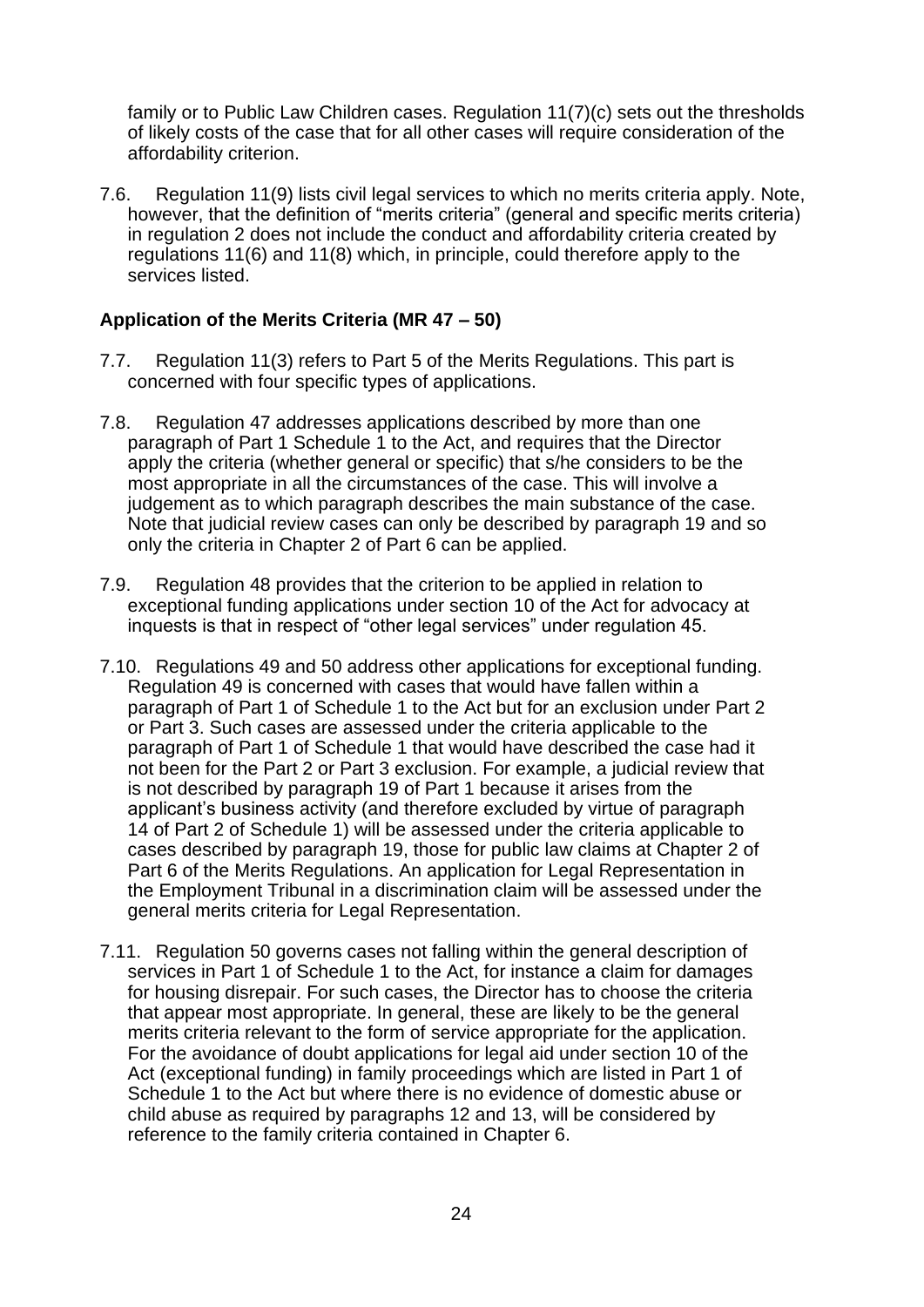# <span id="page-24-0"></span>**General Merits Criteria (Part 4 MR)**

- 7.12. Regulations 32 to 46 of the Merits Regulations set out the general merits criteria. As previously stated, these apply to all applications for services other than to the extent that specific criteria state otherwise. Hence, they apply in full to cases not referred to in any chapter of Part 6 of the Merits Regulations. The general merits criteria cover all forms of service under Part 2 of the Regulations.
- 7.13. The general merits criteria for Legal Representation are at regulations 39 to 44. Regulation 39 sets out standard criteria for Legal Representation, which apply to both applications for investigative representation and full representation. These correspond in substance to the standard criteria for Legal Representation previously applicable under the funding code, other than that (i) suitability for a conditional fee agreement is now included as a standard criterion and (ii) whether a different form of service is more appropriate is addressed under regulations 11(5) and 20.

*Other sources of funding (MR 39(a)).*

- 7.14. Other sources of funding could include:
	- Insurance, where an individual's household or motor policy covers the (proposed) proceedings;
	- Membership of a trade union which provides legal services to its members. The test in the criterion is whether it would be reasonable to fund the case from the other potential source of funding, so that a refusal by the union to fund the case that appeared unreasonable would not allow the criterion to be met;
	- Where another body, such as the Equalities and Human Rights Commission or special interest group might be expected to fund a particular case. In the area of public law children cases the most likely sources of alternative funding are local authorities in adoption proceedings and special guardianship applications;
	- Whether another person or persons who would benefit from a successful outcome should fund the case. There is potential overlap with MR 39(c). However, even where an applicant may be considered an appropriate, or even the most appropriate, party to proceedings, it may still be the case that it will be another person who stands primarily to benefit, for example where a benefit or allowance in a child's name will in reality reimburse the expenses of a person looking after the child. This provision may also cover the situation were an identifiable group stand to benefit that potentially could form a fighting fund for the litigation;
	- Where the applicant is the beneficiary under a discretionary trust and under the terms of that trust the trustees would have power to fund litigation on behalf of the individual. Again, a simple refusal by the trustees to intervene would not meet the criterion;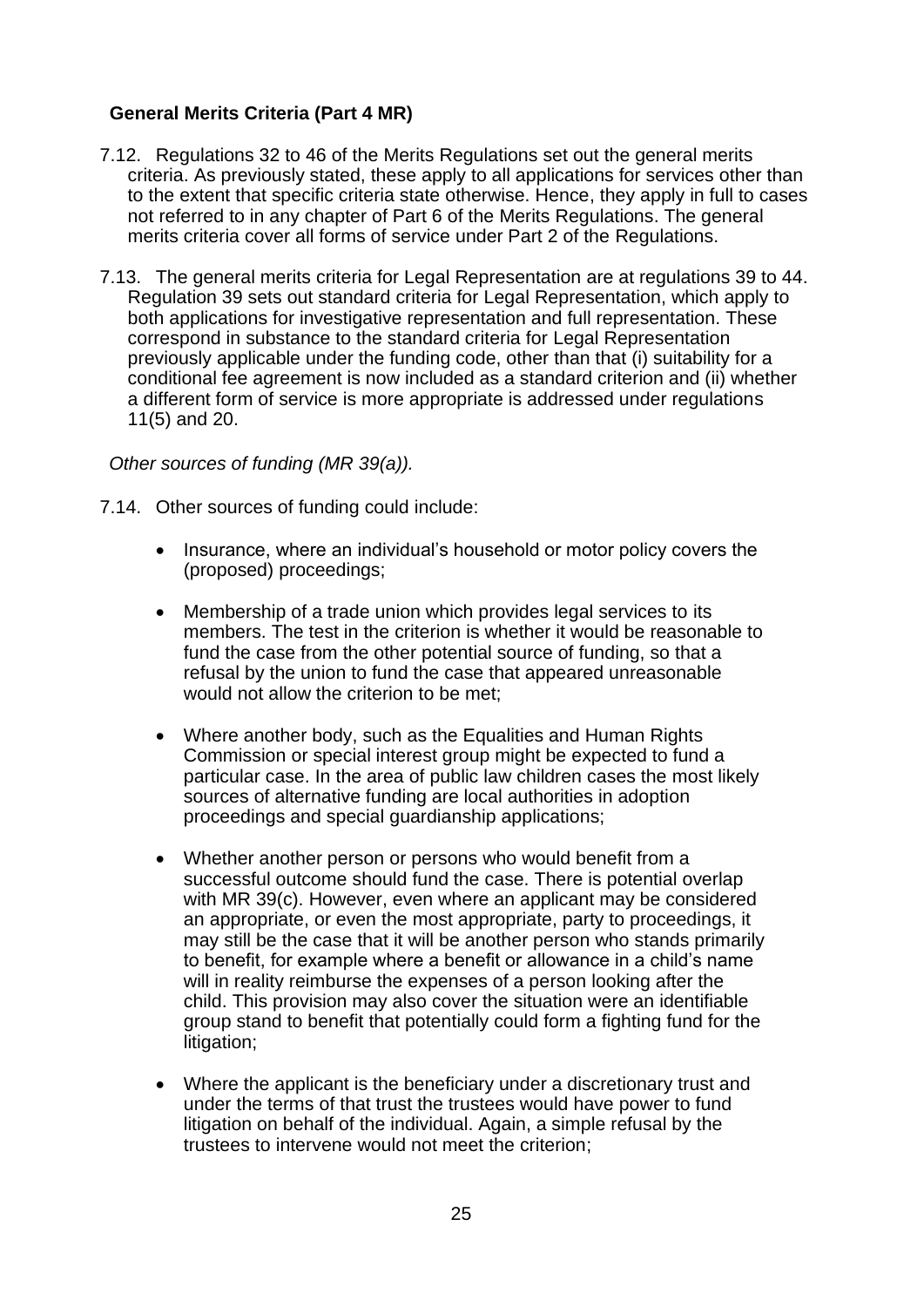- Where the applicant could obtain an order for payment in respect of legal services in accordance with section 22ZA of the Matrimonial Causes Act 1973 or paragraph 38, Part 8, Schedule 5 to the Civil Partnership Act 2004 (as introduced by sections 49 to 54 of the Act).
- 7.15. Where another body or other persons have an interest in the applicant's proceedings it may, having regard to the interests and resources of those concerned, be more appropriate to request a contribution towards the costs than to determine that the applicant does not qualify for the legal services at all. Such contributions are assessed under the *Civil Legal Aid (Financial Resources and Payment for Services) Regulations 2013* and are outside of the scope of the Merits and Procedure Regulations.

*The case is unsuitable for a conditional fee agreement (CFA) (MR 39(b)).*

- 7.16. "Conditional fee agreement" is defined by regulation 2 to include damages based agreements and litigation funding agreements. This criterion has to be considered in the light of the amendments to the CFA regime for agreements signed after 1 April 2013, under which neither a success fee nor after-the event insurance premium can be recovered from the opponent. Any success fee and/or premium now has to be paid from damages or other money recovered by the successful client (if there is recovery of a sum of money but not costs the representatives base costs will also have to be paid from that sum. Not all CFAs will require a success fee to be paid to the representative (see 7.20 below).
- 7.17. The test of unsuitability for a CFA is an objective one, rather than a question of whether an individual provider is willing to act under a CFA (although the test cannot be met if there is evidence of a CFA in fact having been offered or put in place for the applicant). In principle, a non-family case may be considered suitable for a conditional fee agreement if:
	- Prospects of success are considered at least at 60%;
	- The opponent is considered able to meet any costs and/or damages (or other sum of money) that might be awarded;
	- After-the-event insurance can be obtained by the applicant.
- 7.18. An applicant without after-the-event insurance seeking services otherwise considered suitable for a CFA will be expected to provide evidence of attempts to secure such insurance. Even where evidence is provided of refusals of insurance, the Director him/herself may make enquiries of insurers to see if they would support a CFA in the individual circumstances. Moreover, it will not always be sufficient for the applicant to allege that s/he cannot afford the after-the-event premium. If the proposed claim is for damages, then the applicant would need to demonstrate that it has not been possible to defer payment of the premium from any damages recovered.
- 7.19. A human trafficking or modern slavery damages claim or claim under employment law for modern slavery or human trafficking victims should not be considered suitable for a CFA. For the avoidance of doubt, these are the civil legal services as described in sections 32 and 32A of Part 1 of Schedule 1 to the Act and applications for legal aid under section 10 (exceptional funding) made by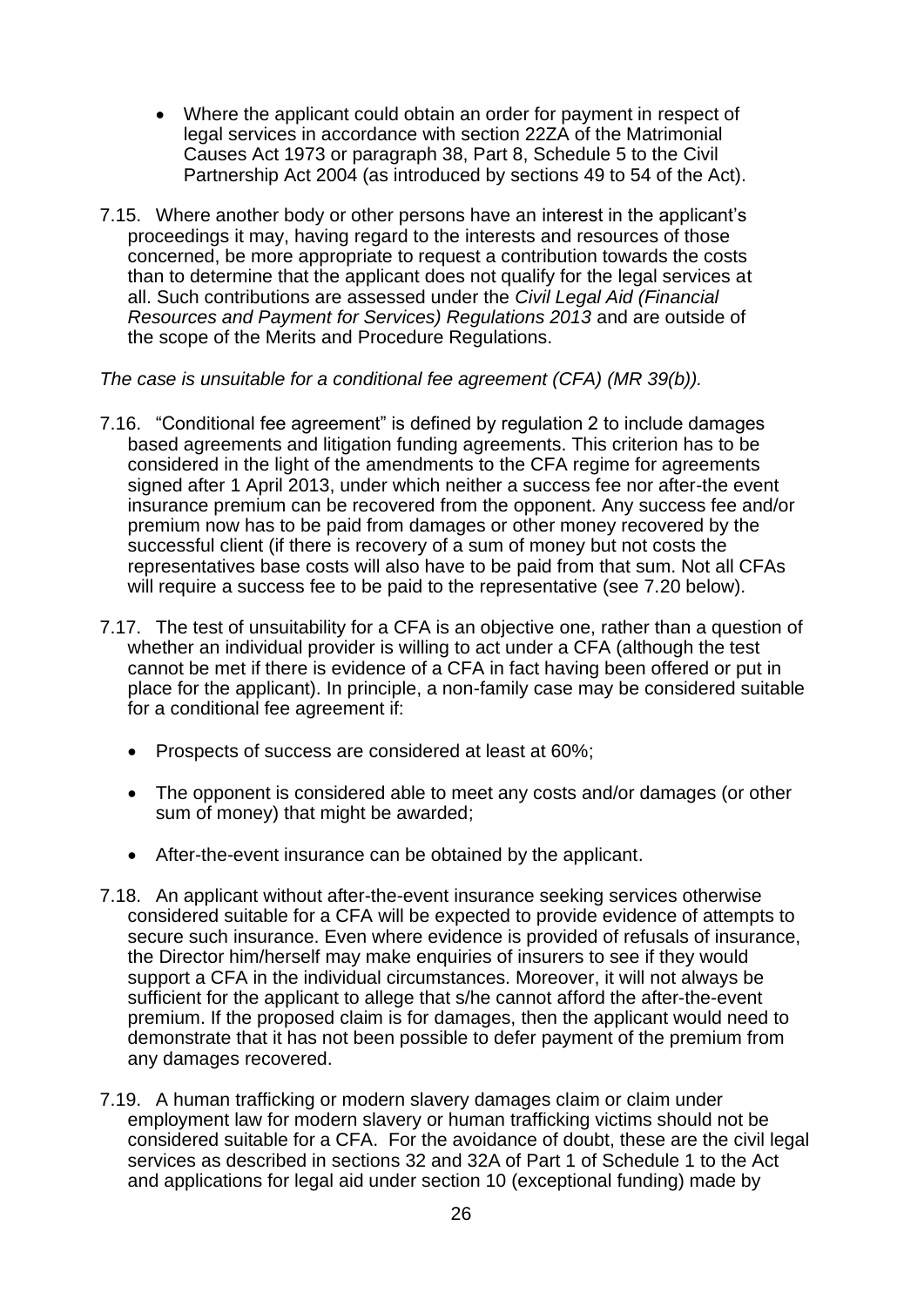victims of modern slavery or human trafficking for claims under employment law. As such, evidence of attempts to obtain after-the-event insurance as described in 7.18 is not required.

- 7.20. If the proposed proceedings do not include a claim for damages or other money, however, particular considerations apply. An applicant for legal aid is unlikely to be able to pay an after-the-event premium or success fee from his/her own resources, and the case should not generally be considered as suitable for a CFA unless both:
	- the prospects of success are at least 80%, (otherwise it would be unreasonable to expect the legal representative to act at risk in relation to costs without the prospect of a success fee or for the applicant to risk an adverse costs order); and
	- the case will not involve significant expenditure on disbursements (in particular experts' fees).

Of course, if there is no likelihood of either damages or costs being awarded (for instance in seeking an injunction against an impecunious opponent) then there is no basis on which the case could be pursued under a CFA.

7.21. The fact that the applicant may wish to obtain legal aid rather than a CFA because of the potential deduction from damages in respect of a success premium or damages agreement and/or after-the-event insurance premium, will not of itself prevent a case being suitable for a CFA. The test is not whether the applicant or provider would prefer legal aid to a CFA, but is, in essence, whether the case could realistically be brought under a CFA in the absence of legal aid. It will be a question of fact on the individual circumstances of the case whether the need to meet an insurance payment from the likely damages would render the proceedings futile.

## *No person other than the individual who can reasonably be expected to bring the proceedings (MR 39(c))*

7.22. This criterion is concerned with the situation where another person is a more appropriate party to proceedings, and will be particularly relevant where the applicant for funding has been selected as a (proposed) party on the basis of their financial eligibility for legal services or status as an individual rather than legal person. This may be the case where a child is put forward as applicant in certain judicial reviews which could more appropriately be brought by the parents, for example challenges concerning allocation of school places (*R v. Richmond LBC Appeal Committee Ex p. JC (A Child)* [2001] B.L.G.R. 146 2001 E.L.R. 21 CA (Crim Div).

## *Alternatives to Litigation (MR 39(d))*

7.23. This provision is largely self-explanatory. Whether it is reasonable for a complaint or other procedure to be exhausted as an alternative to litigation will depend in part on the speed and nature of the remedy that can be obtained as compared with the proposed litigation. However, regard should be had to how a private paying client would reasonably proceed and, in particular, whether, subject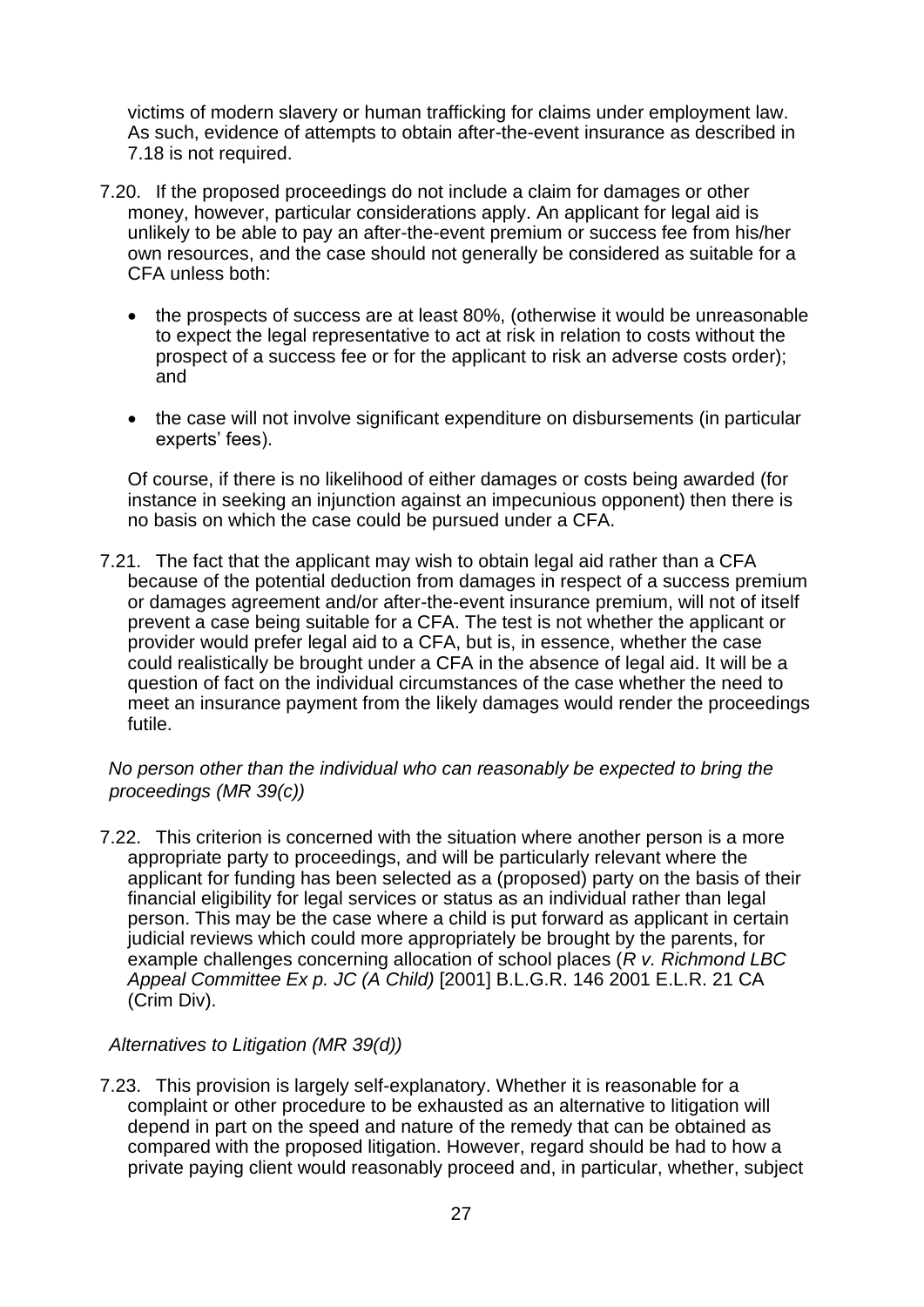to time constraints, pursuing a complaints scheme in the first instance would be a cost-effective way of obtaining information and ascertaining the position of the proposed opponent.

# *Need for Representation (MR 39(e))*

- 7.24. This is not a test as to whether failure to make legally aided representation would breach an applicant's enforceable Convention rights or retained enforceable EU rights, but a substantially lower test of whether Legal Representation as a form of service is appropriate in all the circumstances of the proceedings, having regard again to whether a reasonable client paying privately would wish to fund representation. For example:
	- (i) The straightforward nature of some proceedings, such as an undefended divorce, may make representation unnecessary;
	- (ii) If other proceedings are being pursued that are likely to resolve an issue of principle relevant to the applicant's case, a reasonable private paying client would wish to wait for the outcome of the test case before deciding whether to litigate with his or her own money, unless it was necessary to issue proceedings for limitation purposes;
	- (iii) It should not be necessary for there to be more parties legally represented than there are positions to be argued. This may be particularly relevant in a welfare case in the Court of Protection where an additional member of the family of the subject of the proceedings seeks representation. Where, more generally, a number of applicants seek to establish the same principle, for instance in relation to the liability of the proposed opponent or the lawfulness of a decision, an act or omission, it may be most cost effective to proceed on the basis of a test case. Similarly, it may not be necessary for all the parties involved in first instance proceedings to be represented on an appeal on a point of law.

*The proceedings are not likely to be allocated to the small claims track (MR 39(f)).* 

7.25. The Director is required to consider the likely allocation of the proceedings or proposed proceedings in the event they are contested (if they are unlikely to be contested Legal Representation would not normally be the appropriate form of service in any event). For example, even where a claimant proposes to commence, or has commenced, a claim under the Civil Procedure Rules Part 8 Procedure, regard must be had to the likelihood of the court determining that the case should instead proceed under Part 7 following the Defendant's Acknowledgement of Service, and the likely allocation to track thereafter.

# <span id="page-27-0"></span>**Other general merits criteria for Legal Representation**

7.26. Regulations 40 to 44 of the Merits Regulations describe additional criteria for applications respectively for investigative representation and full representation under the general merits criteria. Broadly, these criteria relate to the prospects of success and cost benefit of the proposed proceedings, by reference to categories of prospects of success, likely damages, likely costs and significant wider public interest, defined earlier. There are also provisions relating to minimum damages levels, and specific provisions in relation to multi-party actions.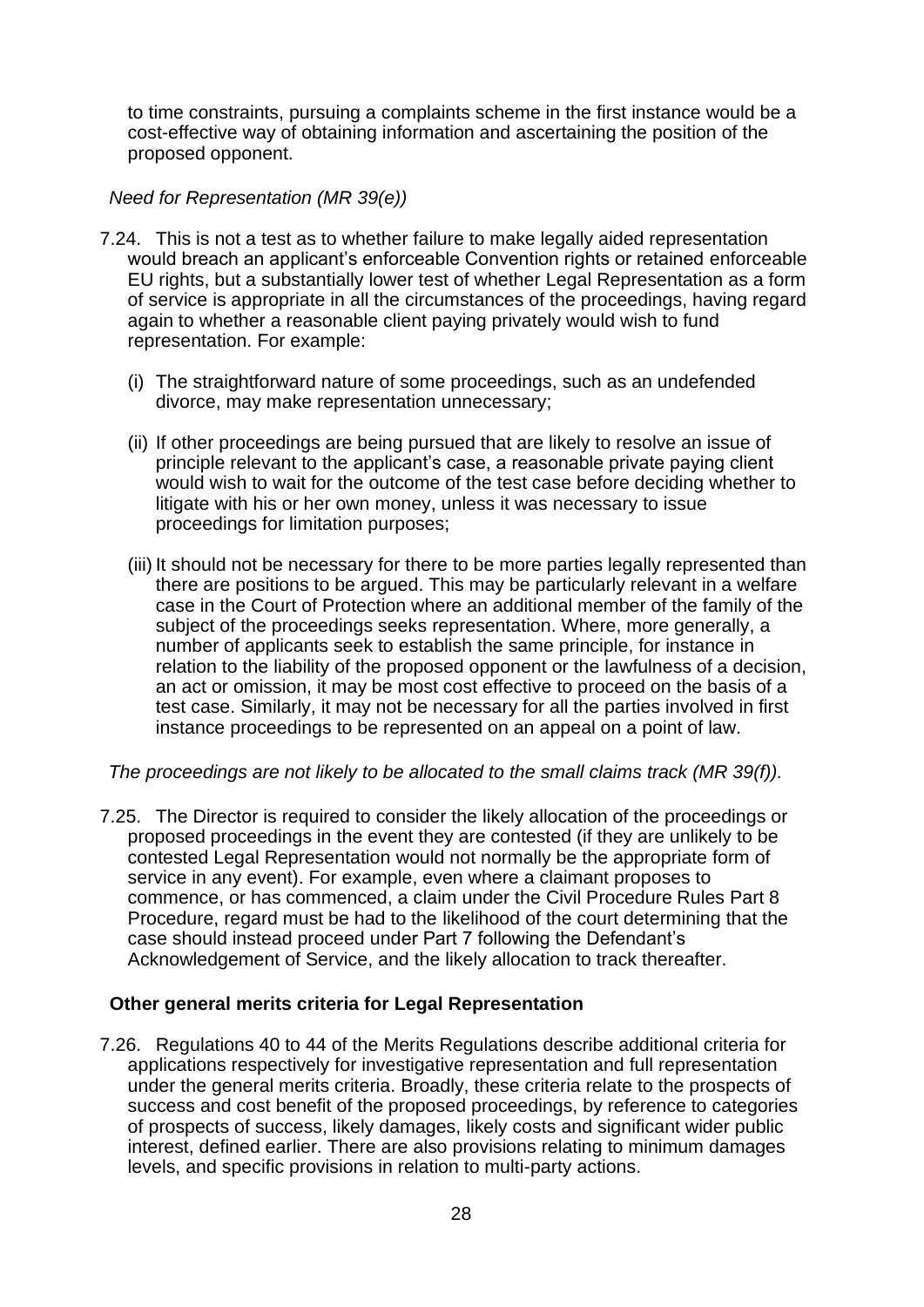## <span id="page-28-0"></span>**Other legal services**

<span id="page-28-1"></span>7.27. Regulation 45 of the Merits Regulations sets out a criterion for other legal services. Applications for such services (in particular regarding inquests, pursuant to regulation 48) will require an exceptional case determination under section 10(3) or section 10(4), as appropriate to the case, of the Act. In some cases, however, the application may be considered not even to meet the reasonableness test in regulation 45, for example where another body has offered to indemnify the applicant's costs.

## **Emergency representation (MR 46)**

- 7.28. Emergency representation is primarily addressed within the Procedure Regulations. It is not in itself a form of service but a way in which certain forms of service are made available to an applicant. Note that the definition under regulation 2 of the Procedure Regulations now formally includes Family Help (higher) provided following an urgent application.
- 7.29. The interests of justice test at regulation 46(b), in the context of emergency representation, essentially involves consideration of two questions:
	- a) Whether the services sought need to need to be provided before there would be time for the Director to make a determination in relation to a substantive application (i.e. non-emergency) in order for those services to be effective; and
	- b) the seriousness of the consequences of those services not being made available on an emergency basis, having regard to the fact that emergency representation is provided before the applicant has been determined as qualifying for services under financial regulations; for example, whether:
		- (i) there will be a risk to the life, liberty or physical safety of the applicant or his or her family or the roof over their heads; or
		- (ii) the delay will cause a significant risk of miscarriage of justice, or unreasonable hardship to the applicant, or irretrievable problems in handling the case; and
		- (iii) in either case ((a) and (b)) there are no other appropriate options available to deal with the risk.
- <span id="page-28-2"></span>7.30. It may, however, be considered not to be appropriate, pursuant to regulation 11(6) of the Merits Regulations, to provide emergency representation where it is the conduct of the applicant that has created the alleged urgency, and in particular where it would have been reasonable to have made an earlier substantive application.

## **Specific Merits Criteria**

7.31. Part 6 of the Merits Regulations set out criteria for specific categories of case. These categories, contained in the eight chapters of Part 6, are based on paragraphs or sets of paragraphs in Part 1 of Schedule 1 to the Act.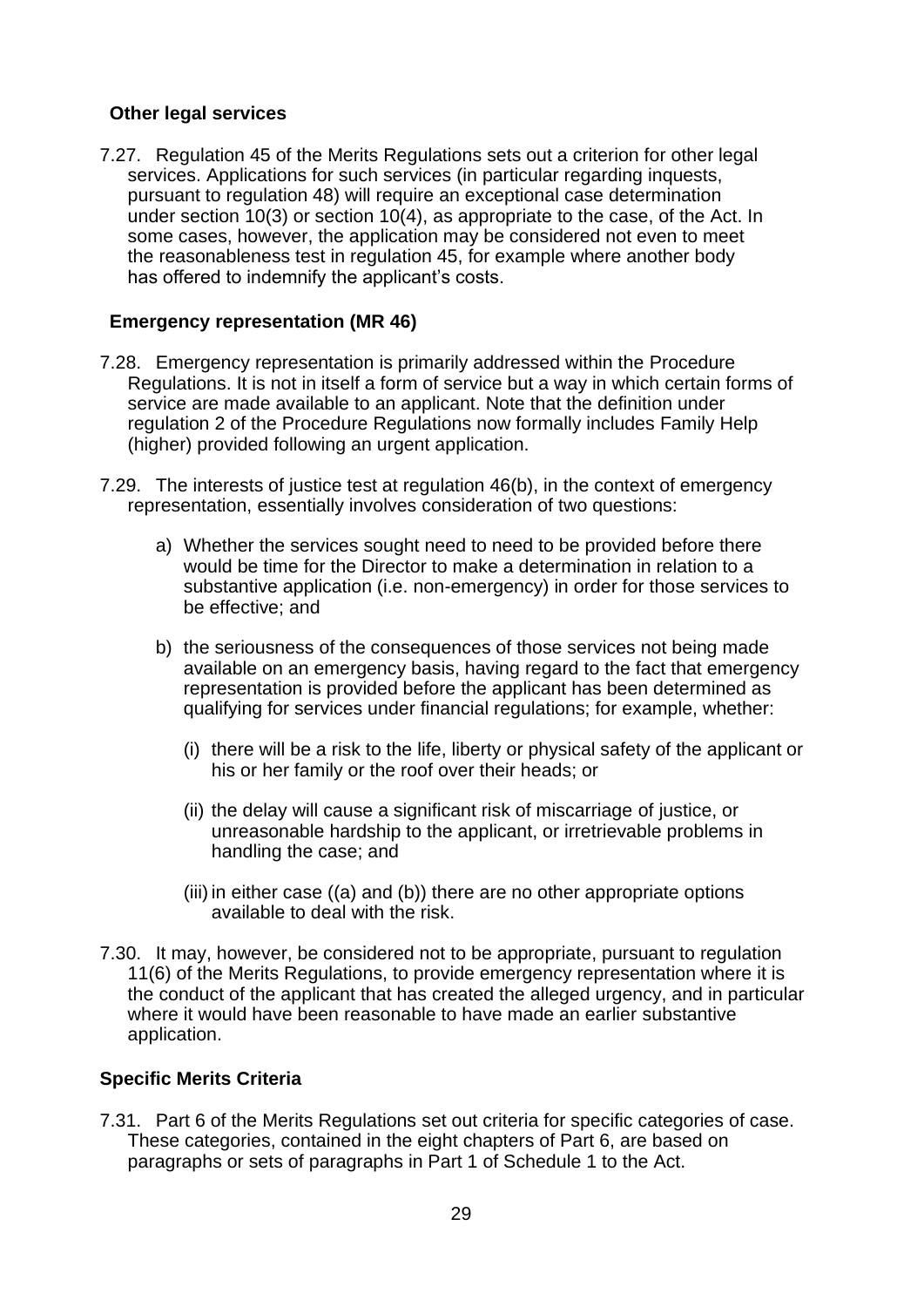- 7.32. Broadly, they correspond to the case categories under the funding code, having regard to the more limited range of proceedings now available under the Act. However:
	- (i) there is no longer a specific category for clinical negligence cases; since these cases are now subject to a criterion of not being suitable for a CFA (and the previously more favourable damages to costs ratios had already been removed under the funding code), the general merits criteria apply in full;
	- (ii) there is no longer a category of quasi-criminal proceedings; (see paragraph 3.2 above);
	- (iii) there is no longer a section of criteria concerning withdrawal of services; this is addressed by the Procedure Regulations.
- 7.33. There are two additional categories relating to cases described in paragraph 44 of Part 1 of Schedule 1 to the Act (cross border disputes) (reflecting the provisions of the Council Directive concerned) and applications by legal persons.
- <span id="page-29-0"></span>7.34. Other than in relation to determinations in relation to the 2007 Hague Convention, cross-border disputes and legal persons, the specific criteria apply solely in relation to applications for Legal Representation. The scheme of the specific criteria is that the provisions of the general merits criteria apply other than to extent that the relevant specific criteria disapply, modify or supplement the general criteria.

### **Public Law (Chapter 2, Part 6 MR)**

- 7.35. By virtue of the definition at regulation 2 of the Merits Regulations, Chapter 2 of Part 6 (Public Law) of the Regulations covers:
	- (i) Judicial review (as described in paragraph 19 of Part 1 of Schedule 1 to the Act);
	- (ii) Habeas corpus (as described in paragraph 20);
	- (iii) Homelessness cases (as described in paragraph 34).
- 7.36. Notwithstanding the scope of this category, it is primarily judicial review claims for which the additional criteria within this chapter will be most relevant. The criteria are intended to reproduce the position under the funding code, with the exception of the inclusion of an additional criterion for investigative representation. The effect of the standard and specific merits criteria are that Legal Representation for judicial review can only be provided where there is an immediate right and intention to bring a challenge to an identifiable act, omission or other matter, subject only, in respect of investigative representation, to the need to confirm that the prospects of success test for full representation is met.
- 7.37. Regulation 53 sets out criteria to be applied to applications both for investigative and full representation:
	- a) In principle the question of whether the act, omission or other matter is susceptible to challenge might be viewed simply as an aspect of the prospects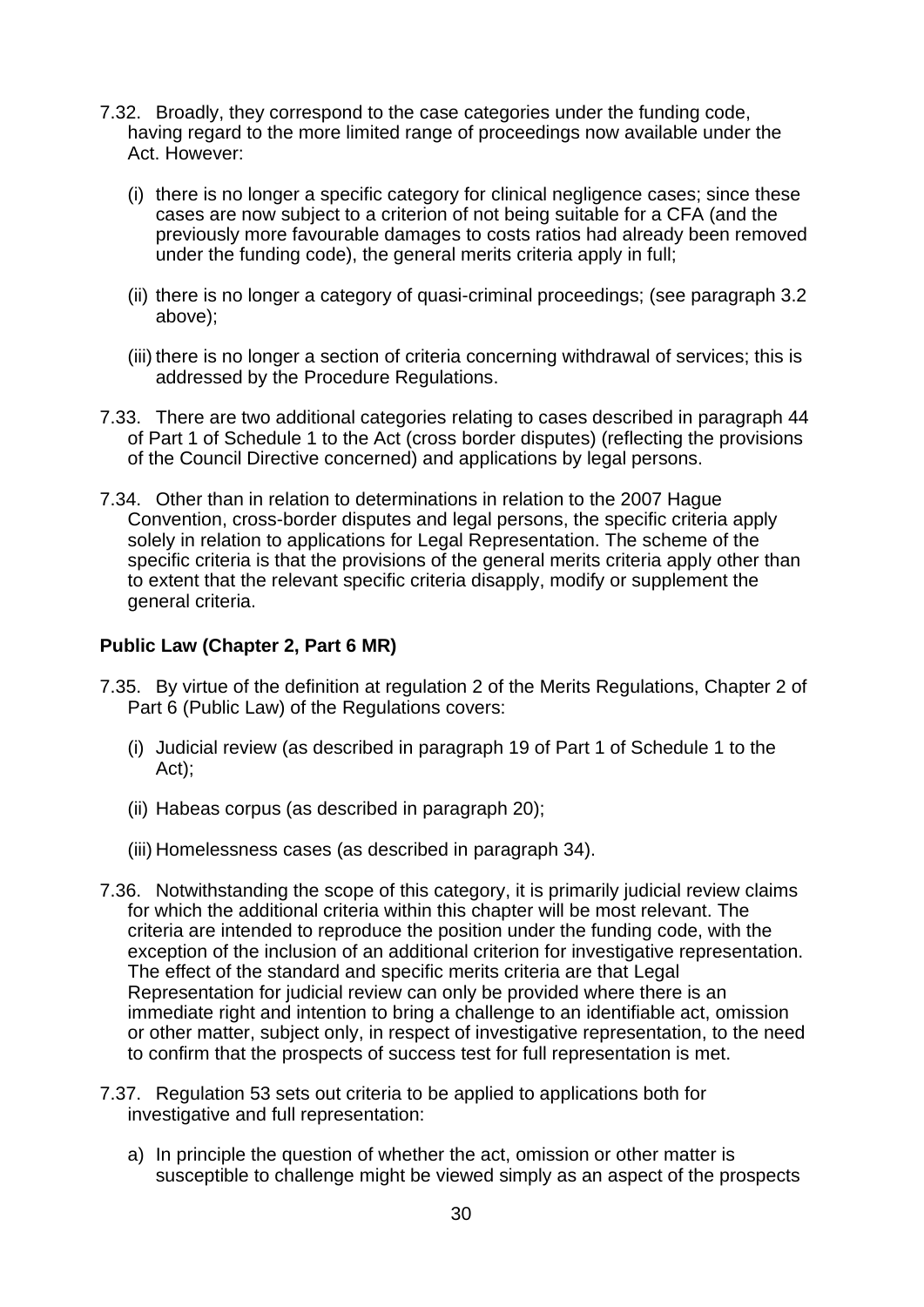of success. However, it may be important to focus attention independently on the question of whether there does exist a matter capable of giving rise to a public law challenge particularly in the context of the 'unclear' prospects that apply for investigative representation. Regulation 53(a) requires, for example, that there must be an arguable case that the proposed defendant was carrying out a public law function in relation to the matter complained of. Further, it is essential that the act, omission or other matter must exist and be capable of challenge at the point of the legal aid application; an application for Legal Representation cannot be made in relation to the position an authority might adopt in response to work that is proposed to be carried out, such as assistance with an application for re-housing or a community care assessment.

- b) The regulation 53(b) criterion is additional to the general provision regarding the exhausting of reasonable alternatives to litigation at regulation 39(d). In general, where there are court or tribunal proceedings available to challenge the act, omission or decision of the authority, that route should be followed. There may, however, be exceptional reasons why that route would not be effective in providing the remedy the applicant needs.
- 7.38. To meet this criterion, it will not be sufficient that the applicant may consider judicial review more convenient, or otherwise preferable to the alternative proceedings. The circumstances where the Director may consider that the usual appeal/proceedings will not be effective in providing the remedy that the individual needs will broadly be:
	- (i) where alternative court or tribunal proceedings will not provide the full remedy potentially available through judicial review. This will only apply, however, where the alternative procedure is unable to address a substantive part of the client's challenge. The alternative procedure will not be considered ineffective simply because it is unable to provide an ancillary remedy, such as the award of damages.
	- (ii) Where the speed of the alternative proceedings prevents those proceedings being effective in providing the remedy that the individual needs. This may be as compared with the timescale of a substantive application for judicial review or more probably the availability of injunctive relief under judicial review. The consequences of instead having to wait for the outcome of the alternative proceedings, however, would have to be serious, going beyond mere convenience of the applicant, to matters akin to those described under overwhelming importance to the individual.
- 7.39. In relation to investigation representation, regulation 54(b) creates a new requirement regarding notification to the proposed opponent of the potential challenge. This is distinct from the requirement for full representation for judicial review applications to have followed the pre-action protocol, and involves notification only of the potential for a challenge rather than an exposition of the legal grounds for that challenge. This work could have been completed under Legal Help.
- 7.40. This provision is most relevant in relation to alleged omissions by an authority, such as failure to carry out a community care assessment. Notification of authority may prevent the need for substantive investigation, for example through resolving a misunderstanding with the applicant as to whether the authority has in fact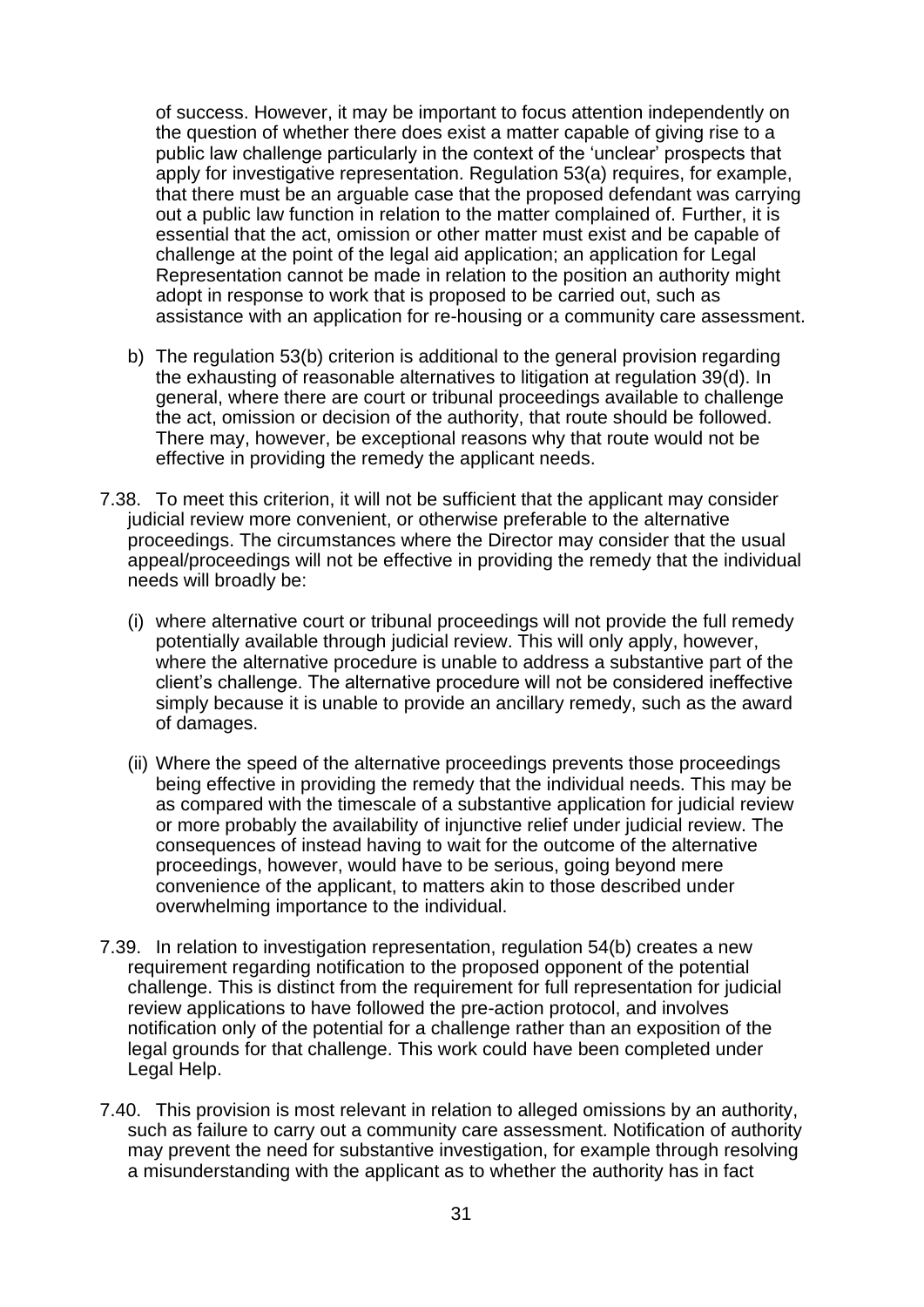already carried out the required action or where the relevant section of the authority had not been aware of the applicant's position.

- 7.41. In a proposed challenge to an act or omission it is important that the timescale provided for response by the authority does not create a significant risk of prejudice to the prospects of ultimately bringing a successful challenge, having regard to the requirement to bring any judicial review challenge promptly. However, early notification of potential proceedings may still be of benefit in preventing or curtailing the need for investigations.
- 7.42. In respect of all potential challenges, however, early notification is not required if it would be impracticable. For a judicial review application, this may arise in two types of circumstance:
	- (i) Where the applicant's position is one of such urgency that the pre-action protocol itself need not be followed; or
	- (ii) Where any delay would create a significant risk of prejudice to the applicant's prospects of a successful claim, either through being unable effectively to follow the pre-action protocol within the judicial review time limit or to meet that time limit at all.
	- (iii) For appeals under section 204 of the Housing Act 1996, the time limits, and potential circumstances of the applicant, are such that early notification will generally be considered impracticable.
- 7.43. Regulation 56(2)(a) sets out the requirement in relation to applications for full representation for judicial review that the judicial review pre-action protocol should be followed in all cases unless this is impracticable. This work can have been carried out under Legal Help or investigative representation. In order for the Director to be satisfied of this requirement the application for full representation must enclose the letter before claim and proposed defendant's response under the protocol or, where no response has been received, be made after the reasonable period given in the letter before claim for a response has passed. The circumstances in which it is impracticable to follow the pre-action protocol will be where, under the terms of the protocol itself, proceedings may be issued without having followed its procedures. It is therefore never appropriate for the judicial review pre-action protocol to be conducted under full representation itself.
- 7.44. Legal proceedings in relation to homelessness provisions will fall within this chapter whether they take the form of a judicial review in relation to the provision of interim accommodation or a challenge on a point of law against a decision of the local authority under sections 204 or 204A of the Housing Act 1996.
- 7.45. Where a local authority has failed to notify the result of a review under section 202 of the Housing Act 1996, the decision as to whether to bring a judicial review to compel a section 202 decision or to challenge the decision under section 184 in the county court remains on the basis of what is in the best interests of the applicant. Nothing in 39(d) or 53(b) of the Regulations prevents either course of action: the section 202 review has properly been pursued as required, whilst the section 204 appeal and judicial review will be challenges to separate matters: the authority's underlying homelessness decision as against its failure to notify a section 202 decision.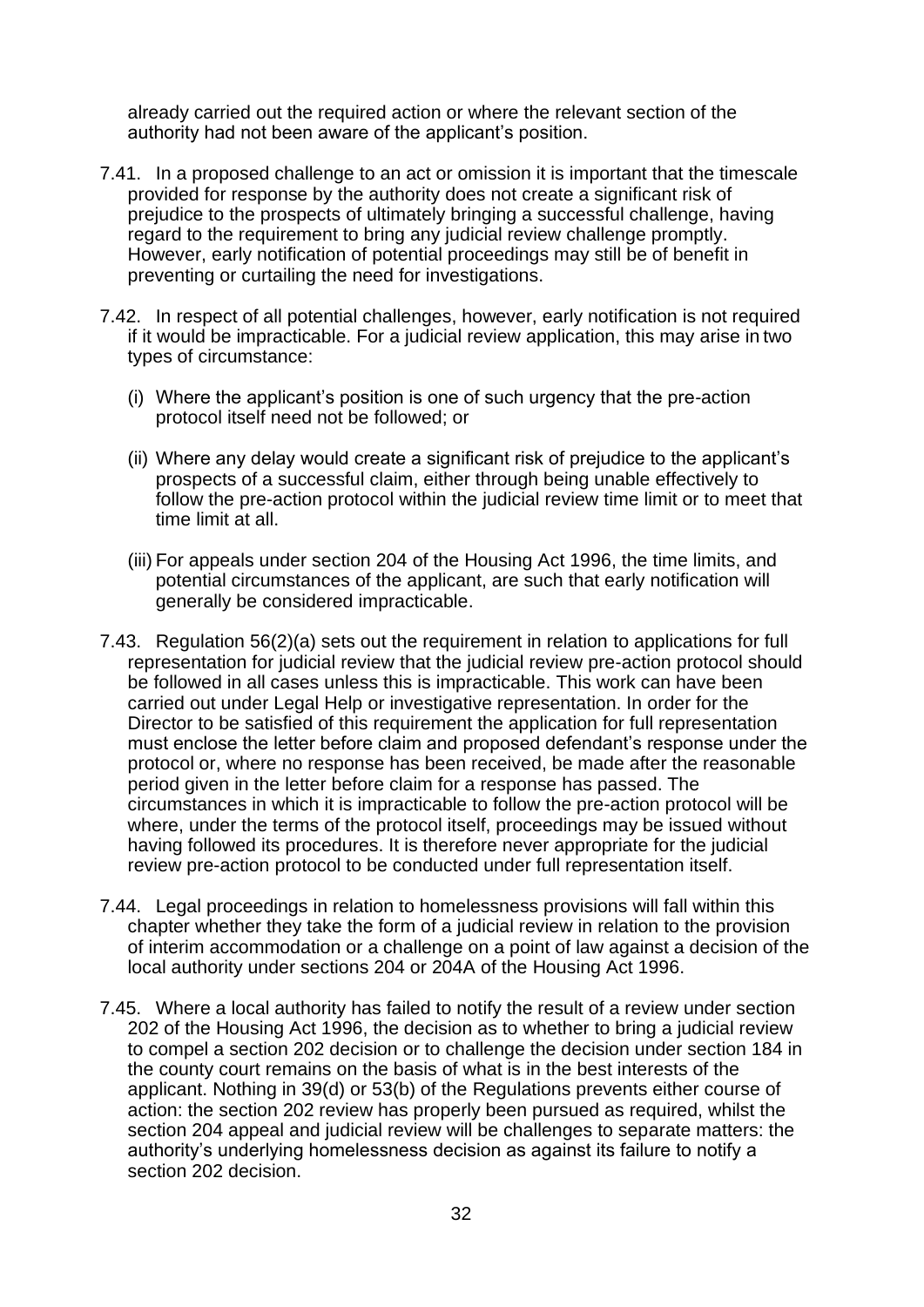# <span id="page-32-0"></span>**8. Procedure Regulations**

- 8.1. The Procedure Regulations generally reproduce the scheme under the Funding Code Procedures. In principle, they are self-contained and selfexplanatory, with limited discretion available to the Director as compared with his or her function in making determinations under the Merits Regulations. The Act does, however, require significantly different terminology compared to that used in the Administration of Justice Act 1999, and there are some differences in substance, highlighted below.
- 8.2. Applications for assistance under a Housing Possession Court Duty Scheme are not governed by the Procedure Regulations (PR 14).
- 8.3. Under both Controlled and Licensed Work there is a duty for providers to report to the Director where the client has failed without good reason to comply with the requirement to provide information or documents in accordance with the regulations or has provided a statement or representation knowing or believing it to be false, overriding any privilege between the provider and that person (PR 24, 41).
- 8.4. There are references to "determinations" rather than "decisions", and in particular the determination that a person qualifies for services replaces the notion of a grant of funding. Withdrawal of a determination means that the person will no longer receive services rather than that the original determination is deemed never to have been made. The latter effect is described by the determination being "disregarded". This occurs where the conditions on which a conditional determination in relation to emergency representation was made are not fulfilled (PR 52(2)(b)). The decision to withdraw a determination is itself a form of determination.
- 8.5. The decision as to whether the services applied for are described in Part 1 of Schedule 1 to the Act (i.e. whether they are within the scope of the scheme) is also described as a "determination" by the Director. There is a right to request a review by the Director of a determination that the services are not so described in relation to an application for Licensed Work (PR 44(1)(a)), but no onward right of appeal to an Independent Funding Adjudicator (PR 45(1)(b)).
- <span id="page-32-1"></span>8.6. The terms of powers delegated to providers are no longer described by guidance in relation to the procedural provisions but are contained in separate authorisations under the Act.

# **Controlled Work**

- 8.7. In relation to Controlled Work (Part 3), the Regulations are expressed in relation to applications to the Director rather than the Provider; however, these functions of the Director are delegated by separate authorisation to providers to create the same position in practice as under the funding code (including a limited role for the Director in relation to Controlled Legal Representation).
- 8.8. The Act (section 12(5)) requires that the Procedure Regulations make provision for a right of review in relation to all determinations, and so the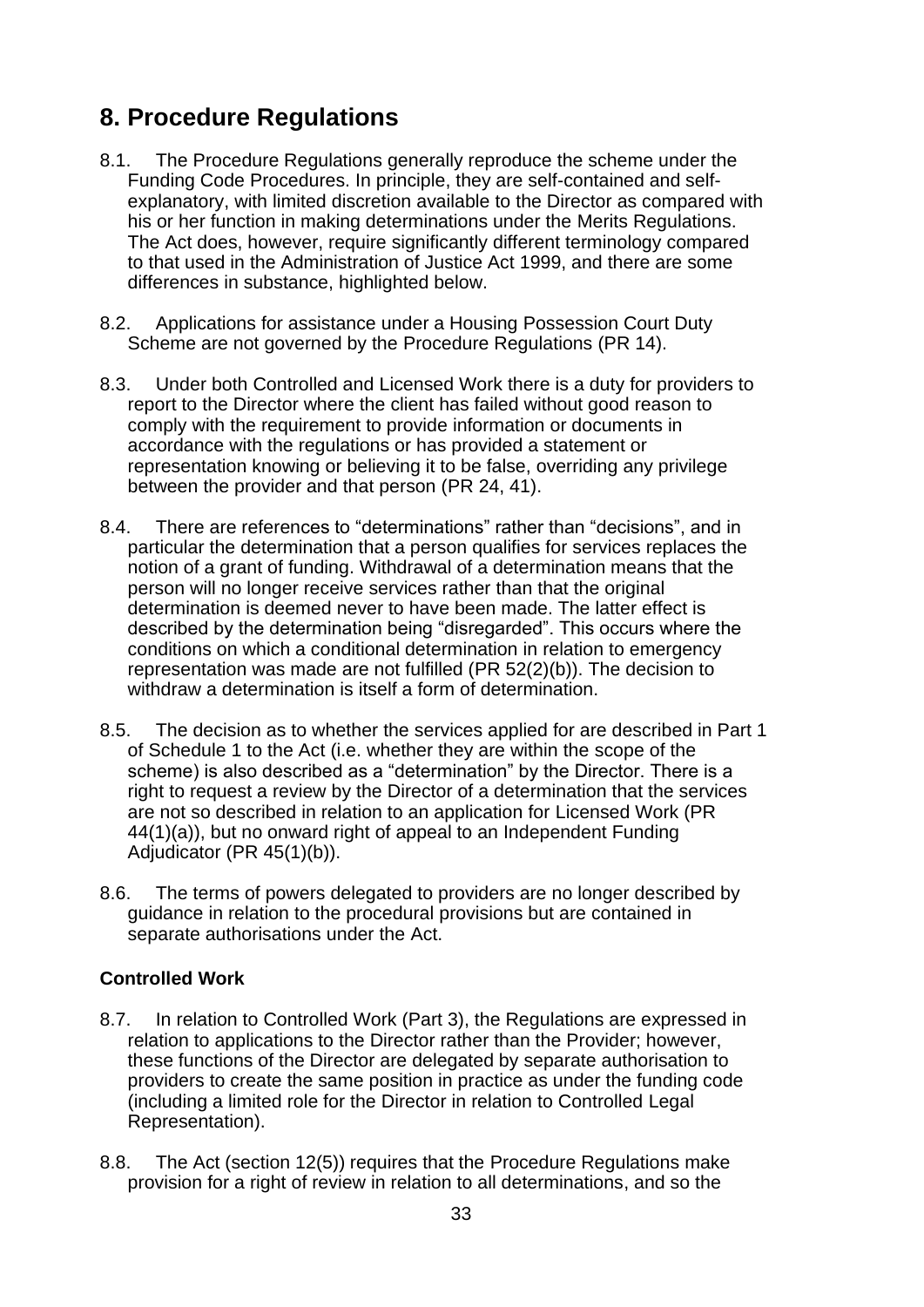regulation 27 provides a right of review for the applicant in respect of adverse decisions in relation to all Controlled Work applications, including Legal Help. No specific requirements are imposed on providers, however, in relation to such reviews.

<span id="page-33-0"></span>8.9. In relation to Controlled Work (Part 3), there exists a specialist telephone helpline which is an option for accessing legal advice in England and Wales. If an individual is applying for Controlled Work to be provided by a specialist telephone provider is not necessary for that individual to attend the specialist provider's office to apply - this can take place over the telephone.

## **Licensed Work**

- 8.10. The structure of the regulations is different from the Funding Code Procedures in relation to work carried out under the authority of a certificate. Instead of a specific Part of the Regulations concerning certificated work as a whole, the Regulations have separate Parts for Licensed Work (Part 4), Emergency Representation (Part 5) and Special Case Work (Part 6 - cases referred to the Agency's Special Cases Unit). Regulations in the latter two Parts refer back to the procedures described in Part 4 in relation to Licensed Work, including the issue of certificates, as appropriate.
- 8.11. A distinction is made between the determination that an applicant qualifies for services under regulation 35, and the certificate recording that determination (PR 37). The determination may be made subject to conditions or limitations (PR 35(1)), which may be cost limitation (PR 35(1)(a)) or scope limitation (PR 35(1)(b)). The certificate recording the determination must reflect the relevant condition or limitation (PR  $37(2)(g)$ ).
- 8.12. Formally, any application to amend or remove a limitation is an application to amend the determination itself (PR 35(2)(b)), which will then require the Director to amend the certificate (PR 37(5) and (6)).
- <span id="page-33-1"></span>8.13. The concept of withdrawal of a determination in relation to certificated work generically replaces the concepts of both discharge and revocation of the certificate. Revocation is defined in regulation 2 as the withdrawal of a determination having the consequences set out in regulations under sections 23 and 26 of the Act. The equivalent of a discharge of a certificate under the Funding code would be a withdrawal of a determination that is not a revocation.

## **Evidence requirements**

- 8.14. There is now more detailed provision (PR 32) in relation to evidence required in support of an estimate of likely damages to be considered under the merits criteria for Legal Representation.
- 8.15. Legal aid for certain family proceedings will only be in scope under paragraphs 12 and 13 of Part 1 of Schedule 1 to the Act where there has been, or there is a risk of, domestic violence or child abuse and where evidence is provided in respect of this. Although the evidence which will satisfy these requirements is set out in Part 4 (Licensed Work) of the Procedure Regulations, these requirements apply to all forms of civil legal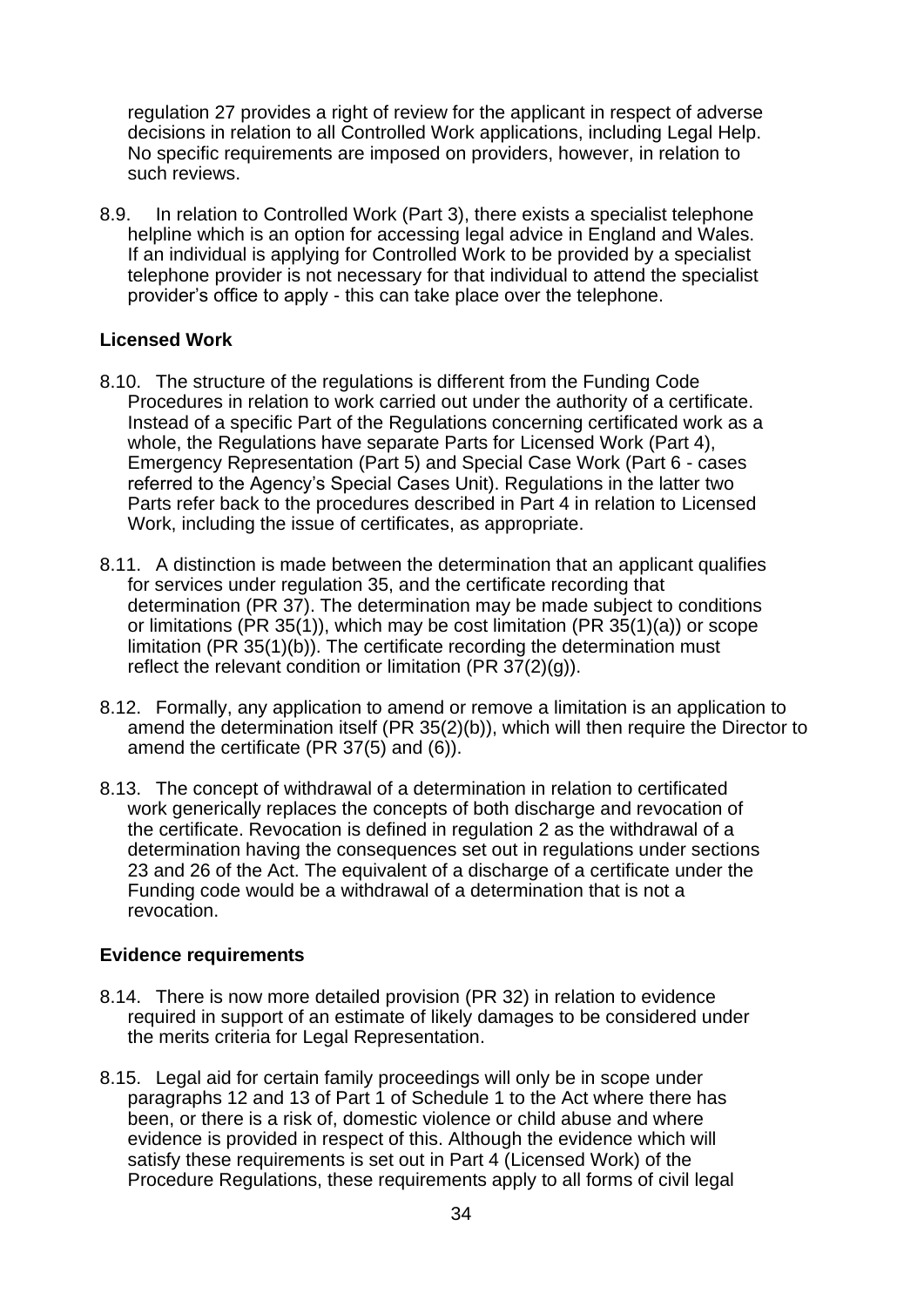service provided in relation to these proceedings including Legal Help and Family Help (lower) (PR 23(2) and (3)).

- 8.16. Legal Help cannot, therefore, be provided in order to assist the client in obtaining the evidence listed in Schedule 1 to the Procedure Regulations. The client must provide this evidence before an application for Legal Help can be determined.
- 8.17. These requirements will broadly apply to private law children and finance cases. Schedules 1 and 2 to the Procedure Regulations list the forms of evidence required to demonstrate the risk of domestic violence and child abuse.
- 8.18. It should be noted that Schedules 1 and 2 to the Procedure Regulations do not apply to all family proceedings. They do not apply to public law proceedings (listed in paragraph 1 of Part 1 of Schedule 1 to the Act), proceedings under the inherent jurisdiction (paragraph 9), proceedings to prevent the unlawful removal of children from the UK (paragraph 10), applications for proceedings for domestic violence injunctions (paragraph 11) and applications for forced marriage protection orders (paragraph 16). Regulations 33 and 34 also do not apply to the provision of Help with Family Mediation or mediation in Family Disputes which are described under paragraph 14 of Part 1 of Schedule 1 to the Act.
- 8.19. Civil legal services may be provided in the family proceedings described in paragraph 12 of Part 1 of Schedule 1 to the Act where the client has been or is at risk of domestic violence from the other party to the proceedings. Legal aid may be granted for civil cases where evidence is provided by the client that the individual has been, or is at risk of being, the victim of domestic violence in the form of abuse which relates to financial matters.
- 8.20. The evidence of domestic violence or the risk of domestic violence must be provided in one of the forms listed in Schedule 1 to the Procedure Regulations. The fact that one party has evidence to show they are, or have been, at risk of domestic violence will not qualify other parties to proceedings for legal aid – the intention is that only the victim or potential victim of domestic violence can qualify for legal aid. Each applicant for legal aid must provide one piece of evidence showing that they have suffered, or are at risk of suffering, domestic abuse.
- 8.21. In accordance with paragraphs 1 to 4 of Schedule 1 to the Procedure Regulations, evidence of arrest, conviction, police caution or criminal proceedings for a domestic violence offence will be accepted as relevant evidence. The definition of a domestic violence offence for these purposes will be set out in a document published by the Lord Chancellor under section 2 of the Act.
- 8.22. Civil legal services may be provided for the matters listed in paragraph 13 (concerning child abuse) of Part 1 of Schedule 1 to the Act where the child who is, or will be, the subject of proceedings is at risk of abuse from someone other than the client and the order will provide protection against that abuse. As with the requirements under paragraph 12, legal aid would therefore not be available to a client who is accused of the abuse and against whom the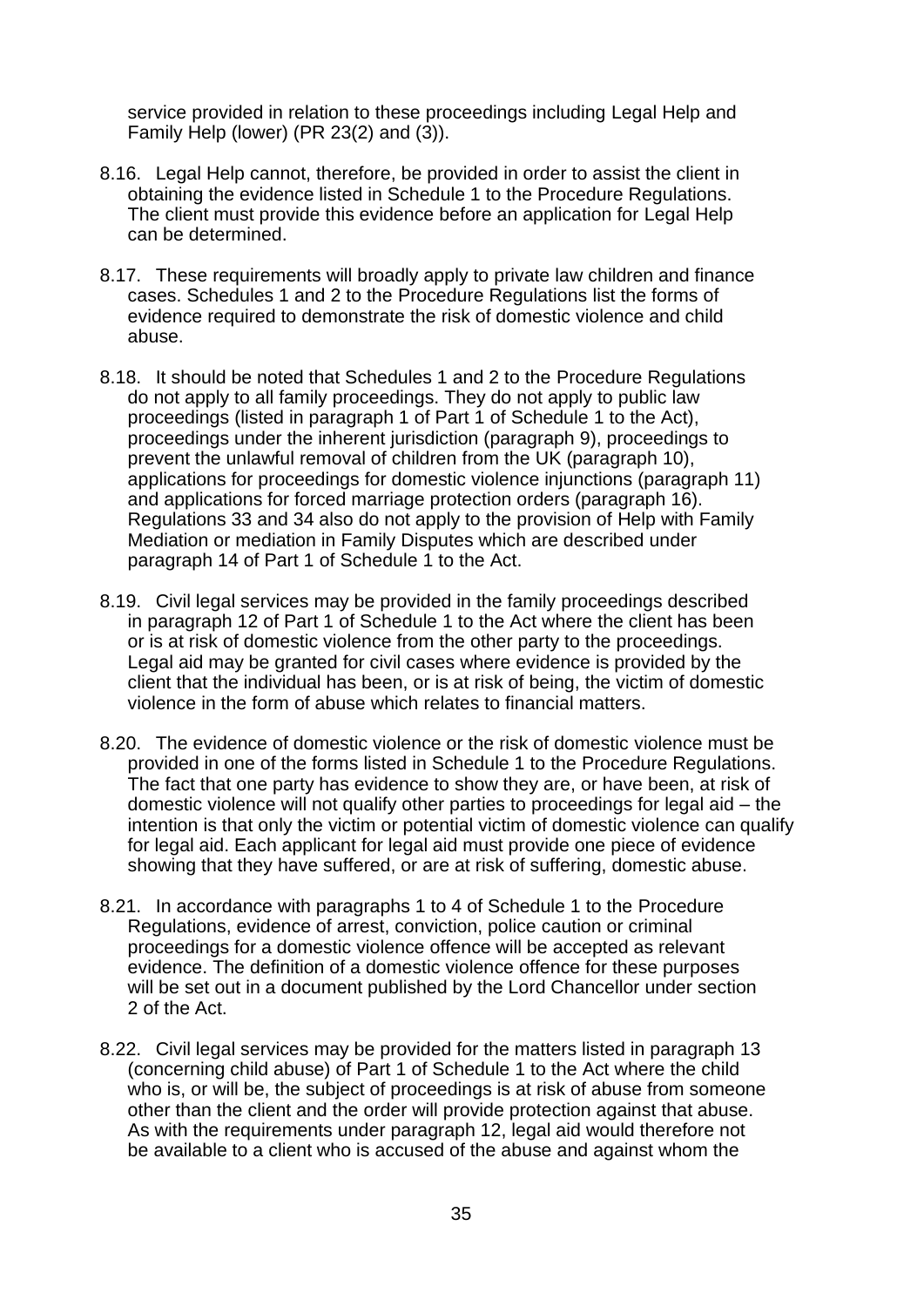child is to be protected by any application.

- 8.23. The evidence that will be required for any application for civil legal services (both Licensed and Controlled Work) is listed in Schedule 2 to the Procedure Regulations. It should be noted that Schedule 2 is similar but not identical to Schedule 1. For example, evidence of a relevant conviction, police caution or ongoing criminal proceedings for a child abuse offence must be provided (rather than a domestic violence offence). These offences are also set out in a document published by the Lord Chancellor under section 2 of the Act.
- 8.24. A client may therefore qualify for legal aid in certain Children Act 1989 matters by providing evidence of child abuse, as the matter will be within the scope of paragraph 13 of Part 1 of Schedule 1 to the Act.
- 8.25. There is no time limit on the forms of evidence under regulations 33 or 34. The previous time limit of five years (introduced in February 2016 following a Court of Appeal judgment) was removed with effect from 8 January 2018.
- <span id="page-35-0"></span>8.26. Additionally, Schedules 1 and 2 to the Procedure Regulations list certain forms of evidence concerning abuse by the alleged abuser against current or previous partners or other family members of the alleged abuser.

## **Other applications for legal aid**

- 8.27. If a provider does not hold an appropriate standard contract with the Lord Chancellor, and wants to conduct a special case work legal aid case that requires an individual case contract, the effective administration of justice test must be met. The factors to be taken into account in assessing whether the effective administration of justice test is met are now set out in the Regulations (PR 31(5)) rather than, as previously described in guidance.
- 8.28. Applications for exceptional case determinations (Part 8) are now governed by the procedures that would apply to applications for the same level of service under section 9 of the Act; applications for other legal services are governed by the procedures governing Licensed Work. Successful applications under section 10 of the Act for Family Help (higher), Legal Representation and other legal services will be governed by the issue of certificates; this includes advocacy services made available for inquests.
- 8.29. In relation to applications under section 10 of the Act, a review by the Director can be requested in relation to either a determination that the applicant does not qualify for services, or a refusal to make an exceptional case determination or significant wider public interest determination (PR 69), but no further appeal is available.
- 8.30. Applications for Family Mediation (Part 7) remain outside the scope of Licensed Work provisions.
- 8.31. Under regulation 67, where an exceptional case application is for services within a category of law defined in the standard civil contracts, the provider must either hold the relevant civil contract permitting work in that category or satisfy the effective administration of justice test in order to act under an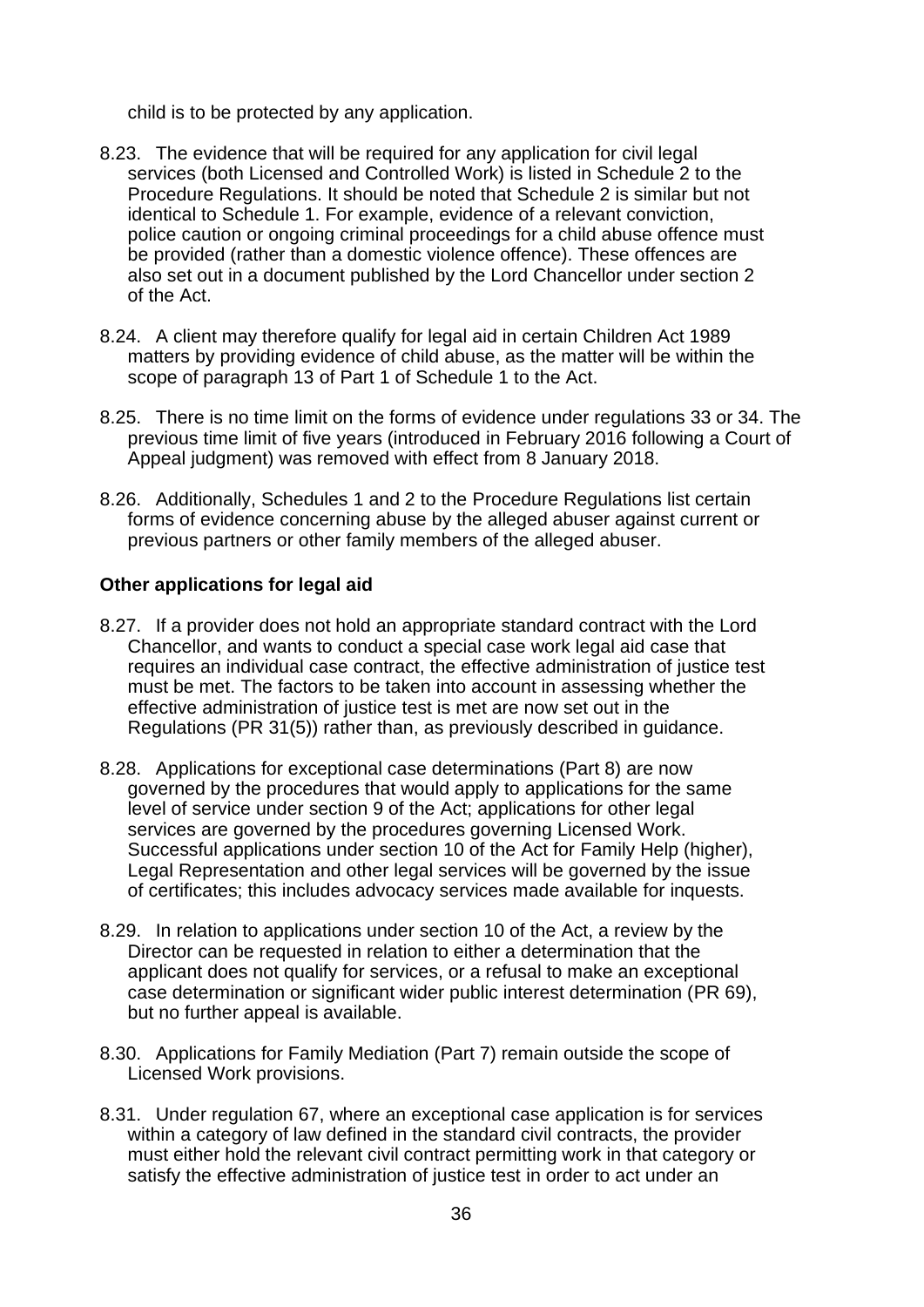<span id="page-36-0"></span>individual case contract. All other successful exceptional case applications will be conducted under an individual case contract without the effective administration of justice test being required.

## **Withdrawal of Determinations**

- 8.32. Regulation 42 addresses the ground and procedures for withdrawal of determinations. The grounds for withdrawal are set out at 42(1). These are expanded in comparison with those under the funding code. They include at 42(1)(k), the provisions in relation to the domestic violence 'gateway' to civil legal services in family proceedings no longer being satisfied. This allows for determinations to be withdrawn in such circumstances where the forms of evidence supplied are no longer valid or successfully challenged and no longer stand. It includes, for example, evidence of a protective injunction for domestic violence, obtained without notice to the respondent and subsequently set aside by the Court.
- 8.33. Regulation 42(3) provides for an equivalent of the 'show cause' procedure under the funding code procedures through notification of an intention to withdraw a determination. The scheme is different in that, if the determination is withdrawn as a result of this procedure, the withdrawal takes place with effect from the initial notification of intention (42(3)). That represents a difference from the position under the funding code in that:
	- a) The client will not have cost protection, under the Civil Legal Aid (Costs) Regulations 2013, in the period from when the Director first notified an intention to withdraw the determination;
	- b) The provider can carry out work at risk in relation to whether the withdrawal does occur, whereas no work could be carried out within the show cause period under the funding code without express permission irrespective of the ultimate outcome of the show cause.
- 8.34. The grounds for withdrawal for which no notification is required remain as under the funding code: financial eligibility; services provided or consent of the individual.
- 8.35. Regulation 42(2) provides a power to revoke the determination on the basis of specified grounds: the individual's failure to provide information or documents; attend a meeting with the Director; making false statements or representations; or conducting proceedings unreasonably.
- 8.36. Under Regulation 42(6) a withdrawal of a determination that had not been by way of revocation may be converted into a revocation where relevant circumstances come to light which were present at the time of or before the withdrawal.
- 8.37. All the grounds of withdrawal of determinations are expressed as being discretionary under Regulation 42. Some guidance on the exercise of the Director's discretion is included below.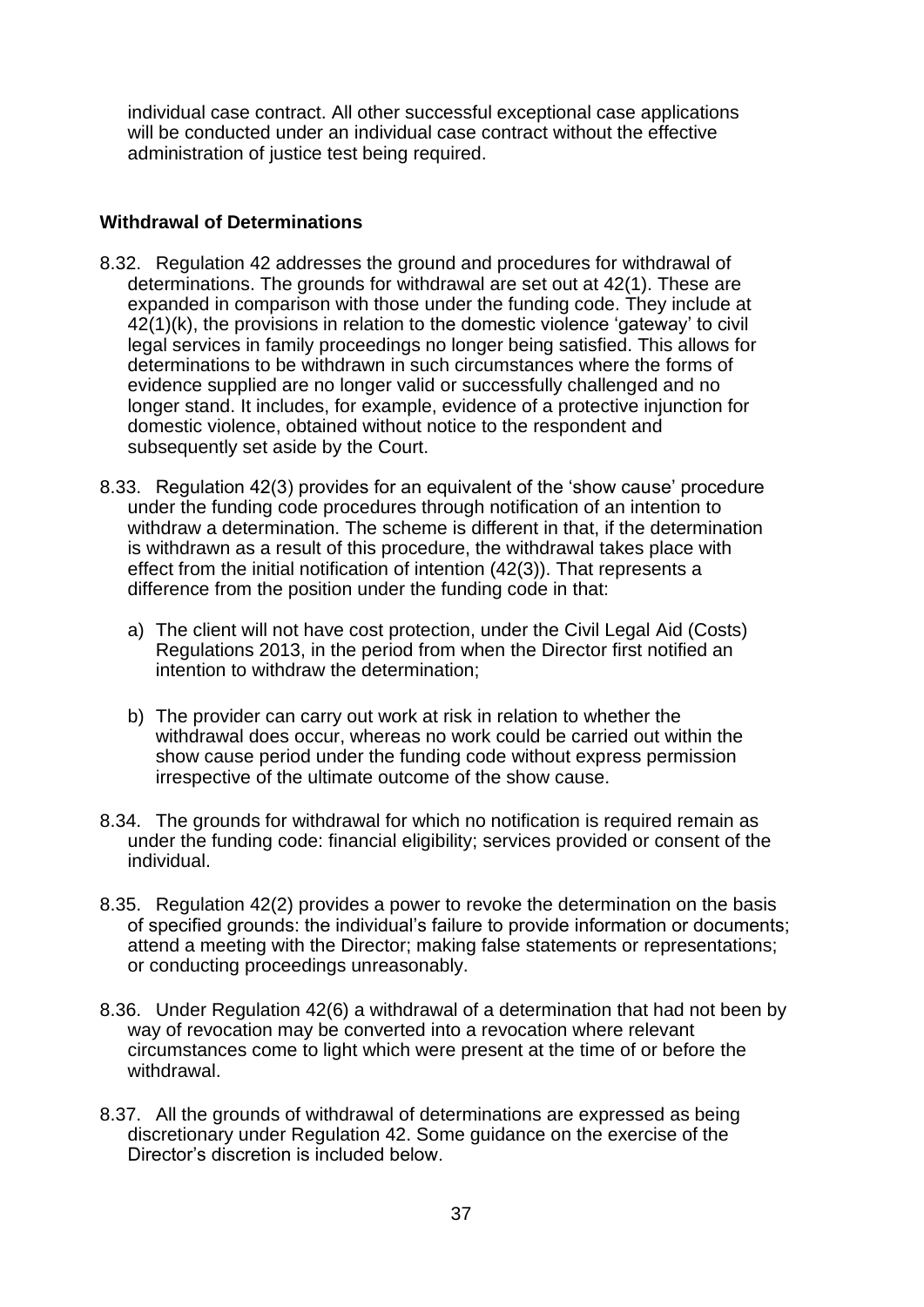# *Specific Withdrawal Grounds*

# *Where the individual has died Regulation 42(1)(f)*

8.38. Regard must first be had to whether it is possible for any person other than the relevant individual to receive relevant services under the appropriate paragraph of Part 1 of Schedule 1 to the Act. Some paragraphs, for instance paragraph 36 (anti-social behaviour), are clearly specific to the individual receiving services. Others (e.g. paragraphs 21 to 22 relating to claims against public authorities) do not create a requirement that services are provided to a specific individual. Some paragraphs, for example, paragraph 3 (abuse of child or vulnerable adult), paragraph 23 (clinical negligence) and paragraph 39 (sexual offences), expressly provide that services may be provided to a personal representation of an individual or victim. For the purposes of both financial eligibility and applying the cost benefit test it is the individuals who will benefit from the continuing action whose interests must be taken into account, rather than the personal representative.

## *Where a bankruptcy order is made against the client*

8.39. Where the cause of action transfers to the trustee in bankruptcy, the paragraphs under Part 1 Schedule 1 under which services could continue would be more restricted than in relation to death of the individual. More generally, services would not be continued if this would benefit the client the creditors of the estate and not the individual him/herself, unless the case were accepted to have significant wider public interest.

## *Where the individual no longer qualifies for services under the merits criteria*

- 8.40. The individual's rights under Article 6 of the European Convention on Human Rights must be considered, especially if withdrawal is being considered at a very late stage in the proceedings. For example, it would not be appropriate to withdraw a determination on cost benefit grounds alone if:
	- a) The case was approaching trial;
	- b) It would be impossible for the client to have effective access to the court if proceeding in person (taking into account the level of representation and funding of the client's opponent);
	- c) The prospects of success of the case were better than 50 per cent; and
	- d) There had been no significant change of circumstances since funding was last approved. (See *Alliss v. Legal Services Commission,* CO/3348/02, 25th September 2002).
- 8.41. However, withdrawal of funding may be more justified if a certificate has been specifically limited to a stage before trial in order to take stock of the merits at that point.
- 8.42. The definition of "likely costs" requires the total costs likely to have been incurred at the conclusion of the case to be applied to any consideration of cost benefit. A cost benefit criterion may cease to be satisfied because the projected total of costs now appears higher than originally estimated, because the likely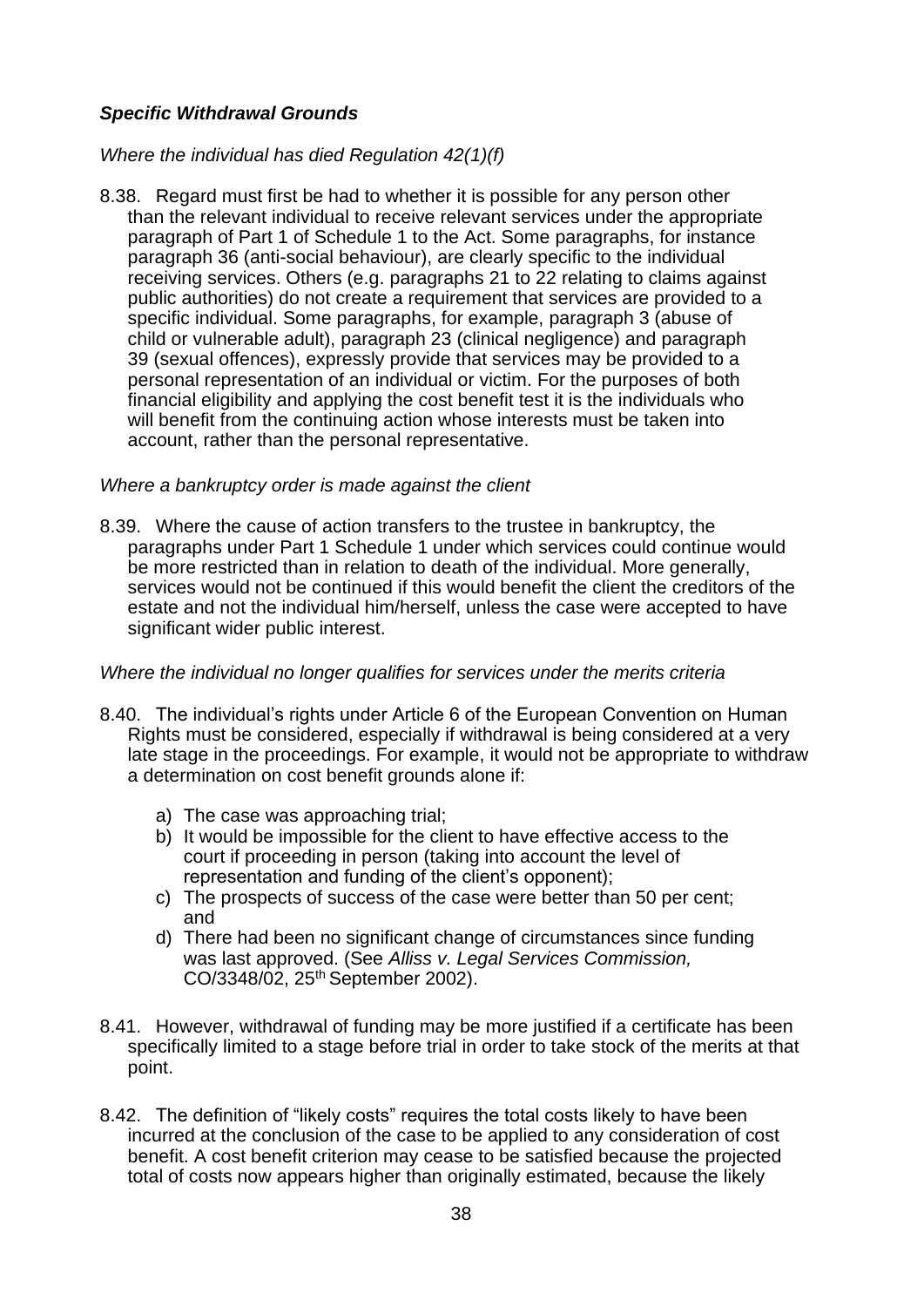benefits, such as the quantum of damages, now appears lower than originally estimated or the assessment of prospects of success has been downgraded.

- 8.43. Where the relevant cost benefit criterion is no longer met it may, however, be appropriate additionally to consider costs incurred to date as a separate sum. A reasonable private paying client is likely to take into account the possibility of recovering costs already expended in considering whether to continue to trial. Hence, in considering the discretion whether to withdraw the determination, it may be appropriate to consider the effect on the cost benefit criterion of including the costs to date (at Contract rates) as part of the damages or other benefit to be obtained if successful, which may lead to a conclusion that services should be continued.
- 8.44. Even where the relevant prospects of success criterion are no longer met, the Director should take into account the interests of public finances in exercising his or her discretion as to whether to withdraw the determination. For example, if at a late stage in proceedings the prospects of success are assessed by the Director at 40%, but over 80% of the total costs to trial have already been incurred, it may be appropriate for the certificate to be continued. A 60% risk of incurring full costs to trial is better for public funds than the certain loss of 80% of the costs.
- 8.45. Further, whilst not a factor in relation to the merits criteria, in considering the benefits to public funds the possibility of recovery via the statutory charge under section 25 of the Act may be considered when the Director is exercising his or her discretion under regulation 42. However, the risk, if any, of a costs order against the Lord Chancellor under regulation 10 of the Civil Legal Aid (Costs) Regulations 2013 must also be taken into account.
- 8.46. When a determination is to be withdrawn, it may be appropriate to delay doing so for a limited period if there are reasons for believing that it may be possible to settle the action.
- 8.47. Where services have been provided on the basis that a case has significant wider public interest, if the case is close to trial it may be appropriate to fund the case to a conclusion even where prospects have become poor; there may be a public benefit in having a legal issue resolved one way or the other.

#### *Withdrawal of legal aid in Terrorism Prevention and Investigation Measure cases*

- 8.48. A person's legal aid may be withdrawn on the grounds of unreasonable conduct. Regulation 11(6) of the Merits Regulations provides that the Director must be satisfied that it is reasonable to provide legal aid in light of the conduct of the individual. Under regulation 42(1)(a)(i) of the Procedure Regulations, legal aid maybe withdrawn if an individual no longer meets the merits criteria which includes regulation 11(6).
- 8.49. Examples of conduct that may result in legal aid being withdrawn from an individual subject to a Terrorism Prevention and Investigation Measure ("TPIM") would include: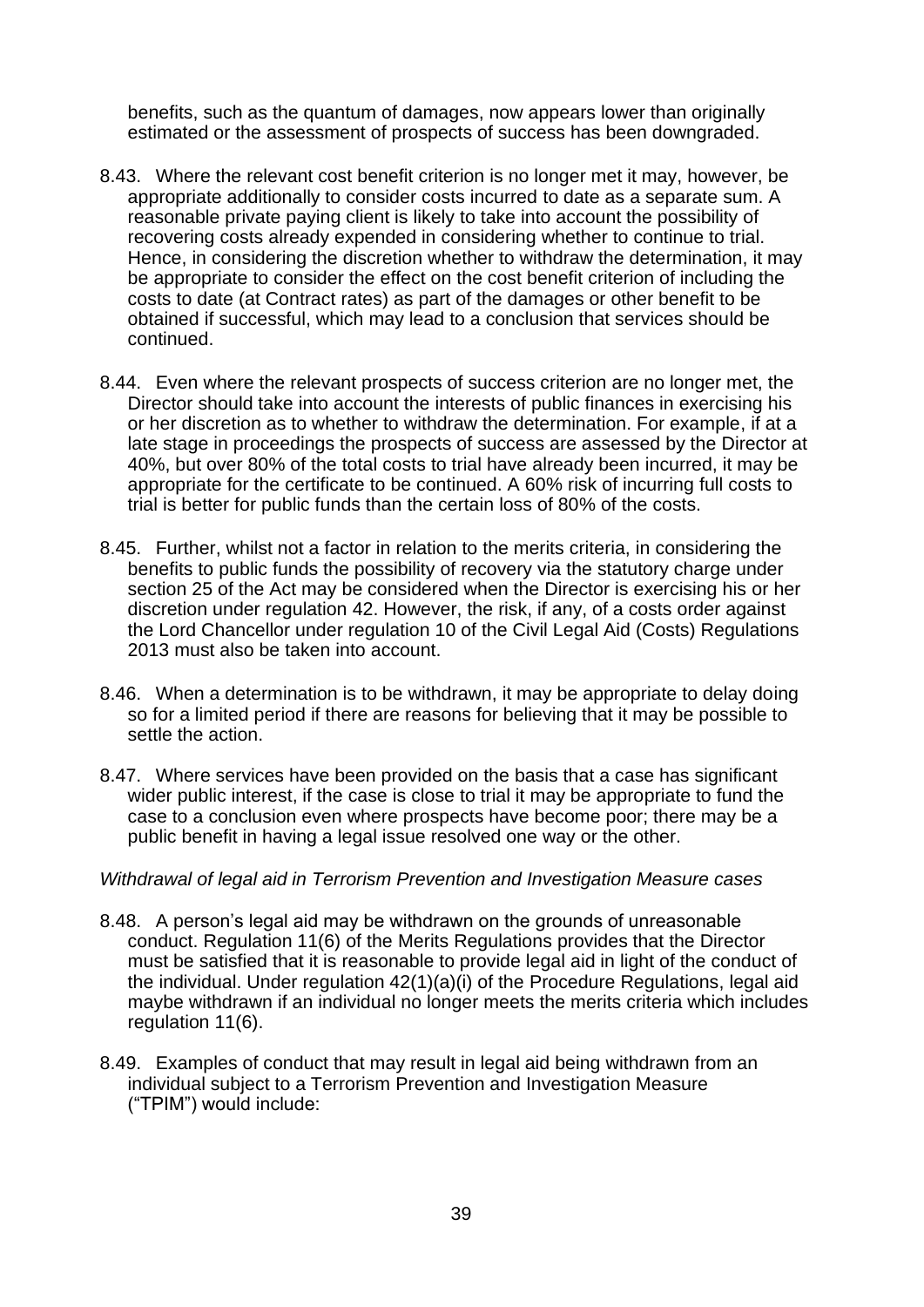- a) where the individual has failed to make contact with the provider within a reasonable timeframe;
- b) the provider is either without instructions or does not have the ability to obtain further instructions, whether they are required or not;
- c) where the individual has acted dishonestly or in bad faith;
- d) where the individual has not complied with the individual's (or a) TPIM (including absconding).
- 8.50. This is in addition to the grounds for withdrawal of legal aid expressly set out in regulation 42 of the Procedure Regulations, and in particular regulations 42(1)(h) and 42(1)(j) concerning the individual's conduct.
- 8.51. The Director may decide it is appropriate to review other cases for which the individual is receiving legal aid to decide whether it may be appropriate to remove legal aid for those other cases on the grounds of the individual's behaviour.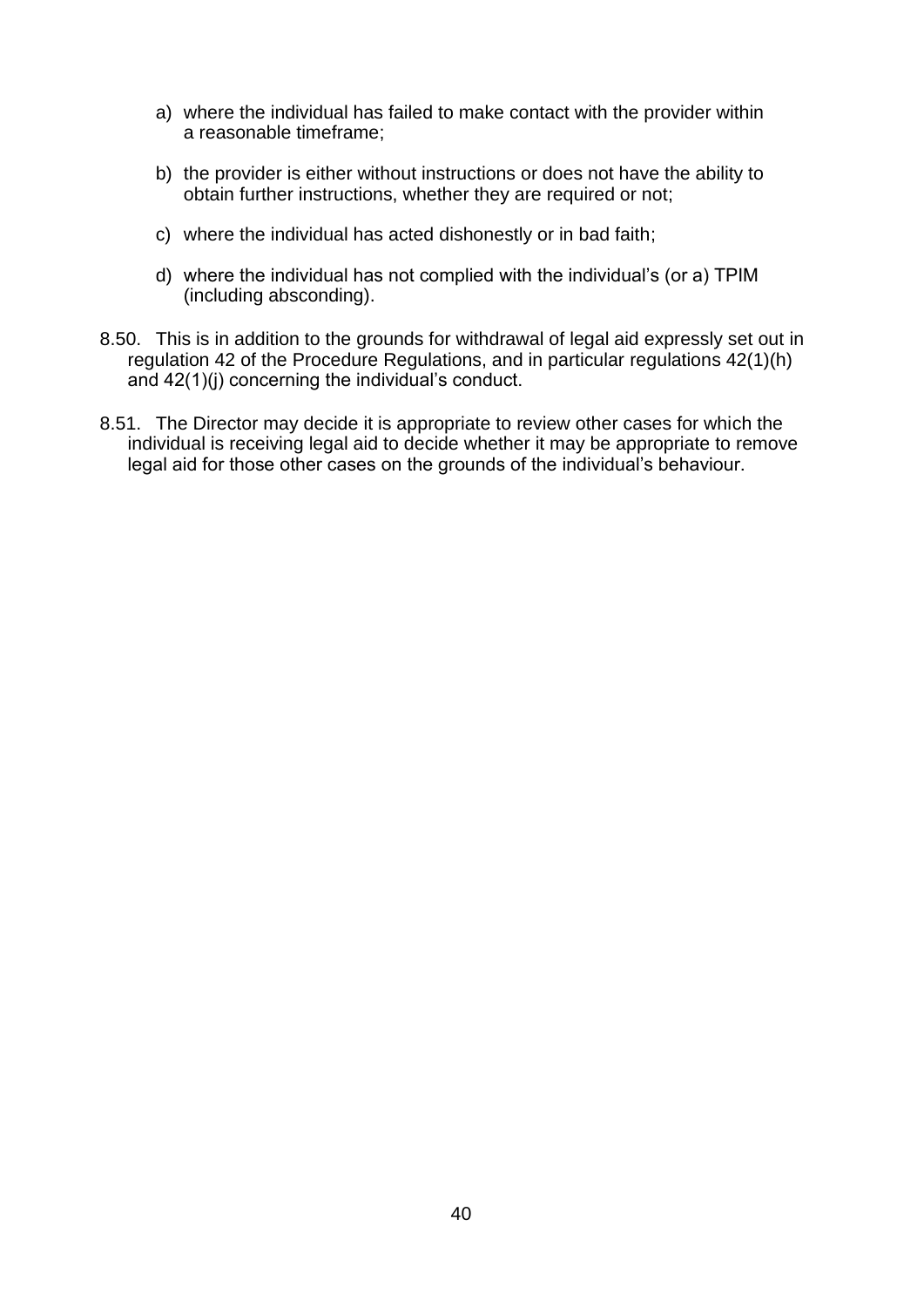# <span id="page-40-1"></span><span id="page-40-0"></span>**9. Mental Health Guidance (MR 51)**

# **General**

- 9.1. The mental health proceedings criteria (regulation 51 of the Merits Regulations) apply to applications for Legal Representation before the First-tier Tribunal and Mental Health Review Tribunal for Wales under the Mental Health Act 1983. Legal Representation before the Tribunal may only be granted as Controlled Legal Representation under the Standard Civil Contract (regulation 21(2) of the Procedure Regulations).
- 9.2. Judicial review applications in the mental health Contract category will be dealt with under the public law criteria (Chapter 2 of Part 6 of the Merits Regulations). Examples include applications to enforce the obligation contained in s.117 of the Mental Health Act 1983 on the health authority and local authority social services authority to provide after-care services to those discharged following admission under ss.3, 37, 47 or 48 of the Mental Health Act 1983.
- 9.3. Other applications for Legal Representation in mental health cases (including for applications to the Upper Tribunal) will be dealt with under the general merits criteria (Part 4 of the Merits Regulations). These include applications under s.29 of the Mental Health Act 1983 to displace a nearest relative. The applicant for Legal Representation may be the nearest relative opposing the application to the court, or may be, another relative of the patient or a person with whom the patient is living or was living before admission to hospital and who is to apply to the court.
- <span id="page-40-2"></span>9.4. In either case the following additional guidance should be applied:

# **Forms of civil legal service**

- 9.5. Legal Representation may be refused if, in accordance with regulation 39(d) of the Merits Regulations, the application appears premature, or if, in accordance with regulation 20, it appears more appropriate for the client to be assisted by some other form of service under the Regulations.
- 9.6. This will be particularly relevant to s.117 applications. Legal Help or Legal Representation provided as Controlled Work may be more appropriate to be used in relation to issues concerning after-care, for example to pursue correspondence or a complaint to obtain appropriate care or, in relation to a tribunal case, to ensure that the provision of such care is considered. In any event, Legal Representation is unlikely to be granted until any available and effective review or complaint processes have been exhausted unless, in the particular circumstances of the case, it would not be appropriate, e.g. due to the excessive delay in pursuing such processes as against the time in which an outcome could be likely to be obtained in court proceedings. Further, it is likely to be appropriate to obtain information regarding the need for facilities and a letter before action should be written before an application for Legal Representation will be considered.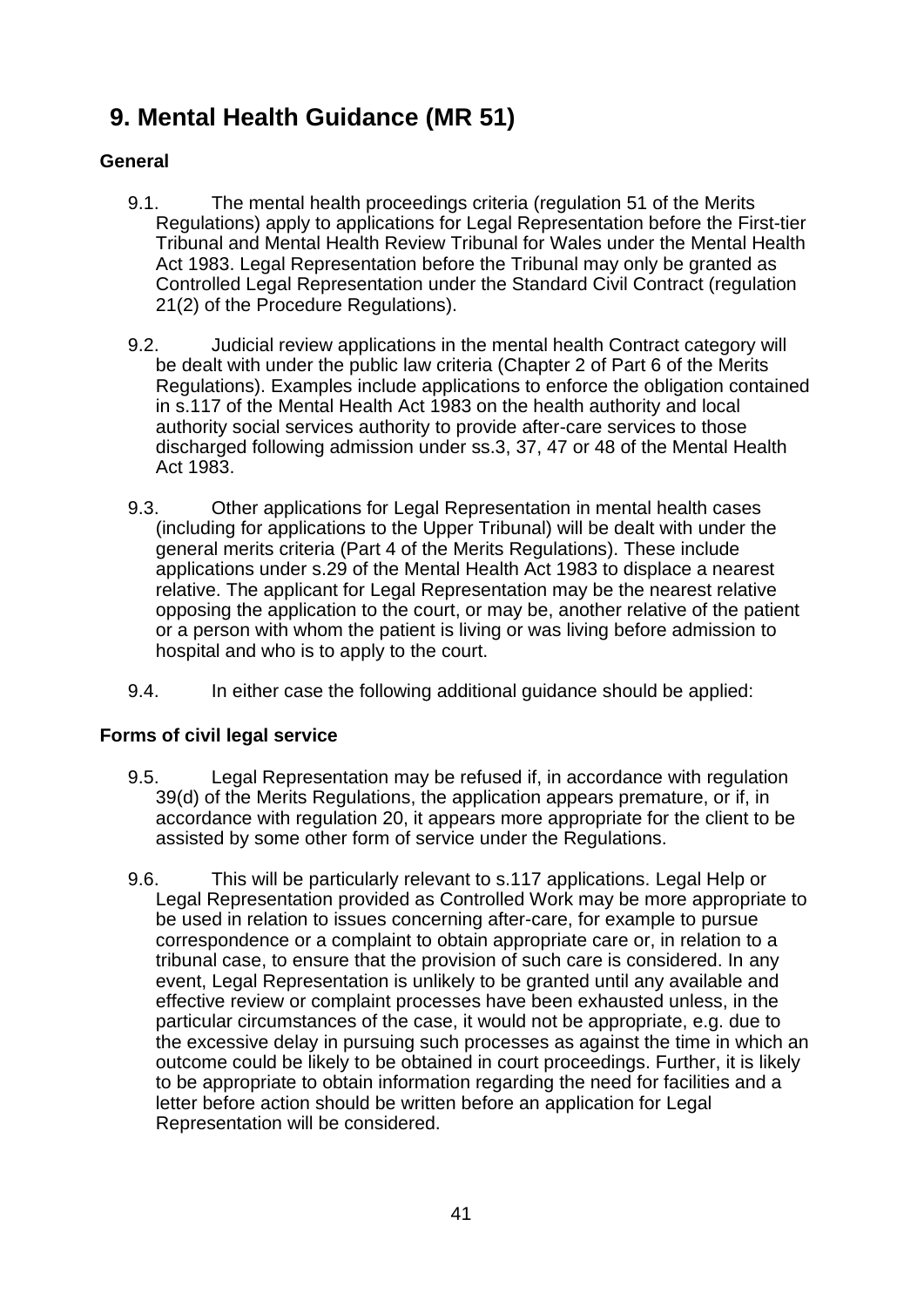## <span id="page-41-0"></span>**Proceedings and limitations**

9.7. In s.29 cases, as the reasonableness of the nearest relative's objections to admission to hospital for treatment, guardianship or discharge are considered objectively, it is likely to be appropriate to limit a determination (PR 35) which covers defending proceedings to obtaining an independent psychiatric and/or social worker's report to consider that issue at the earliest opportunity. This will only be justified where the other circumstances of the case, including the history of the patient and the previous conduct of the relatives justify the grant of Legal Representation in accordance with regulation 51 of the Merits Regulations.

# <span id="page-41-1"></span>**Mental Capacity Act (MR 52) General**

- 9.8. Where legal services are required for eligible clients in relation to issues under the Mental Capacity Act 2005, Legal Help will be the normal vehicle for funding such advice and assistance as the client requires. Legal Help in relation to the 2005 Act is funded as Mental Health Non-Tribunal work under the rules contained in the 2010 Standard Civil Contract Specification.
- 9.9. For cases where an application to the Court of Protection may be necessary, the relative accessibility of the Court in reaching a decision in many cases will make a grant of Legal Representation unnecessary as support will be available when needed through Legal Help. Similarly, Legal Help may be used to settle potential disputes through negotiation, mediation or other settlement (MR 52(2)).
- 9.10. However, there will be some cases before the Court of Protection that raise fundamental issues for the client which will require Legal Representation at an oral hearing. For example, important cases concerning decisions over the giving or withholding of medical treatment in respect of people who lack capacity to consent to that treatment. The criteria for funding Legal Representation in these circumstances are set out in regulation 52 of the Merits Regulations. Legal aid for advocacy is only permitted for proceedings in the Court of Protection which are set out in paragraph 4 of Part 3 of Schedule 1 to the Act.
- <span id="page-41-2"></span>9.11. If Legal Representation is required for an individual case before the Court of Protection where proceedings do not fall within paragraph 4 of Part 3 of Schedule 1 to the Act, an application can be made for Exceptional Case Funding.

# **Merits Criteria**

9.12. There are two important considerations when determining applications under regulation 52 in order that Legal Representation before the Court of Protection can be made available. The first is to consider whether the case falls within the ambit of regulation 52(3) in relation to the person (referred to in the guidance below as "P") who is the subject of the proceedings. This will be the person who lacks or is alleged to lack capacity to make important decisions on their own behalf. The second test is whether the Court of Protection has ordered, or is likely to order, an oral hearing.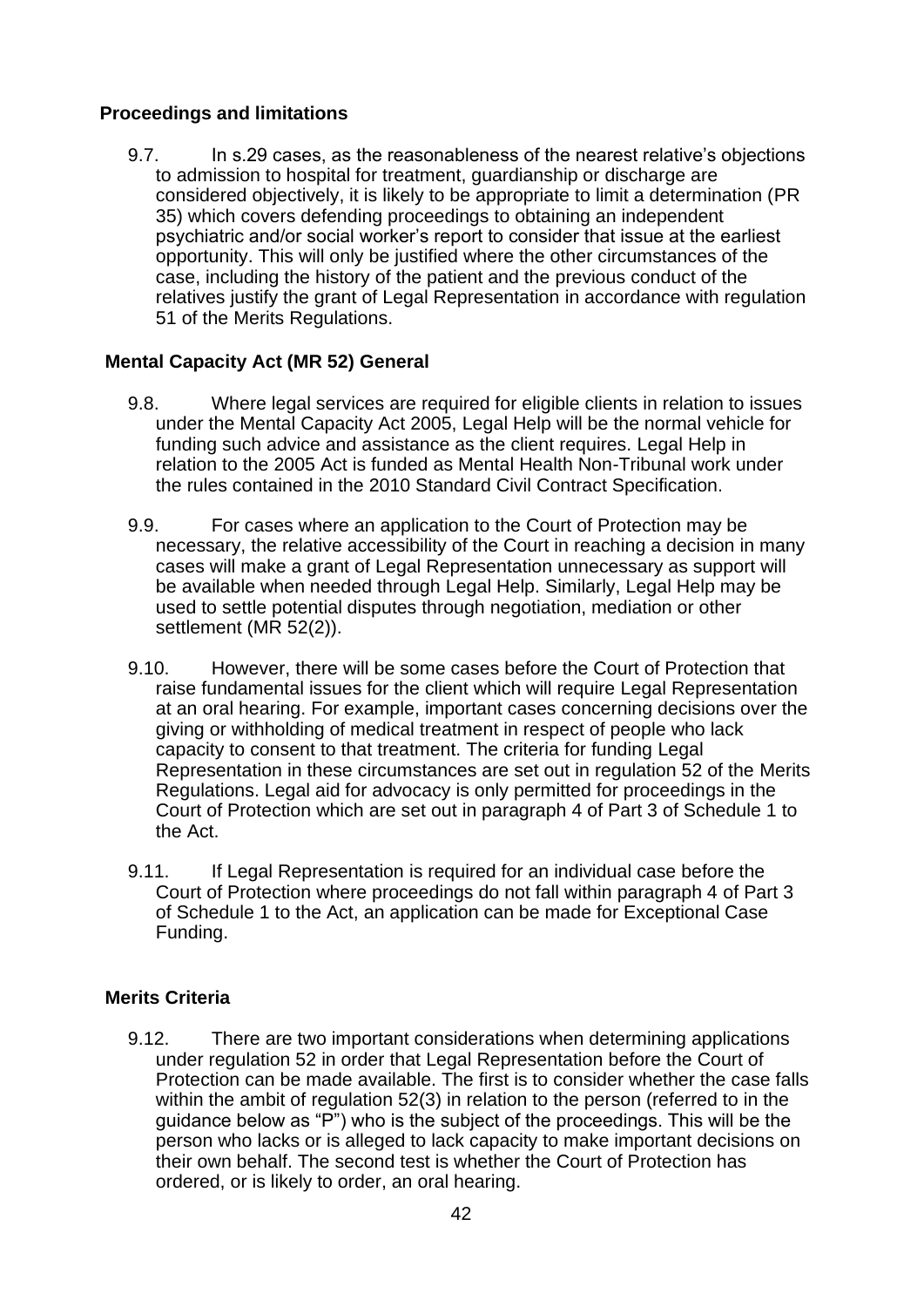- 9.13. Many welfare cases concern accommodation issues for which advocacy may not be available in accordance with Part 3 of Schedule 1 to the Act. However, accommodation cases will be within scope if they concern P's family life (MR 52(3)(e)). This is likely to be the case where either the issue is whether or not P should remain with his or her family or where a change of accommodation would have a serious impact on contact between P and his or her family. However, the cost benefit criteria will of course need to be applied (MR 52(1)(a)).
- 9.14. The second consideration is that it is necessary for the individual to be provided with full representation in the proceedings (MR 52(2)). The Court has the discretion as to whether to hold an oral hearing to decide the application before it and will give directions on whether an oral hearing is required during proceedings. In the most urgent and important cases Legal Representation may be granted before the Court has made any determination on whether to direct an oral hearing, whilst in other cases it may be appropriate to await what directions the Court makes before a decision on the need for representation is made. However, in practice many cases will be those for which an oral hearing is likely to be directed by the Court. If Legal Representation was granted but the Court subsequently directed that an oral hearing was not required consideration would be given to withdrawal of the determination.
- 9.15. In general, the Legal Aid Agency will only grant Legal Representation if the applicant wishes to put forward a new and significant argument which would not otherwise be advanced. Generally, there should not be more parties separately represented before the Court than there are either cases to put or desired outcomes (MR 39(e)).
- <span id="page-42-0"></span>9.16. Cases that fall to be considered under regulation 52 must still satisfy all relevant merits criteria in regulations 39, 41 (a) and (b), 42 and 43. In particular, the applicant for legal aid must be seeking a defined outcome for which prospects of success are assessed as at least 50% or; borderline or marginal and the case is either of significant wider public interest, or overwhelming importance to the individual. The reasonable private paying client test must be satisfied in relation to cost benefit (MR 7).

## **Lasting Power of Attorney/Advance Decisions**

- 9.17. The Act makes it clear at paragraph 5(3) of Part 1 of Schedule 1 that the creation of lasting powers of attorney (LPAs) and the making of advance decisions (ADs) under the Mental Capacity Act 2005 are not within the scope of civil legal aid. However, services provided in relation to determinations and declarations by a court as to the validity, effect or applicability of LPAs and ADs are within the scope of the scheme (paragraph 5(1) of Part 1 of Schedule 1).
- 9.18. Legal Help may be appropriate in some circumstances in relation to an application or proposed application to the Court of Protection under ss.22 or 23 of the 2005 Act concerning questions about the validity or operation of LPAs. Similarly, it may in some cases be appropriate to provide Legal Help concerning questions under s.25 of the 2005 Act about the validity and applicability of ADs. Legal Help should only be provided, however, where there is sufficient benefit to the client in terms of their financial circumstances or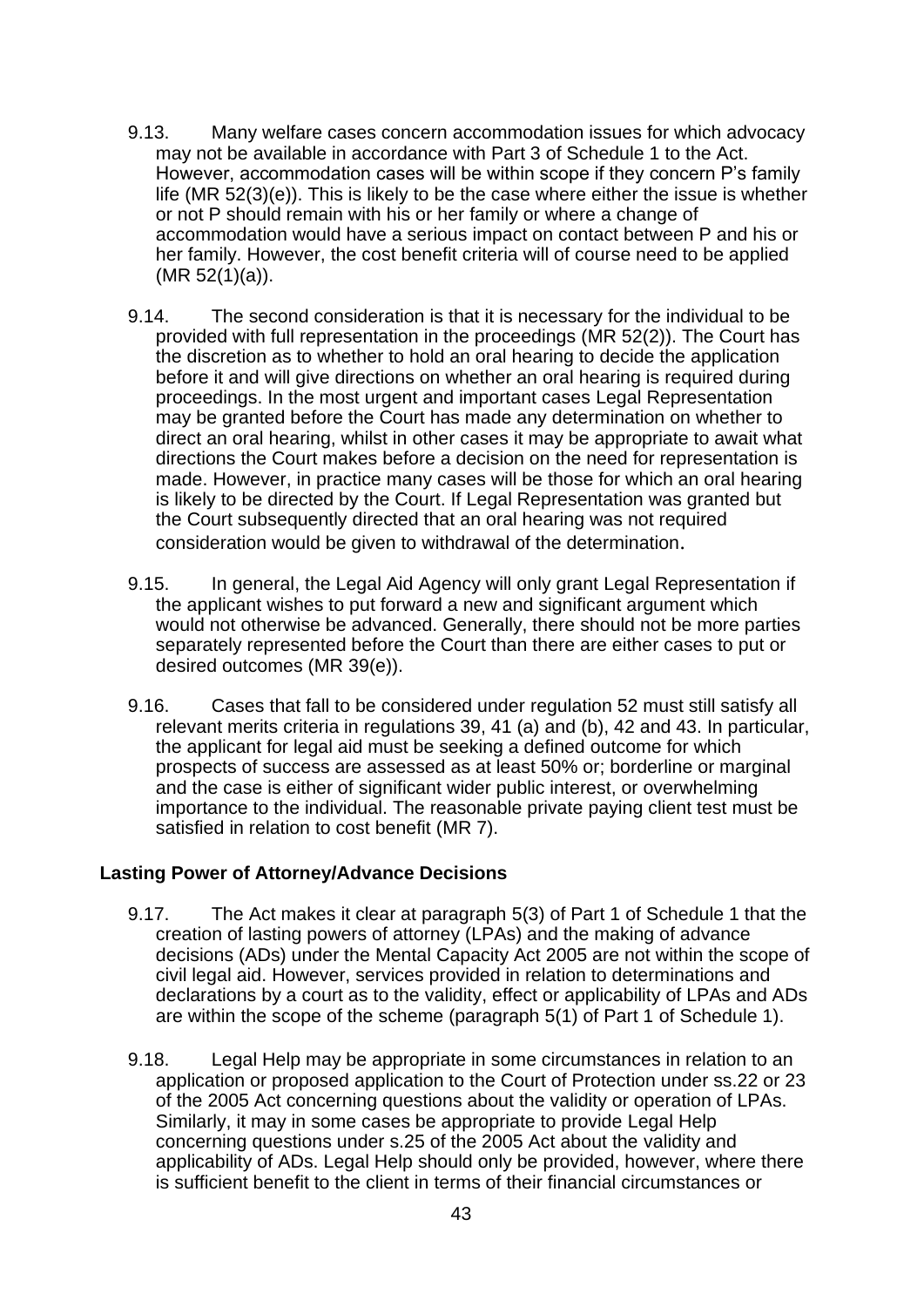potential decisions concerning medical treatment or other welfare matters (MR 32).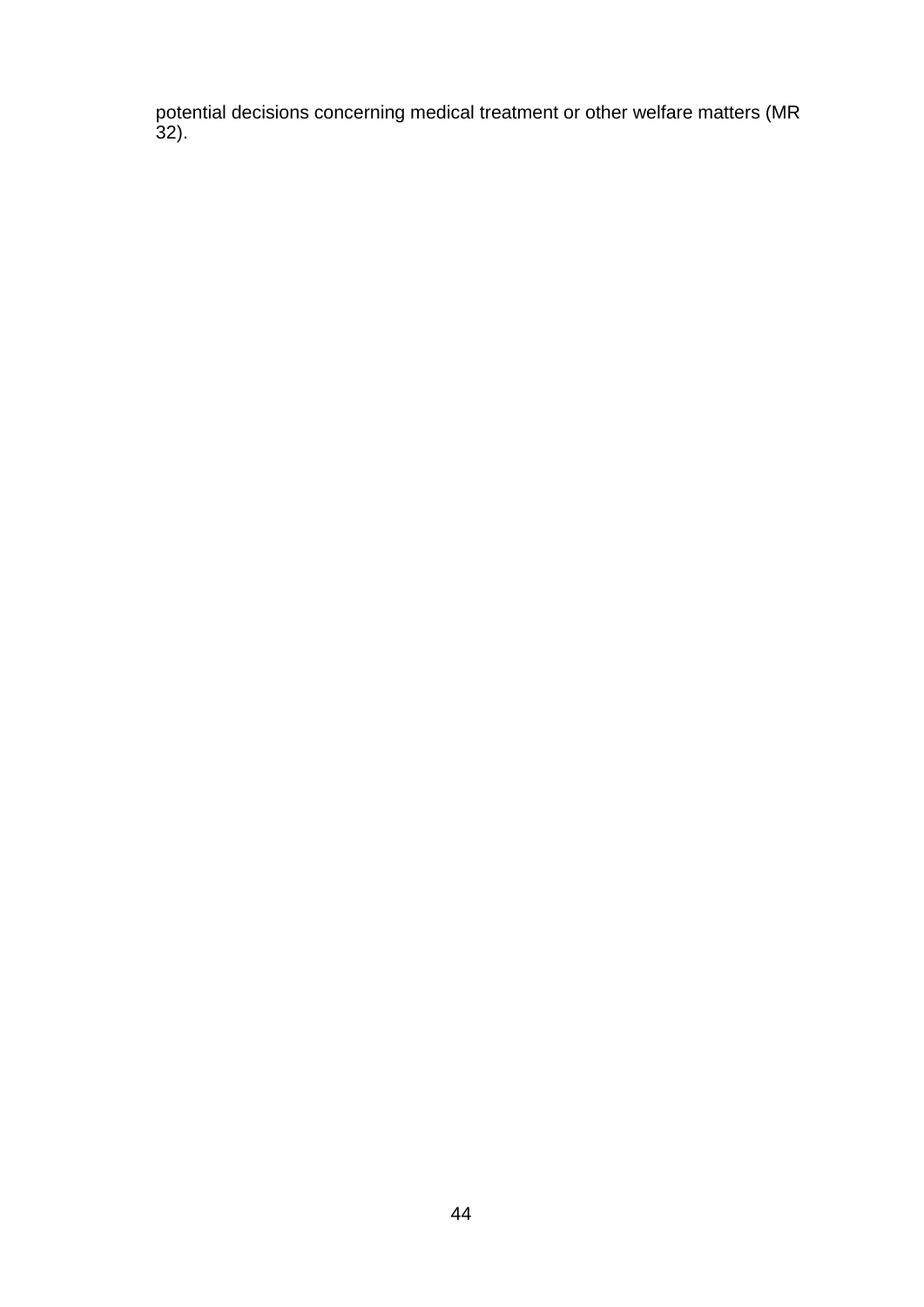# <span id="page-44-1"></span><span id="page-44-0"></span>**10. Family**

# **Family Dispute and Family Relationships**

- 10.1. Under Part 1 of Schedule 1 to the Act there is a "family relationship" between two people if they are associated with each other. In this context "associated" has the same meaning as in Part 4 of the Family Law Act 1996. Ancillary relief and other divorce proceedings, statutory or common law proceedings concerning the welfare of children, or disputes between unmarried couples under s.14 of the Trusts of Land and Appointment of Trustees Act 1996 all arise out of family relationships. Injunction proceedings against former partners and partners of former partners are also family proceedings provided they arise out of the family relationship rather than, for example, a business dispute.
- 10.2. However, family relationship cannot be considered in isolation. The dispute must arise out of the family relationship. There are many proceedings in which the parties to the case are family members, but the proceedings are not family proceedings. For example, proceedings arising out of a car accident caused by a driver which injures other members of his or her family who are passengers in the car will not count as family proceedings. Nor would a claim for possession by a landlord of premises let on a commercial basis to a family member or an application under s.14 Trusts of Land and Appointment of Trustees Act 1996 between family members in relation to a commercial agreement be classified as family proceedings. In these examples, the proceedings would arise irrespective of the family relationships involved.
- <span id="page-44-2"></span>10.3. "Family Dispute" is also defined in regulation 2 of the Merits Criteria. The main purpose of the definition is to identify those cases which fall to be determined under the specific merits criteria for family cases in Chapter 6 of the Merits Regulations. There are different criteria which will be applied depending on the type of case for which the application for legal aid is being made. For example, public law children cases will have different criteria to applications for private law children or finance matters.

## **Family Mediation**

- 10.4. Family Mediation authorises mediation of a family dispute and an assessment of whether a case is suitable for mediation. Family Mediation is provided by contracted mediators under the Standard Civil Contract. A family mediator's fees are not recoverable as a disbursement but are remunerated directly under the mediator's contract.
- 10.5. All Family Mediation requires an assessment of whether mediation is suitable in all the circumstances of the case. This assessment will be carried out by the mediator, and may only be provided if the criteria in regulation 37 of the Merits Regulations are satisfied.
- 10.6. If the mediator determines that in all the circumstances of the case, the case is suitable for mediation the client may have access to Family Mediation. Where mediation is suitable for some issues but not others, e.g. for children issues but not financial ones, then it is appropriate for some elements of the case to continue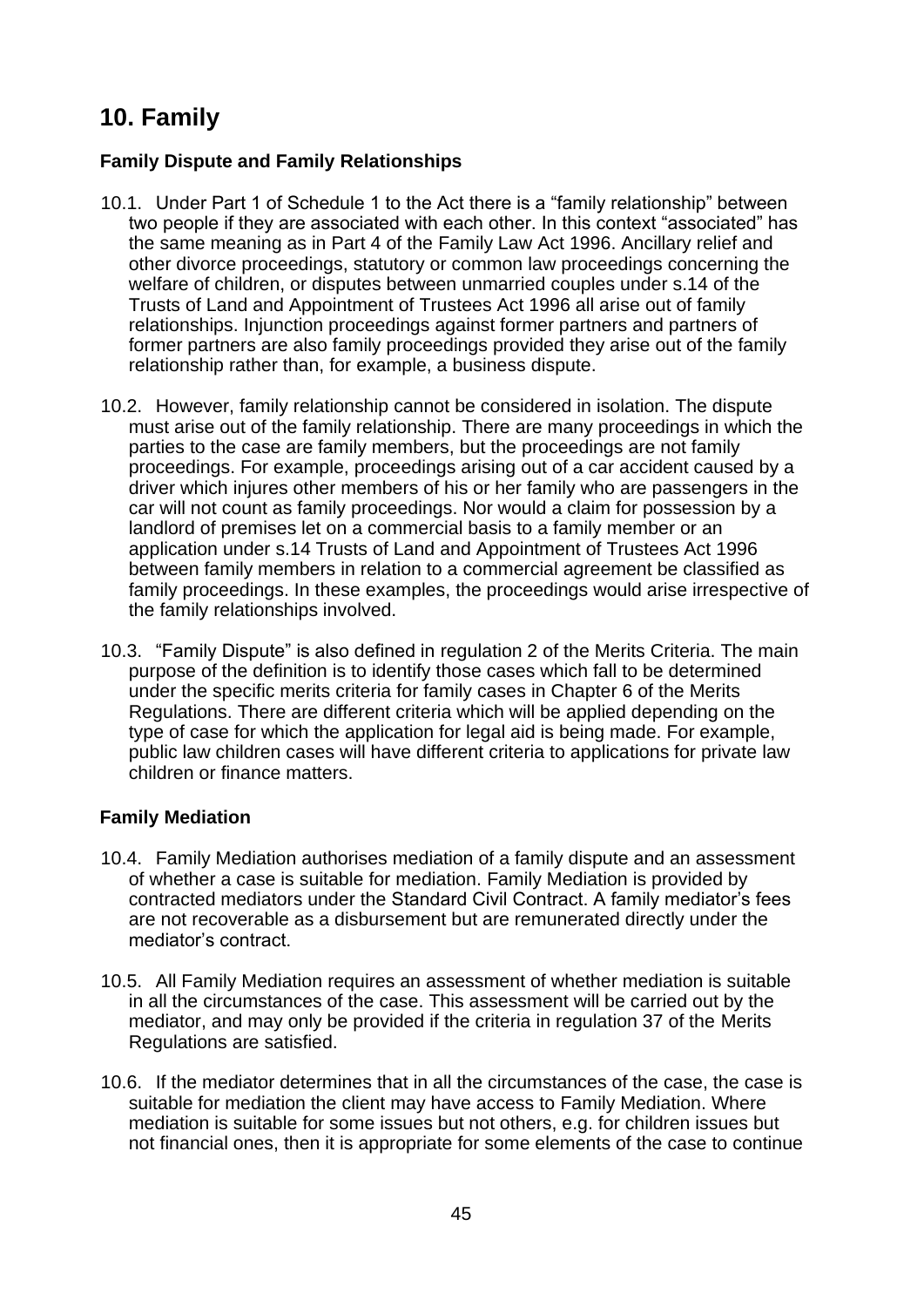<span id="page-45-0"></span>to be mediated whilst other aspects of the case are dealt with through negotiations or, if it is unavoidable, in court proceedings.

### **Reporting considerations**

<span id="page-45-1"></span>10.7. Family disputes often concern a number of different issues. It is not necessary to report every exchange in ongoing negotiations under regulation 40 of the Procedure Regulations but once an offer to settle has been made on all the issues between the parties (sufficient to constitute a settlement package to resolve the case) then this should, if declined, be reported with sufficient information to enable the Director to review the case.

### **Multiple Proceedings**

- 10.8. It is possible for more than one set of family proceedings to be covered on one certificate, for example, where ancillary relief proceedings under the Matrimonial Causes Act 1973 and/or the Children Act 1989 proceedings follow injunction proceedings under the Family Law Act 1996. Where more than one set of private law family proceedings arise out of the same family relationship, these proceedings will be contained on the same, single certificate (PR 37(3)(b). A single certificate can also cover an application under the 1996 Act and also proceedings under the Children Act 1989 including Schedule1.
- 10.9. However, it is appropriate for a separate application for legal aid to be made for private law proceedings and for funding in respect of any Special Children Act 1989 cases involving the same children. The same rule would apply to other applications for which no financial eligibility test is applied e.g. the Hague Convention child abduction cases. An existing certificate for a special Children Act 1989 case will not be amended to cover an appeal against a final order. A new application should be made, rather than an application to amend the existing nonmeans, non-merits tested certificate.

## <span id="page-45-2"></span>**Applications by children**

- 10.10.A certificate will also not be amended or a fresh certificate granted in circumstances where a child wishes to instruct a new solicitor direct unless the court has already considered this in accordance with Rule 16.6 of the Family Procedure Rules 2010 as amended (PR 30(2)).
- 10.11. Where a legally aided client wishes to apply to the court for a child to be joined in the proceedings no specific amendment to the certificate will be required to cover the application. An amendment is also not needed if another party other than a child is added to the proceedings, although the usual reporting obligations apply under Procedure Regulation 40.
- 10.12. If an application for legal aid is made by a child to be represented in proceedings and the court must first consider whether leave should be granted, the application for legal aid must justify the reasons for the child being joined and deal with the likelihood of leave being granted. Consideration must also be given generally to the role and possible involvement of the Children and Family Court Advisory and Support Service (**'CAFCASS'**) or, in the appropriate cases, the Official Solicitor.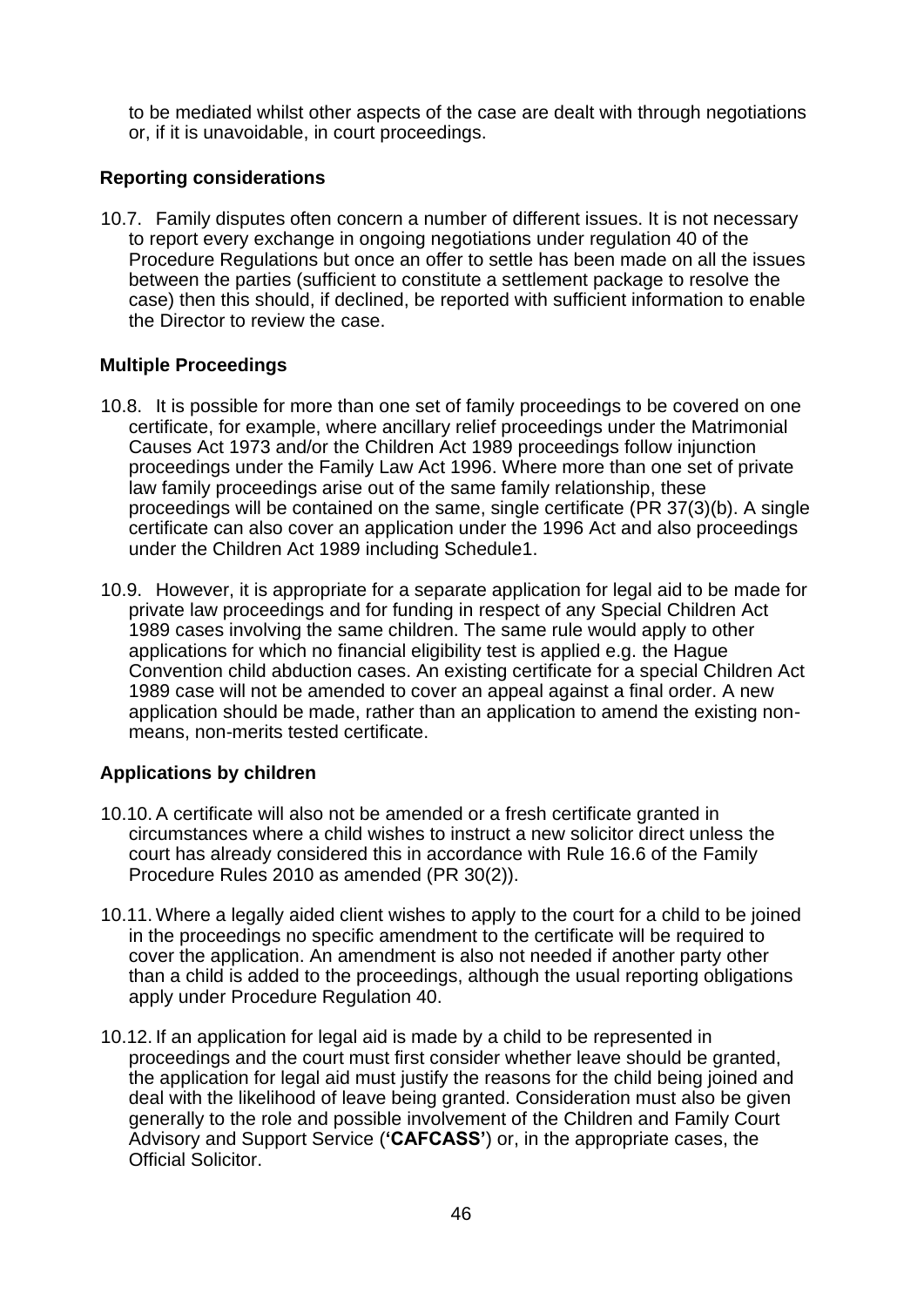<span id="page-46-0"></span>10.13.Providing guardian services is a core function of CAFCASS. It should not be necessary for the solicitor to be appointed and act as guardian except in purely specialist cases. Given this, solicitors considering accepting appointment as guardian should ascertain the availability of legal aid prior to acceptance of appointment. In any event any certificate issued will not cover work or expenses incurred as guardian (rather than as solicitor).

### **Implementation and enforcement of orders made in family proceedings**

- 10.14. The cost of conveyancing work necessary to give effect to the terms of a court order can be covered by the determination (paragraph 12(4) of Part 1 of Schedule 1 to the Act). However, the scope of the certificate, including the limitation applied in the particular case, must allow for such conveyancing and implementation work.
- 10.15. If work is required to enforce an order an application must be made to amend the determination specifying the type of enforcement proceedings which are proposed although an amendment is not required when asking for a penal notice to be endorsed on the order. The appropriate merits criteria will be applied and any order, settlement made and assets which are no longer in dispute will be relevant in relation to this amendment application. A determination that the individual qualifies for legal aid in proceedings for committal will include representation on the respondent's production before the court following the exercise of a power of arrest.

## <span id="page-46-1"></span>**Specific Merits Criteria**

10.16.Set out below are some of the main considerations for applications for legal aid in different types of family cases.

#### *Public law proceedings: Special Children Act 1989 cases*

10.17. These cases are defined in regulation 2 of the Merits Regulations and the criteria set out in regulation 65 will apply. Children, parents and those with parental responsibility in certain proceedings will be granted funding without reference to means or prospects of success. However, regulation 39(e) of the Merits Regulations (the need for representation) applies. This is particularly relevant to ensure that parties are not unnecessarily separately represented. It would usually be expected that children who are the subject of the proceedings would each be represented by the same solicitor. In addition, in section 25 (secure accommodation order proceedings) if the application for civil legal services is by a child and the child is already represented in criminal proceedings to which the s.25 application relates, then criminal legal aid will cover those s.25 proceedings making the grant of civil legal services unnecessary (MR 39(e) as applied by regulation 65).

## *Withdrawal of legal aid*

10.18. In special Children Act 1989 cases, withdrawal of legal aid will not usually be appropriate on the basis of regulation 42(j) of the Procedure Regulations (where the client is requiring proceedings to be continued unreasonably) because of the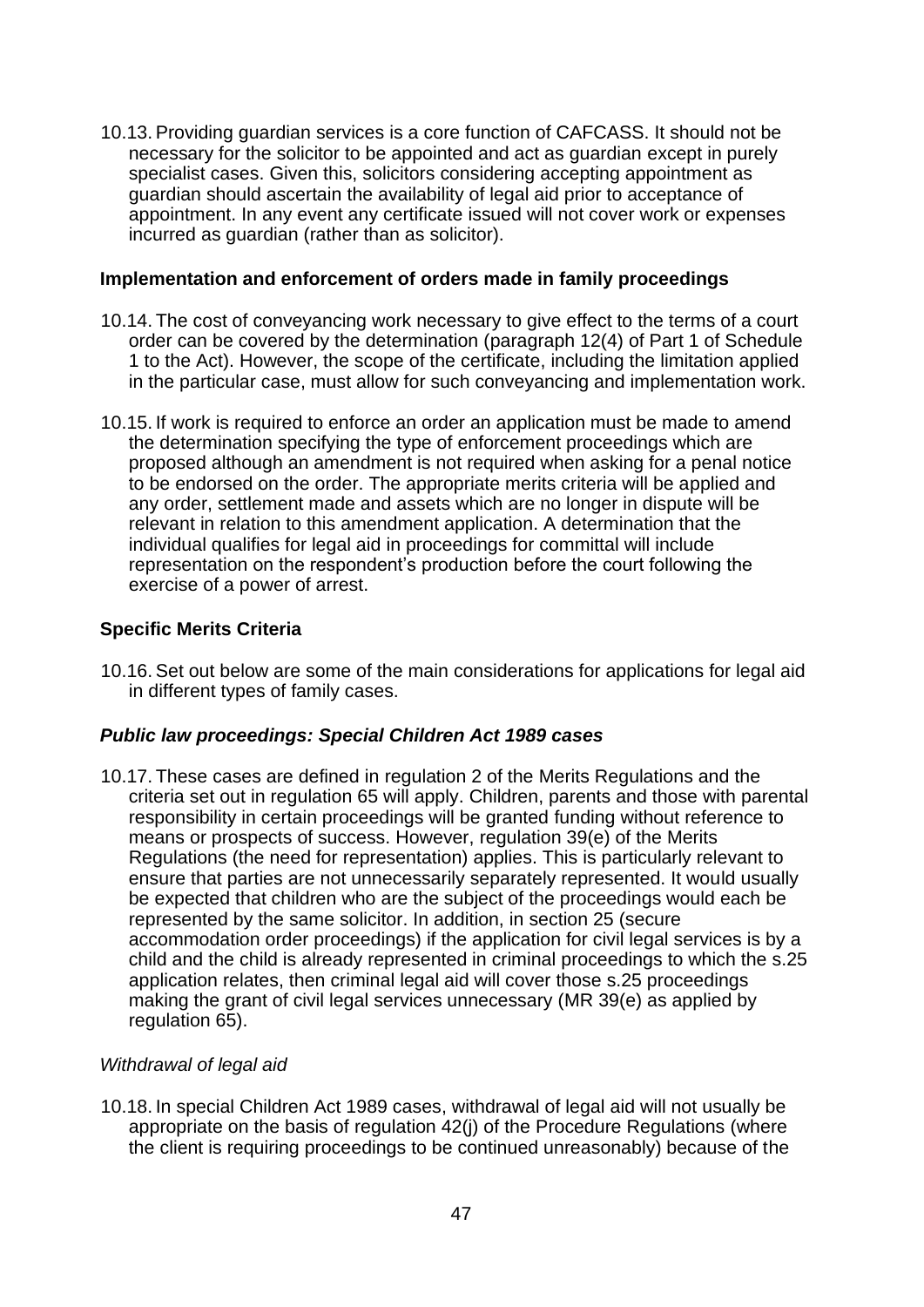nature of such cases and of the safeguards contained in the Children Act itself against repeated applications to the court.

10.19. However, legal aid may be withdrawn, following the procedure in regulation 42(3) of the Procedure Regulations where the solicitor is without instructions. Even in special Children Act 1989 cases, there may be proceedings where there is no need for legal aid to continue, for example where the client has failed to engage over a period of time or has disappeared (MR 39(e)). The solicitor should therefore report where the client is not engaging as the case cannot be conducted on behalf of the client in the absence of clear, continuing instructions (PR 40(3)(b)).

### *Related Proceedings*

- 10.20. In accordance with paragraph 1(2) of Part 1 to Schedule 1 of the Act, civil legal services may be provided in cases which are being heard as an alternative to, or together with, proceedings in paragraph 1(1). Where these services are being provided with special Children Act 1989 cases these civil legal services will also be non-means tested and an application for an amendment should be made to the special Children Act 1989 certificate where civil legal services are required in these proceedings.
- 10.21.Proceedings will be "heard together" where they are dealt with together or immediately after the outcome of the principal proceedings as part of the same hearing, including any adjournment (paragraph 1(2)(b) of Part 1 of Schedule 1). An order will be "sought as an alternative" when it is intended to make an order under ss.31, 43, 44 or 45 unnecessary – this will extend to, for example, an application for a s.8 order in care or supervision proceedings but will not extend to, for example, a domestic violence injunction order or a financial order between parties.

## *Public Law Children Cases (MR 66*)

- 10.22.As defined in regulation 2 of the Merits Regulations, these are public law cases other than Special Children Act 1989 cases. These include applications for legal aid in placement, adoption and proceedings under the inherent jurisdiction in relation to children. It also includes appeals from final orders made in special Children Act 1989 cases and care and supervision cases where the case is not a special Children Act 1989 case. Also included are applications for child arrangement orders which would, if successful, have the effect of discharging care order.
- 10.23.Applications for Legal Representation by parents to be represented in proceedings for secure accommodation orders under section 25 of the Children Act 1989 may be refused on the basis that it is not reasonable for full representation to be provided as representations will be made by both the local authority and on behalf of the child.
- 10.24. In the case of discharging a care order there are cases where the purpose of the application is to refer the case back to the court for further consideration, in particular because an important element or elements of the care plan, have not been followed through. In those cases, the Independent Reporting Officer (**'IRO'**) can, as a last resort, refer the matter to CAFCASS Legal or CAFCASS Cymru who can take proceedings against the local authority on behalf of the child. Adults with sufficient interest (or children capable of giving instructions direct) would need to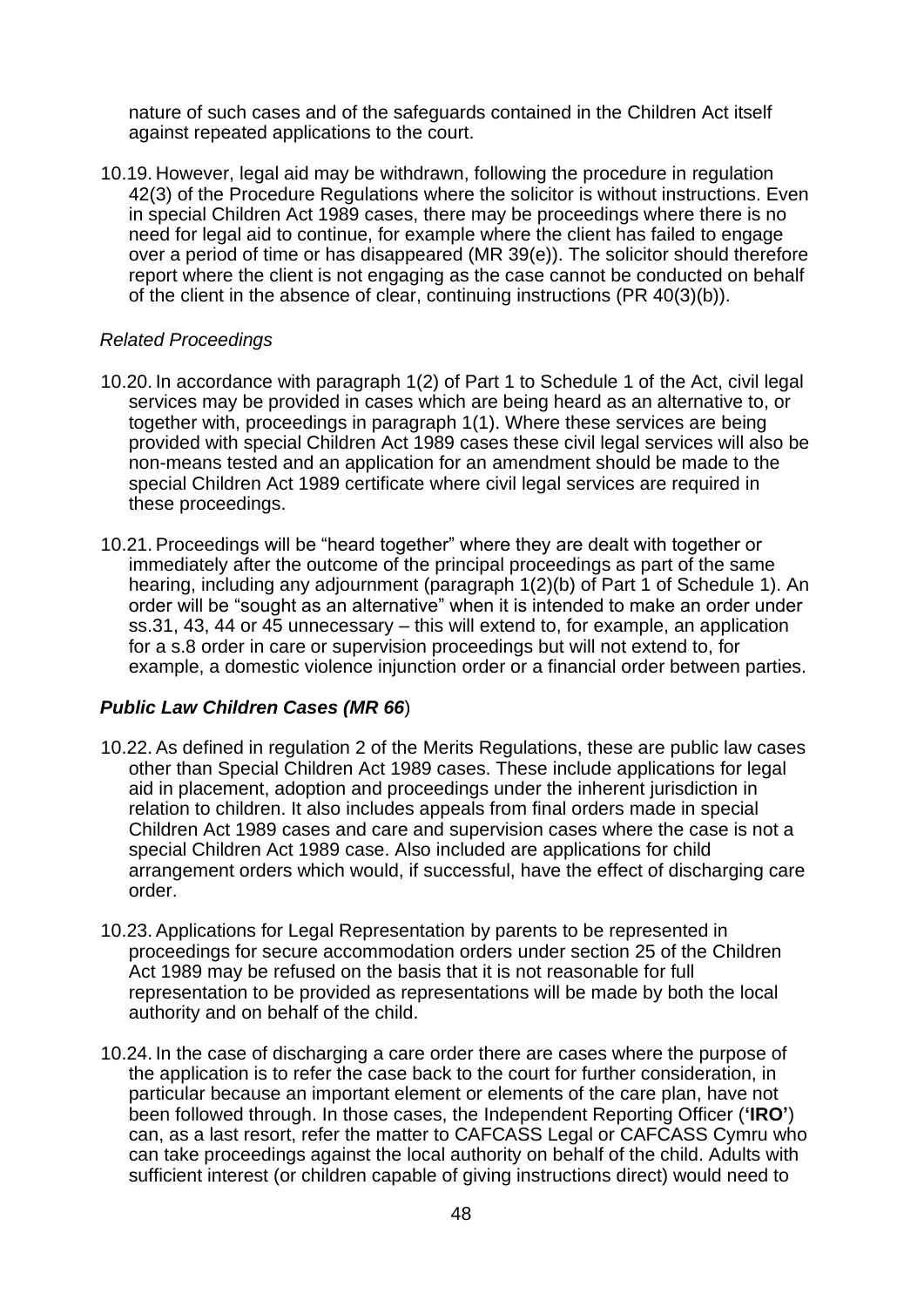show that the case has been considered by the IRO and the issues have not been resolved before the criteria for Legal Representation in regulations 66(3) and (4) of the Merits Regulations will be met.

- 10.25. In adoption cases, the natural parent may be opposing a placement order or, where there has been no placement order, adoption proceedings. As far as the birth parents are concerned once the placement order has been determined it is unlikely that they will have any further involvement, save possibly in relation to continuing contact. The nature of adoption proceedings and the desirability of a birth parent being represented may therefore be sufficient to satisfy the merits criteria and justify the provision of representation to a parent, particularly having regard to the Human Rights Act 1998 (MR 66(3) and (4)).
- 10.26. In relation to an application with regard to proceedings under the inherent jurisdiction, consideration should be given as to whether this is the most appropriate jurisdiction. Proceedings, for example under the 1989 Act, the Family Law Act 1986 or the Child Abduction and Custody Act 1985, may well provide an appropriate remedy rather than an application under the inherent jurisdiction. The use of inherent jurisdiction for "seek and find" orders may, for example, be unreasonable in the light of the range of orders available under the Children Act 1989 and the Family Law Act 1986 (MR 66(2)).
- <span id="page-48-0"></span>10.27.Even where an order is likely to be obtained, the criteria may not be met for Legal Representation if any such order is likely to be ineffective, for example, if the child is abroad and any order obtained cannot be enforced effectively for example, if there is no reciprocal judicial protocol (MR 66(2)).

## **Private Law Domestic Violence and Forced Marriage (MR 2)**

## *Merits Criteria*

- 10.28. The criteria set out in regulations 64 and 67 of the Merits Regulations will be applied. The likelihood of obtaining an order is likely to be poor if, for example:
	- a) the incidents complained of are of a trivial nature. However, where there has been a history of incidents, the cumulative effect of those incidents may be taken into account; or
	- b) the conduct complained of is not likely to be repeated. If the conduct complained of took place more than three weeks prior to the application it will be necessary to set out in the application for legal aid why it is considered that repetition is likely, for example, if there has been a history of violent conduct.
- 10.29. The application should also show that consideration has been given as to whether assistance might be given under Legal Help and whether a warning letter should be sent, or if instead this is inappropriate because it might endanger the client. A warning letter may often be inappropriate for example if the applicant and respondent are still living under the same roof, if the threat to the applicant is serious and imminent or if receipt of a warning letter by the respondent may trigger further violence to the applicant or any relevant child before a protective order can be obtained.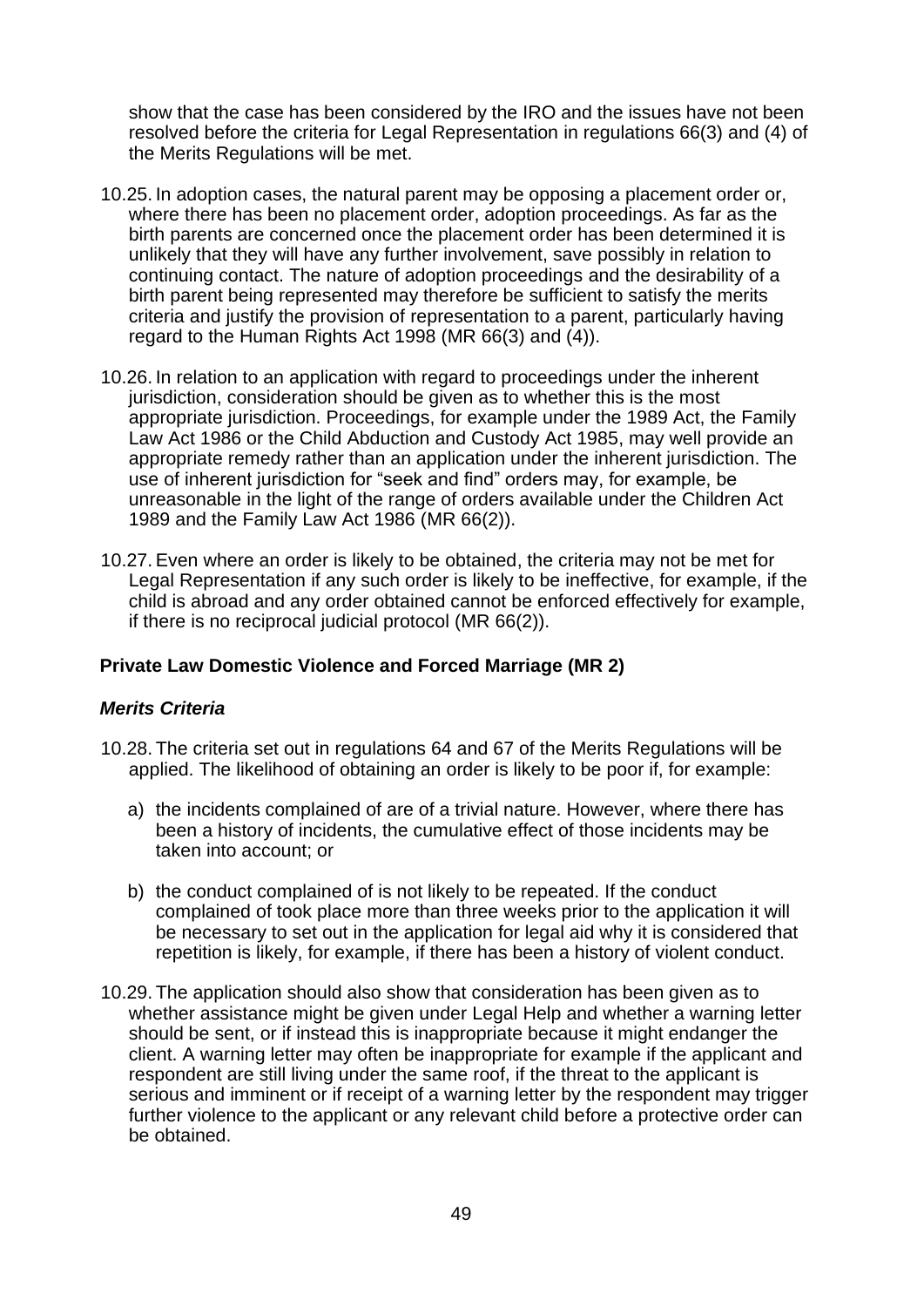- 10.30. Where the incidents complained of constitute an assault or other crime against the applicant, the police should normally be notified and given an opportunity to deal with the respondent. However, there may be good reason not to pursue criminal proceedings, for example where this might jeopardise the long term financial or other interests of the family. If so, or if there is reason to believe that the police will not be able to assist or cannot provide adequate assistance then a grant of Legal Representation may be appropriate.
- 10.31. If the proposed respondent is subject to a criminal investigation or proceedings in relation to the facts which give rise to the application for legal aid, and has been remanded in custody or is subject to bail conditions, it will not generally be appropriate to commence separate civil proceedings for an injunction. However, the extent of protection afforded to the applicant by the criminal proceedings must be considered in each case. If a prosecution and the protection of bail conditions are likely to finish shortly but the incidents complained of are continuing or are likely to continue then a grant of Legal Representation may be justified. Where bail conditions or a remand in custody or a restraining order are likely to remain in force for some time it may not be necessary to grant Legal Representation for a civil injunction.

## *Respondents*

- 10.32. The prospects of success criteria (MR 67(2)) and the proportionality test (MR 67(3)) are unlikely to be satisfied by a respondent to non-molestation proceedings or a forced marriage protection order only, unless there are very serious allegations which are plausibly denied wholly or substantially. An exception is where there is any question of inability to defend, for example because of mental incapacity or age, in which case a grant is likely to be justified. When considering the proportionality test, the impact on the client of the order sought will be taken into account, including any impact on contact or other related family proceedings.
- 10.33. In cases where the allegations are less serious or are admitted to a significant extent the main issue may well be whether the respondent should give an undertaking to the court and what form that undertaking should take. Legal Help will usually be more appropriate in such cases (MR 20).

#### *Occupation Orders*

- 10.34. Legal Representation is most likely to be appropriate where the applicant is in a refuge or other temporary accommodation having recently been excluded from a property, or where there is otherwise a significant likelihood of risk in remaining in or returning to the property without the protection of an order. Legal Representation may not be appropriate if the respondent has already left voluntarily and does not appear likely to return (MR 67(2) and (3)).
- 10.35. If there has been a without notice order made, the respondent has had no opportunity to contest the issues and it would be unreasonable for the occupation order to continue this will be relevant in any application. Legal Representation is less likely to be justified if the respondent is no longer in occupation of the property and has no good reason to return, unless there are other relevant issues in the proceedings (e.g. the order will have a significant impact on s.8 proceedings) (MR 67(2)).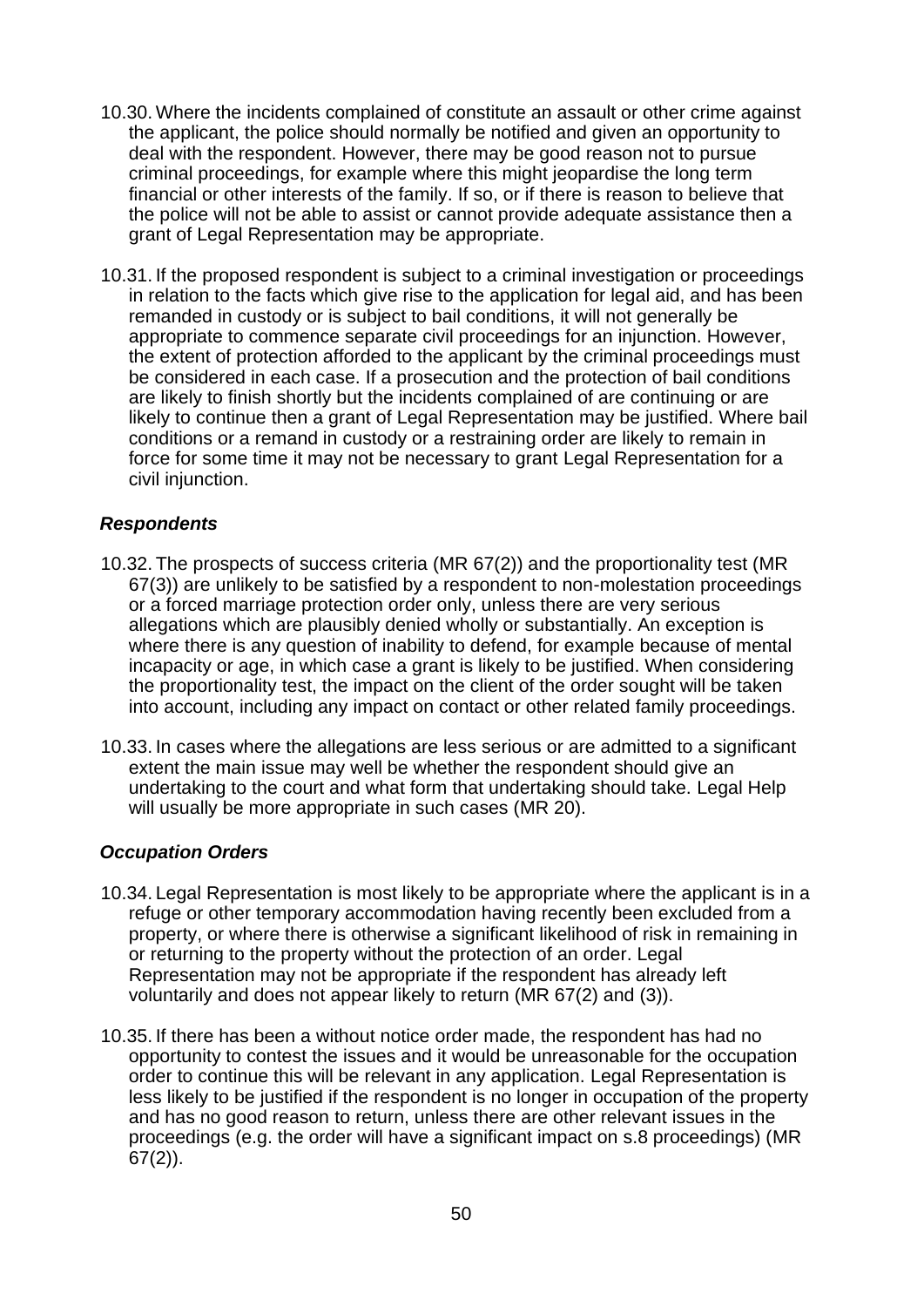# *Enforcement Proceedings*

- 10.36.Breach of a non-molestation order is a criminal offence and consideration should be given as to whether any breach should be reported to the police so that it can be dealt with through criminal rather than civil proceedings. Breach of a nonmolestation order is a criminal offence and in accordance with section 42A(3) of the Family Law Act 1996, where a person is convicted of an offence then the same conduct is not punishable as a contempt of court.
- <span id="page-50-0"></span>10.37. When considering Legal Representation to defend committal proceedings, bearing in mind the likelihood of loss of liberty would usually be sufficient to meet the proportionality test (MR 8 as applied by regulation 67(3)).

## **Private law children cases (matters considered under MR 68)**

## *Cost benefit (MR 68(2)(b))*

10.38. In cases regarding the welfare of children where the claim is not quantifiable in monetary terms cost benefit must be in terms of a significant improvement in the arrangements for that child or children viewed objectively. This will not, however, justify the grant of representation to apply for a child arrangements order in respect of where the child will live which would have the effect of varying the residence of the child where the client is unlikely to obtain such an order and the likely significant improvement would be in arrangements in relation to spending time with the child. In those circumstances, an application to be represented on an application for child arrangements order in respect of who the child will spend time with would be more appropriate. Issues of detail (e.g. frequency and extent of contact including whether the child should stay overnight with the parent) rather than principle (e.g. no direct contact) are unlikely to justify a grant, in particular as a reasonable private paying client would be unlikely to continue contested proceedings but would rather seek to compromise the issue(s). The fact that the parties cannot agree at the outset does not of itself justify the grant or continuation of public funding.

## *Scope of certificate – forum and generally*

- 10.39.A certificate will only cover representation on those s.8 orders which are specified on the certificate or which are made by the court of its own motion. Only one substantive child arrangements order (either as to where the child will live or who the child will spend time with) or other s.8 orders as specified is within the scope of the determination that the client qualifies for legal aid under the merits criteria. A specific determination is needed for any further application to the court. The first determination includes any review or further consideration of the matter by the court which, in the particular circumstances of the case, constitutes a restoration of the matter on the court's own motion – but not any fresh application made to the court in that context (PR 37(2)(e)).
- 10.40.An application for a further determination is also required if representation is required as applicant or respondent for the making, revocation, amendment or breach of an enforcement order under s.11J and Sch.A1 of the Children Act 1989 or an application for compensation for financial loss under s.11O Children Act 1989 (MR 64 and 68).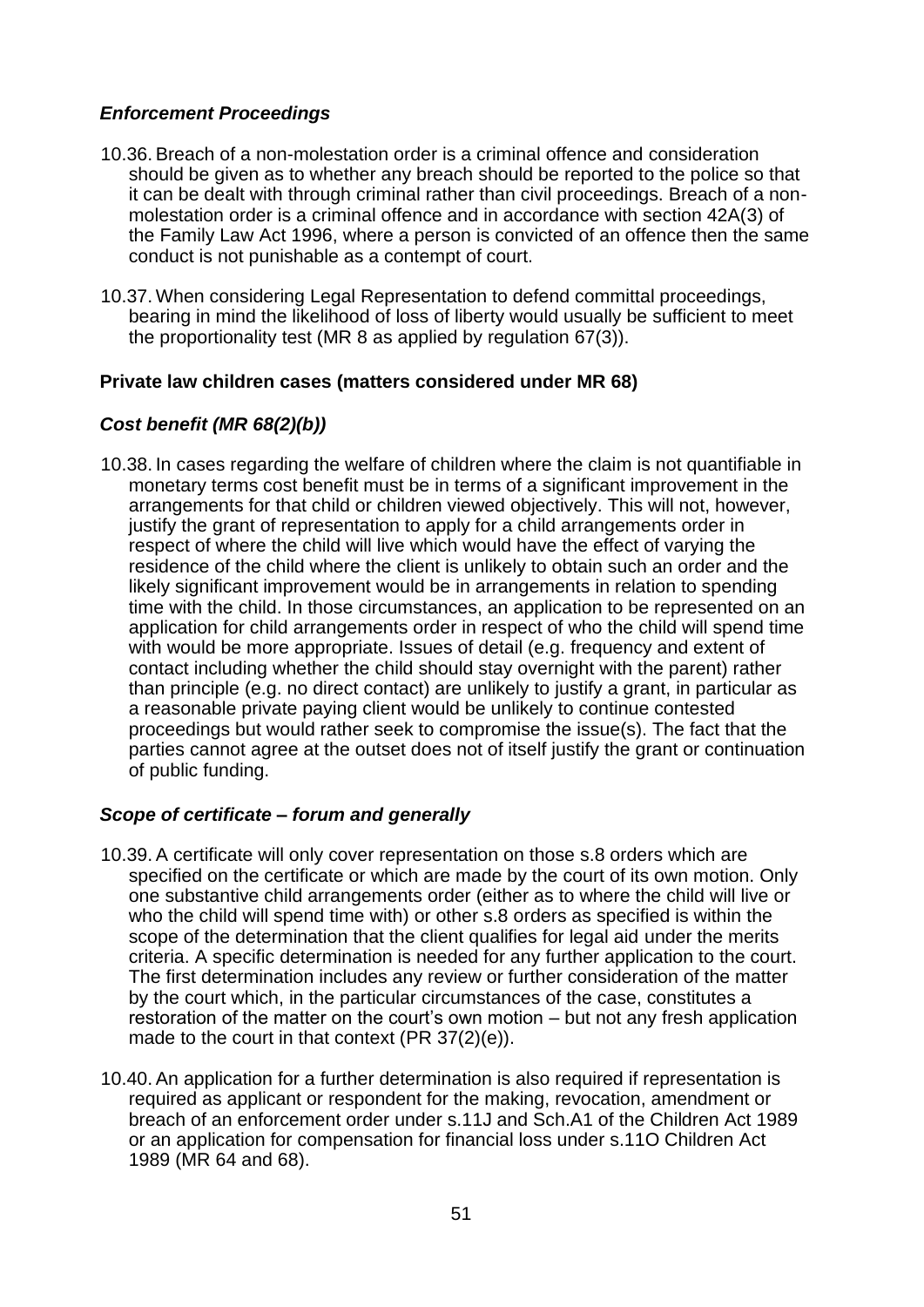# *Applications for Leave for Removal from the Jurisdiction (MR 64 and 68)*

10.41. Legal Representation is unlikely to be justified for a purely temporary removal, in particular a holiday, unless, very unusually, the reasonable private paying individual test is met, e.g. to enable contact with family members abroad, and in the particular circumstances it is reasonable for the application to the court to be have legal aid despite the fact that the client must obtain other funding for the removal itself.

## *Special Guardianship Orders (MR 64 and 68)*

10.42. Regard must be had to the report of the local authority prepared in accordance with s.14A of the Children Act 1989 when considering an application for legal aid (MR 68(2)). When making a special guardianship order the court must consider whether a child arrangements order containing contact provisions should be made. No separate amendment is required to the legal aid certificate in relation to this as it will be part of the consideration of the Special Guardianship Order. However, if legal aid is refused to oppose an application for a special guardianship order, legal aid can nonetheless be granted to consider the issue of contact provision only, if this is justified in the circumstances of the particular case.

## *Financial and Other Proceedings (Cases dealt with under MR 69(4))*

10.43. Legal Representation for ancillary relief or other maintenance (paragraph 12 of Part 1 of Schedule 1 to the Act) will only be justified in relation to child maintenance where the court rather than the Child Support Agency has jurisdiction, or in other circumstances where this is specifically stated (MR 39(d)). In any event, cover only extends to securing one substantive order.

# *Divorce, judicial separation, nullity and dissolution of civil partnership (MR 64 and 69(4)(a) to (d))*

- 10.44. Uncontested proceedings will usually be dealt with under Legal Help. For Legal Representation to be granted the reasonable private paying individual test must be met (MR 69(2)) including whether it is reasonable for the client to continue to prosecute a suit to which an answer has been filed as a contested suit. Where there have, for example, been offers of compromise which a reasonable private paying individual would accept, having regard to the likely costs involved in proceeding with such a petition, the benefit to be obtained and the risk of litigation generally then Legal Representation will not be justified.
- 10.45. Legal Representation will only be granted to defend a suit (without crosspraying) and where there is a substantial defence with sufficient prospects of success and there are substantial practical benefits to be gained by avoiding the decree. Objecting to the pronouncement of a decree in itself will not be sufficient to justify Legal Representation including objecting to the pronouncement on religious grounds.
- 10.46. The criteria for Legal Representation are not likely to be met where: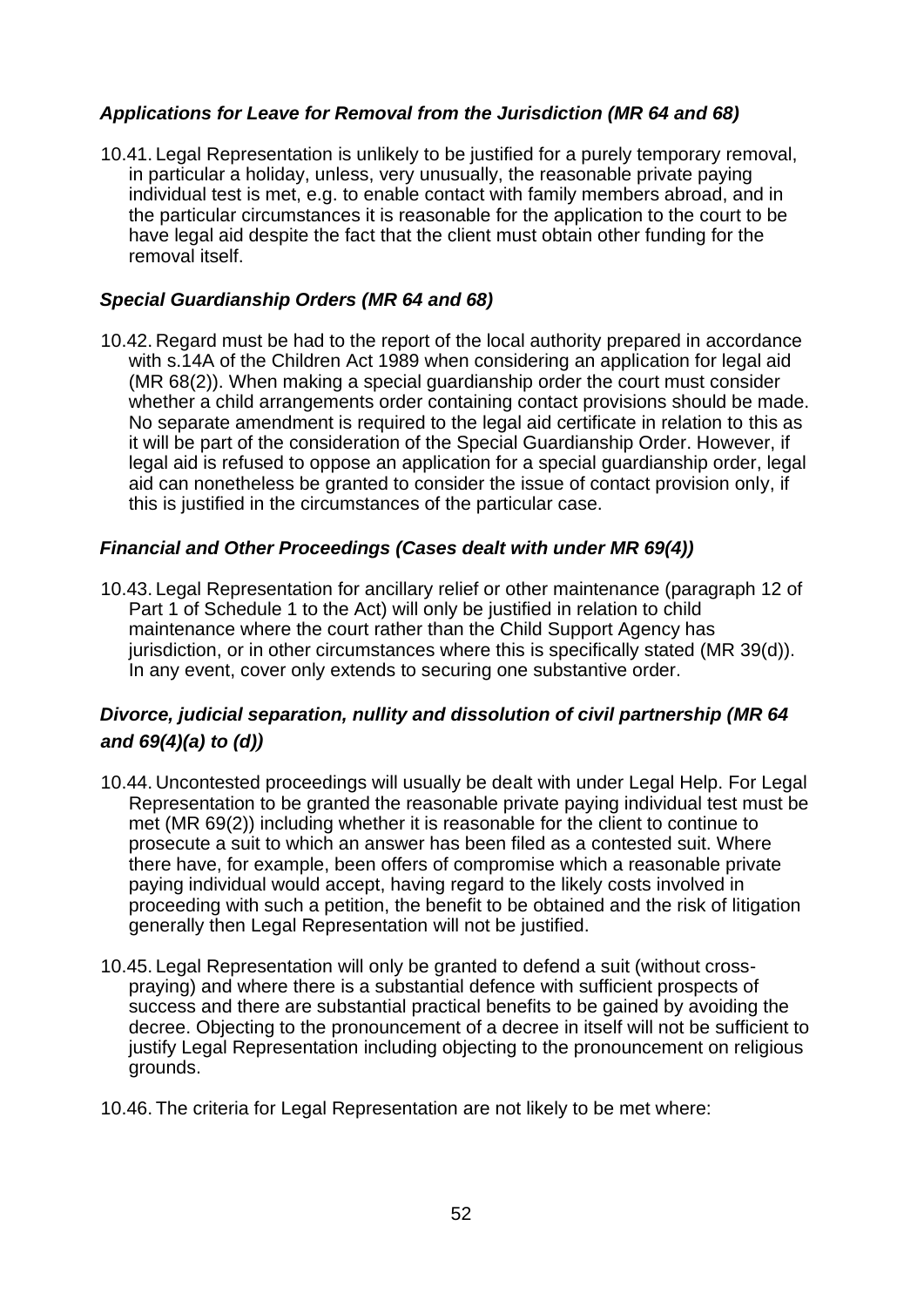- a) the matter could reasonably be compromised by way of undefended crossdecrees or on the respondent's cross-petition; or
- b) the matter could be dealt with by way of a two year or a five year separation petition (i.e. having regard to the period of separation and, where needed, likelihood of consent); or
- c) the contents of the petition could be amended without prejudice to its prospects of success but so as to remove the contentious issues (MR 69(2)(a)).
- 10.47. There must be some potential benefit to the client which outweighs the cost of cross-praying or continuing to prosecute the petition for Legal Representation to be granted. Unless a determination has been made that the client qualifies, and the certificate has been amended it will not cover filing an answer to a separate cross-petition by the respondent or a second petition or on the part of the respondent, filing a separate cross-petition (PR 37).
- 10.48. If the proceedings at any time become undefended the client may then be assisted by Legal Help (MR 20). Any certificate will cover the decree proceedings so long only as the cause remains defended (PR 42(1)(a)).

## *Nullity (MR 64 and 69)*

10.49.Even where the prospects of success criteria in regulation 69(3) are met in terms of obtaining a decree of nullity the reasonable private paying individual test must be applied and Legal Representation will not be granted to prosecute a suit unless divorce/dissolution is not appropriate and the time and costs involved in obtaining the necessary evidence and pursing the proceedings to a conclusion do not make divorce/dissolution proceedings (e.g. on the grounds of 2 years separation with consent) a reasonable alternative. For example, divorce would not be a reasonable alternative in a marriage void *ab initio* (MR 69(2)).

## *Periodical Payments Order (MR 64 and 69)*

- 10.50. Registration of an order is a simple procedure and therefore Legal Representation will usually not be appropriate to cover the making of an application alone. Advice and assistance may be provided where appropriate under Legal Help (MR 20). Where the relevant order was itself obtained under an existing certificate, registration is treated as part of the obtaining of the order and no amendment to the certificate would therefore be required.
- 10.51. Legal Representation will not usually be justified to defend enforcement proceedings given the likely prospects of success (MR 69(3)) and in the absence of very exceptional circumstances, e.g. there is a substantial legal argument sufficient to justify the grant of representation.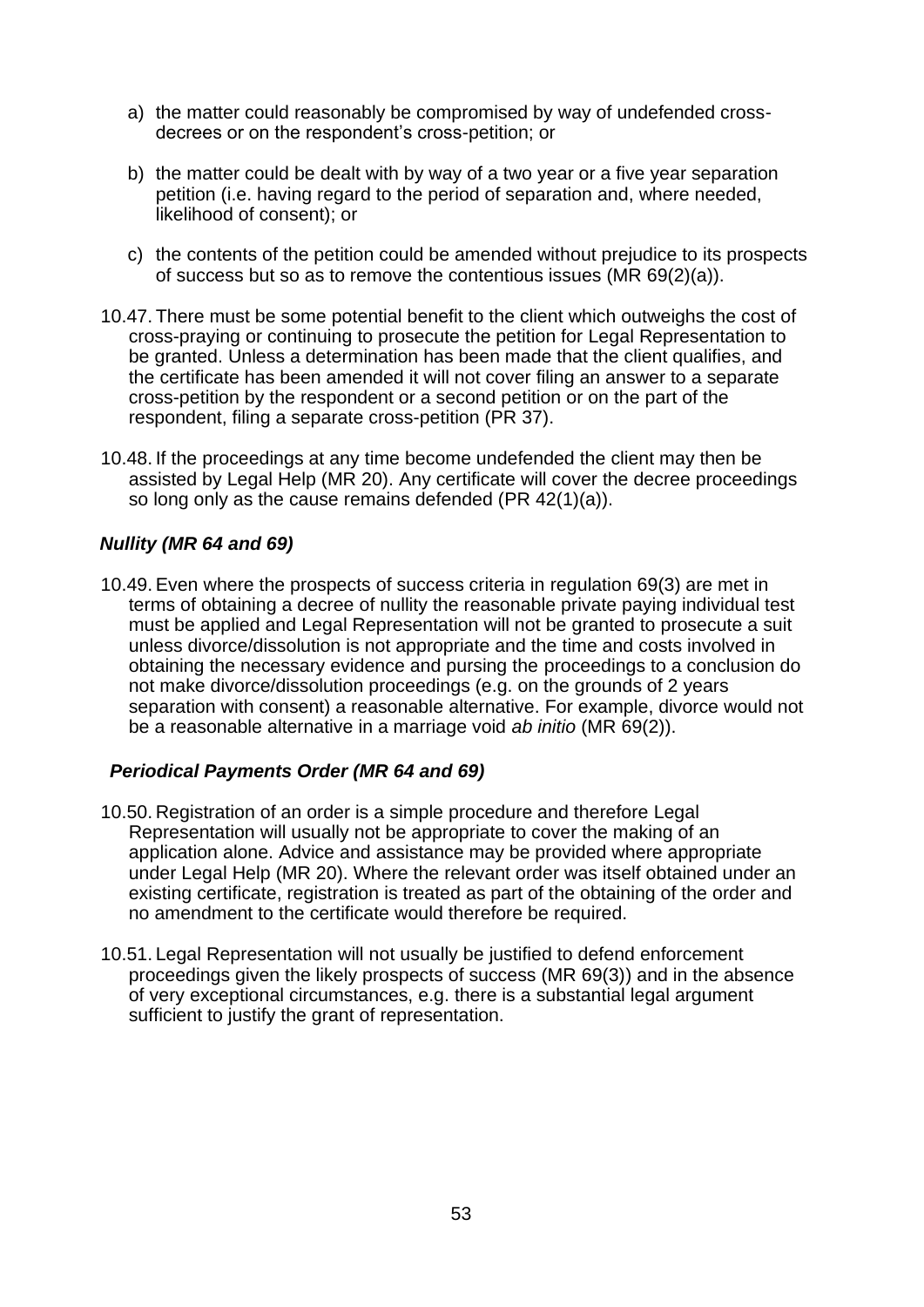# *Lump Sum and Property Adjustment Orders including Section 14 Trusts of Land and Appointment of Trustees Act 1996/Declaration as to Trusts Affecting Property/Declaration as to Rights of Occupation (MR 64 and 69) – see also the Civil Legal Services (Family Relationship) Regulations 2012*

- 10.52. Litigating over the sale of a property with no, low or negative equity is very unlikely to be justified (MR 69(2)(a)), unless exceptionally, having regard to the relative financial positions of the parties and all the circumstances, there is a very real prospect of achieving the sale of a property subject to a mortgage, from which the client would be released as a consequence of an order for sale, or in the circumstances of the particular case the client has a real prospect of preserving a home especially if there are children involved (MR 69(2)).
- 10.53. Legal Representation will therefore not be appropriate in ancillary relief proceedings for an order relating to debts unless responsibility for them may be significantly adjusted by a court order (i.e. where there are other financial resources which can be used for their payment). The likely level of any lump sum order made for the payment of debts must justify the costs of proceedings generally having regard to the operation of the statutory charge and the respondent must have the means to meet the order within a reasonable time (MR 69(2)(a)).
- 10.54. Married couples seeking an application under the Trusts of Land and Appointment of Trustees Act will not be granted legal aid for Family Help (higher) or Legal Representation to make an application to court unless no divorce or judicial separation is intended and one of the parties wants a jointly owned property to be sold or seeks a declaration as to rights of occupation (MR 69(2)(a)).

## *Inheritance (Provision for Family and Dependants) Act 1975 (MR 64 and 69)*

10.55. In most cases it will be appropriate for the costs of defending the case to be met out of the assets of the estate. Where the costs of proceedings can be met from the estate Legal Representation to apply for an order may be limited to seek a Beddoes order confirming this may be justified where no agreement on this issue can be reached. Legal Representation may be granted having regard to the prospects of success, issues, value of the claim, likely costs and attempts to compromise the case and subject to an appropriate contribution from the estate or the beneficiaries or both (MR 39(a)).

## *Parentage declarations (paragraph 12 of Part 1 of Schedule 1 to the Act)*

- 10.56. The applicant must have sufficient interest to take the proceedings and the evidence available (including any blood or DNA tests) and the personal benefit must justify any grant of representation. Establishing parentage alone may justify a grant but usually the applicant will also wish to obtain a child arrangement order or financial provision.
- 10.57. Legal Representation will be refused if the purpose of the proceedings is to establish parentage for the purposes of the Child Support Agency or Child Maintenance Commission and where the benefit to the mother or alleged father does not meet the reasonable private paying individual test (regulation 7) taking into account whether the client or other party is in receipt of state benefits. The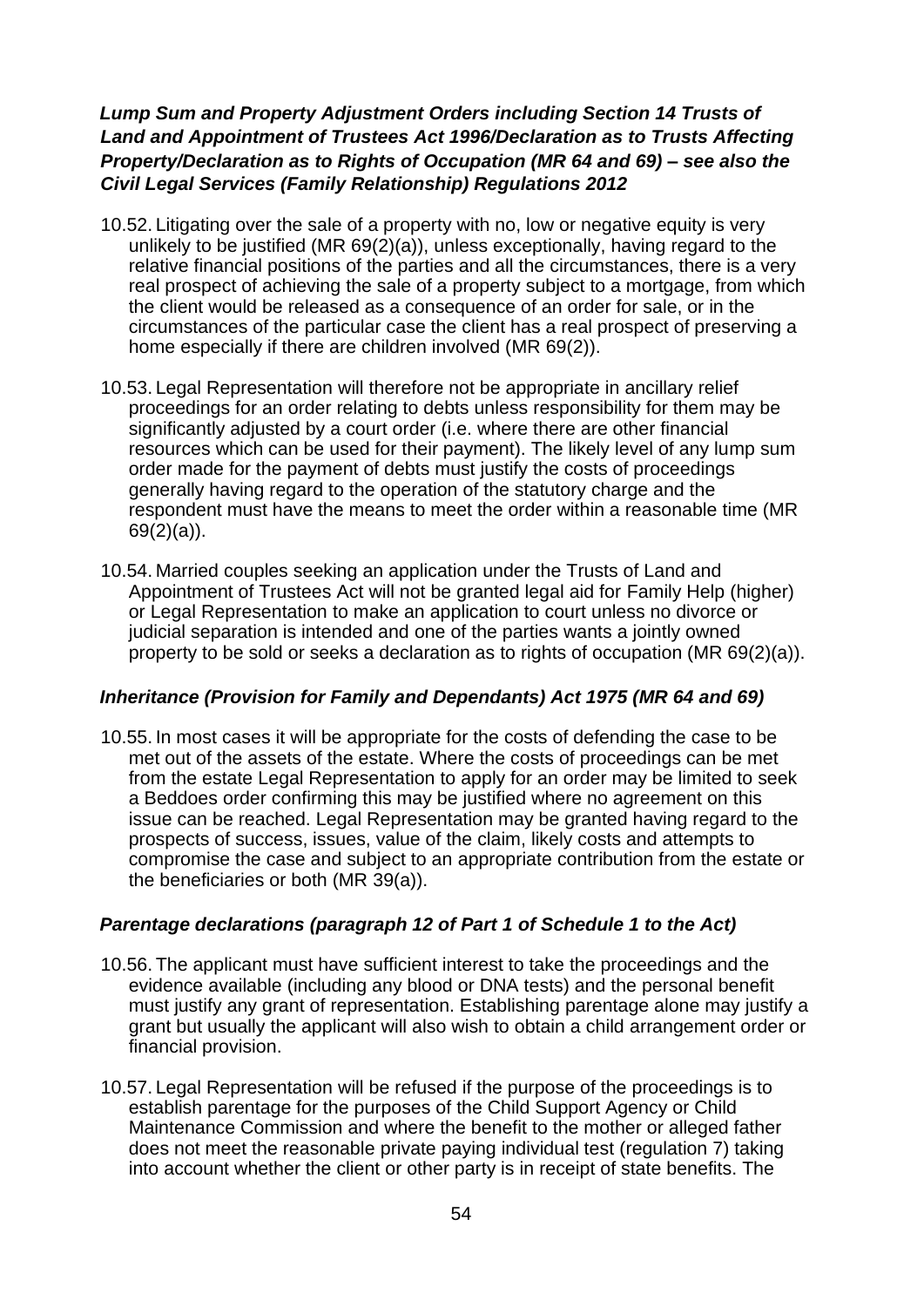personal benefit to be obtained must be sufficient to justify the grant. A request by the Agency/Commission for her to take proceedings will be insufficient.

# *Child Abduction and Custody Act 1985 (paragraph 17(1)(b) of Part 1 of Schedule 1 to the Act)*

- 10.58. Non-means, non-merits tested Legal Representation is available to an applicant who has applied under the Hague Convention 1980 to the central authority (the International Child Abduction and Contact Unit – part of the Official Solicitor's Office) pursuant to s.3(2) or s.14(2) of the Child Abduction and Custody Act 1985 i.e. an application made under the Convention by a person outside England and Wales for the return of or contact with an abducted child who has been brought to England and Wales. Any application for Legal Representation (which should be to the Agency's London Regional Office) should include the letter of instruction from the International Child Abduction and Contact Unit to the applicant's solicitor. An emergency application is not appropriate in these circumstances.
- 10.59. Otherwise the criteria set out in Regulations 64 and 68 of the Merits Regulations will apply. This means that:
	- a) there must be a need for representation in all the circumstances of the case including the nature and complexity of the issues, the existence of other proceedings and the interests of other parties to the proceedings (given that there will be a breach of rights of custody in favour of the other party) (MR 39(e)); and
	- b) the grant of Legal Representation to take proceedings, e.g. for a declaration to produce to a foreign court, will depend on the ultimate prospects of successful enforcement, having regard to all the circumstances of the case including the foreign country involved (MR 68(2)).
- 10.60. Respondents to applications under the Child Abduction and Custody Act 1985 have to satisfy the prospects of success criteria in accordance with regulation 68(2). However, "success" does not necessarily mean ensuring that an order for the return of the child is not made (MR 4(4)). A successful outcome may involve an order for the return of the child but one made with safeguards dealing with, for example, housing and maintenance for the respondent while the welfare of the child is determined in the country of origin.
- 10.61. It would be unusual for a respondent who was not the caring parent (the parent with whom the child was living in the country of origin) to meet the criteria for funding unless there was a strong defence under art.13 of the Child Abduction and Custody Act 1985 Act to prevent the return of the child.
- 10.62. The preparation of an application made to the Child Abduction Unit for transmission to another jurisdiction can be supported by way of Legal Help but legal aid is not available for proceedings outside the jurisdiction of England and Wales.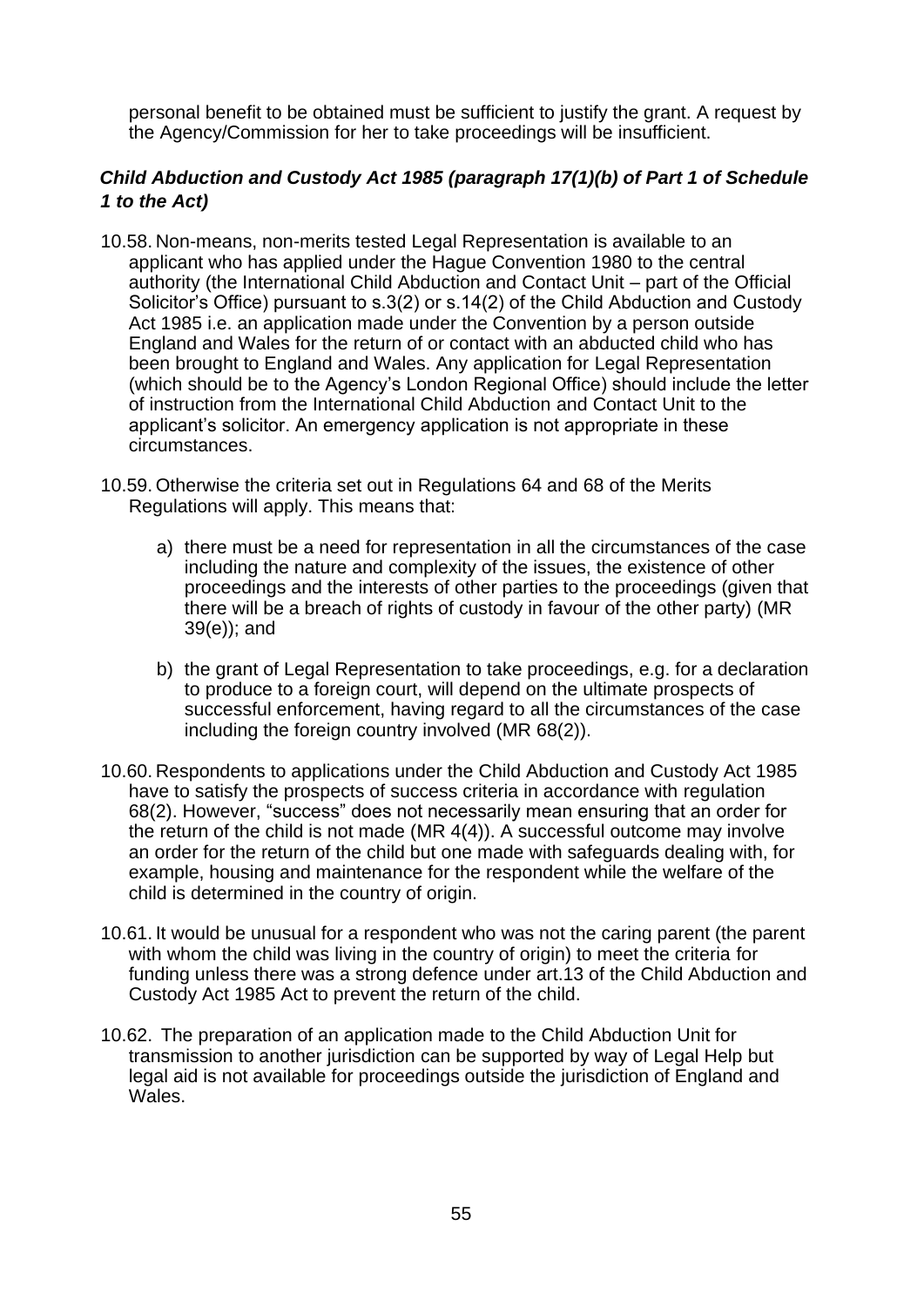# *Unlawful removal of a child (paragraph 10 of Part 1 of Schedule 1 to the Act)*

10.63. Under paragraph 10 of Part 1 to Schedule 1 of the Act, civil legal services provided in relation to certain applications are in scope where this relates to the "unlawful removal" of a child.

### *Paragraph 10(1) – Removals from the UK*

10.64. There are two parts to paragraph 10. Paragraph 10(1) deals with applications relating to international child abduction i.e. removal or potential removals from the UK. It states that legal aid may be provided for the following:

*"Civil legal services provided to an individual in relation to the following orders and requirements where the individual is seeking to prevent the unlawful removal of a related child from the United Kingdom or to secure the return of a related child who has been unlawfully removed from the United Kingdom –*

- a) *A prohibited steps order or specific issue order (as defined in section 8(1) of the Children Act 1989);*
- b) *An order under section 33 of the Family Law Act 1986 for disclosure of the child's whereabouts;*
- c) *An order under section 34 of that Act for the child's return;*
- *d) A requirement under section 37 of that Act to surrender a passport issued to, or containing particulars of, the child."*

10.65. There are a number of elements to this test:

- a) The client must be seeking to prevent the unlawful removal of a child from the UK or be seeking to secure the return of a child who has been unlawfully removed from the UK. Applications in relation to ongoing arrangements as to where the child will live or who they will spend time with are not therefore within the scope of this paragraph, nor would the respondent to an application under paragraph 10 be within scope for legal aid.
- b) The child must be a "related" child i.e. the client must be the parent or person with parental responsibility for the child (paragraph 10(4)).
- c) There are only certain proceedings which are in scope under this paragraph and for which civil legal services may be provided. It does not apply generally to all Children Act applications (e.g. applications for a child arrangements order).
- 10.66. Where a child has been unlawfully removed from the UK then in many instances an application to the Central Authority of the other country under the Hague Convention may be required to secure the return of that child. Under section 32 of the Act, civil legal services may not be provided which relate to any law other than the law of England and Wales except in certain prescribed circumstances. If it is therefore necessary to take proceedings in the jurisdiction to which the child has been taken in order to secure the return in accordance with the provisions of the Hague Convention, then these proceedings cannot be funded under legal aid in England and Wales.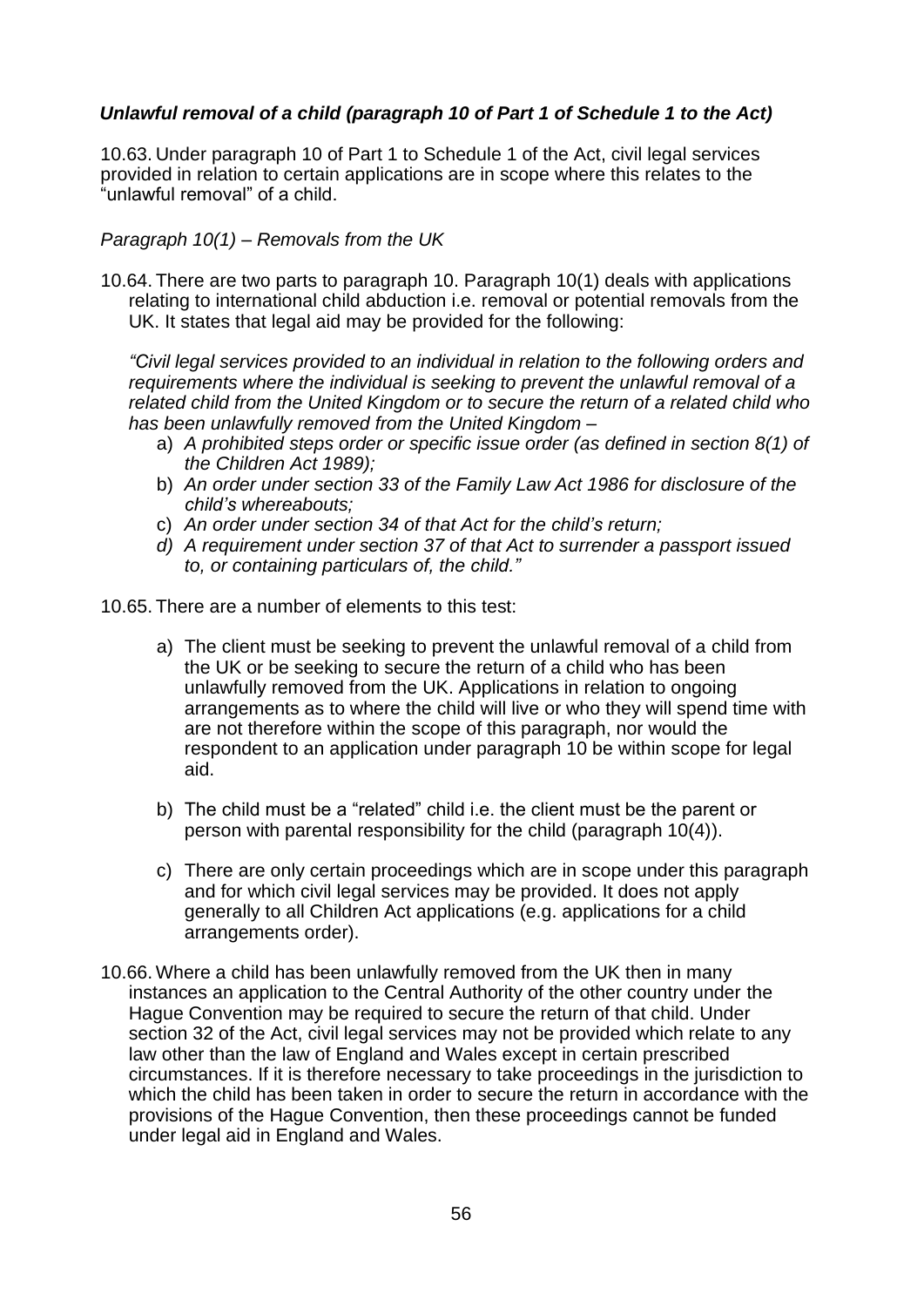10.67. There is no definition in the Act as to what constitutes unlawful removal. The Child Abduction Act 1984 creates an offence of abduction and a concept of whether lawful consent was obtained for the removal. Under section 1 an offence is committed if the child is removed out of the UK by a person connected with the child without the consent of anyone with parental responsibility, any person named in a child arrangements order as a person with whom the child is to live or custody unless the court has made an order allowing removal. An offence would not be committed if the person removing the child has the benefit of a child arrangements order that the child should live with them and the removal is for less than one month (for a special guardian the limit is three months). However, it would be a defence if consent has been unreasonably refused or the person removing the child has been unable to communicate with the other person despite having taken all reasonable steps to do so. Considering some of these issues may be helpful when looking at whether there may be unlawful removal but the concept of unlawful removal in paragraph 10(1) is freestanding and there is no requirement for an offence to be committed for a removal to amount to an unlawful removal for the purposes of paragraph 10(1).

## *Paragraph 10(2) – unlawful removal within the UK*

10.68. The second part of the paragraph 10(2) relates to the unlawful removal of a child within the UK. Legal aid is available in these circumstances where:

*"Civil legal services provided to an individual in relation to the following orders and applications where the individual is seeking to secure the return of a related child who has been unlawfully removed to a place in the United Kingdom –*

- a) *A prohibited steps order or specific issue order (as defined in section 8(1) of the Children Act 1989);*
- b) *An application under section 27 of the Family Law Act 1986 for registration of an order relating to a child;*
- c) *An order under section 33 of that Act for disclosure of the child's whereabouts;*
- *d) An order under section 34 of that Act for the child's return.*

10.69.Again, there are a number of elements to this:

- a) The client must be seeking to secure the return of a child who has been unlawfully removed to a place in the UK. Applications to secure a child arrangements order in respect of where the child should live with or longer term arrangements as to who the child will spend time with do not therefore fall within this paragraph, nor would the respondent to any application be within scope for legal aid;
- b) Paragraph 10(2) does not cover applications to prevent the removal of a child. It deals solely with applications to secure the return of a child who has been unlawfully removed;
- c) The child must be a "related" child i.e. the client must be the parent or person with parental responsibility for the child (paragraph 10(4));
- d) There are only certain proceedings which are in scope under this paragraph and for which civil legal services may be provided. These are similar (but not identical) to the applications in paragraph 10(1). It does not apply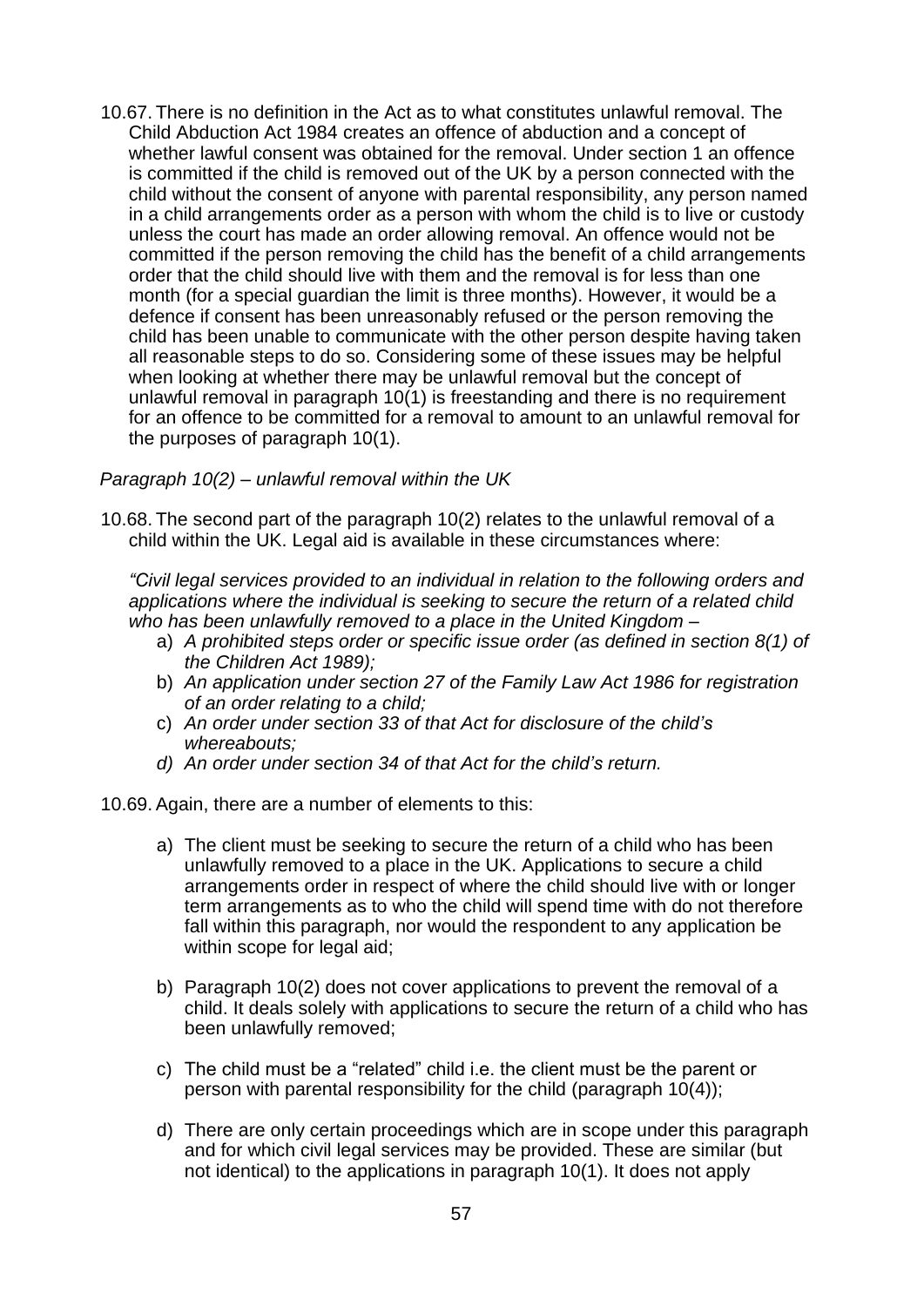generally to all Children Act applications;

- e) There is no definition in the Act as to what constitutes "unlawful removal". Whether a removal (or retention) is unlawful for these purposes will be dependent upon the specific facts and circumstances of an individual case. However, the following should be borne in mind:
	- (i) In general, as a starting point, the exercise of one parent of their parental responsibility will not constitute unlawful removal, nor in general will the removal of a child within the UK by a parent be "unlawful". However, the full facts of the case should be considered as discussed below.
	- (ii) Whether the removal or retention is unlawful may depend on whether there is an existing court order. Section 2(8) of the Children Act 1989 states that the fact that a person has parental responsibility for a child does not entitle him to act in any way which would be incompatible with any order made with respect to the child under the Act. If there is therefore a child arrangements order in respect of where the child will live or a prohibited steps order in force then any removal of, or failure to return, a child that breaches this will be unlawful for the purposes of this paragraph.
	- (iii) Whether the action breaches an existing child arrangements order will depend on the terms of the order. However, an order requiring the person with whom a child lives to allow the child to spend time with or stay with the person named in the order will not necessarily be breached if the child is not returned at the agreed time. For example, if there is a child arrangements order which says that the parent with whom the child usually lives will make the children available to spend time with the other parent from 5pm on Friday to 5pm on Sunday and that parent does not return the children on Sunday night, this would not be unlawful removal for these purposes. However, if the order was injunctive in its terms i.e. it said that the parent must return the children at a specified time (and s/he did not), then any removal may be unlawful.
	- (iv)Whether the client has parental responsibility for the child may also be relevant in determining whether the removal has been unlawful, particularly where no court order is in place. If the person who has removed the child does not have parental responsibility or does not usually care for the child then any removal without the consent of the person with parental responsibility may be unlawful. However, again this may depend on the circumstances. If the child, for example, usually resides with a parent who does not have parental responsibility then that parent would not be unlawfully removing the child if the child continued to reside with them even if the other parent had parental responsibility.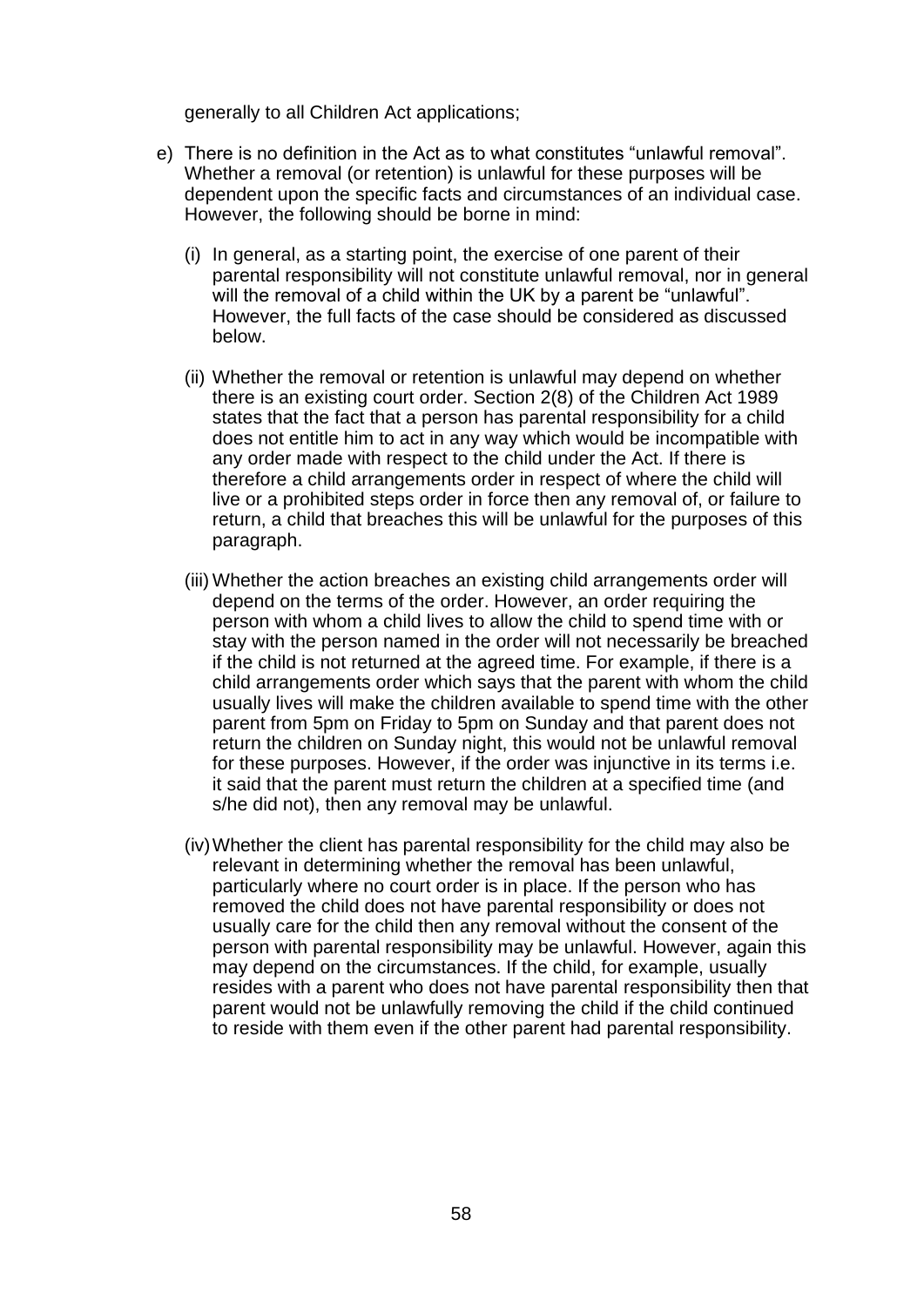# <span id="page-58-0"></span>**11. Significant breach of Convention rights (paragraph 22 of Part 1 of Schedule 1 to the Act)**

- 11.1. Paragraph 22 of Part 1 of Schedule 1 to the Act allows for legal aid to be provided in relation to claims in tort and other claims for damages in respect of an act or omission by a public authority which involved "a significant breach of Convention rights". This is intended to focus legal aid on the most serious cases.
- 11.2. The phrase "significant breach of Convention rights" is not defined in the Act and the intention is for "significant" to bear its natural meaning. Factors which might be relevant in considering whether there is a significant breach of a Convention right by a public authority include the severity of the violation and:
	- a) whether the breach was deliberate; and
	- b) whether the individual has suffered a significant disadvantage taking account of both the applicant's subjective perceptions and what is objectively at stake in a particular case.
- 11.3. The previous Funding Code guidance on the meaning and effect of "Significant Human Rights Issues" is no longer in force and it should not be followed when determining whether a breach of Convention rights is significant under paragraph 22 of Part 1 of Schedule 1 to the Act.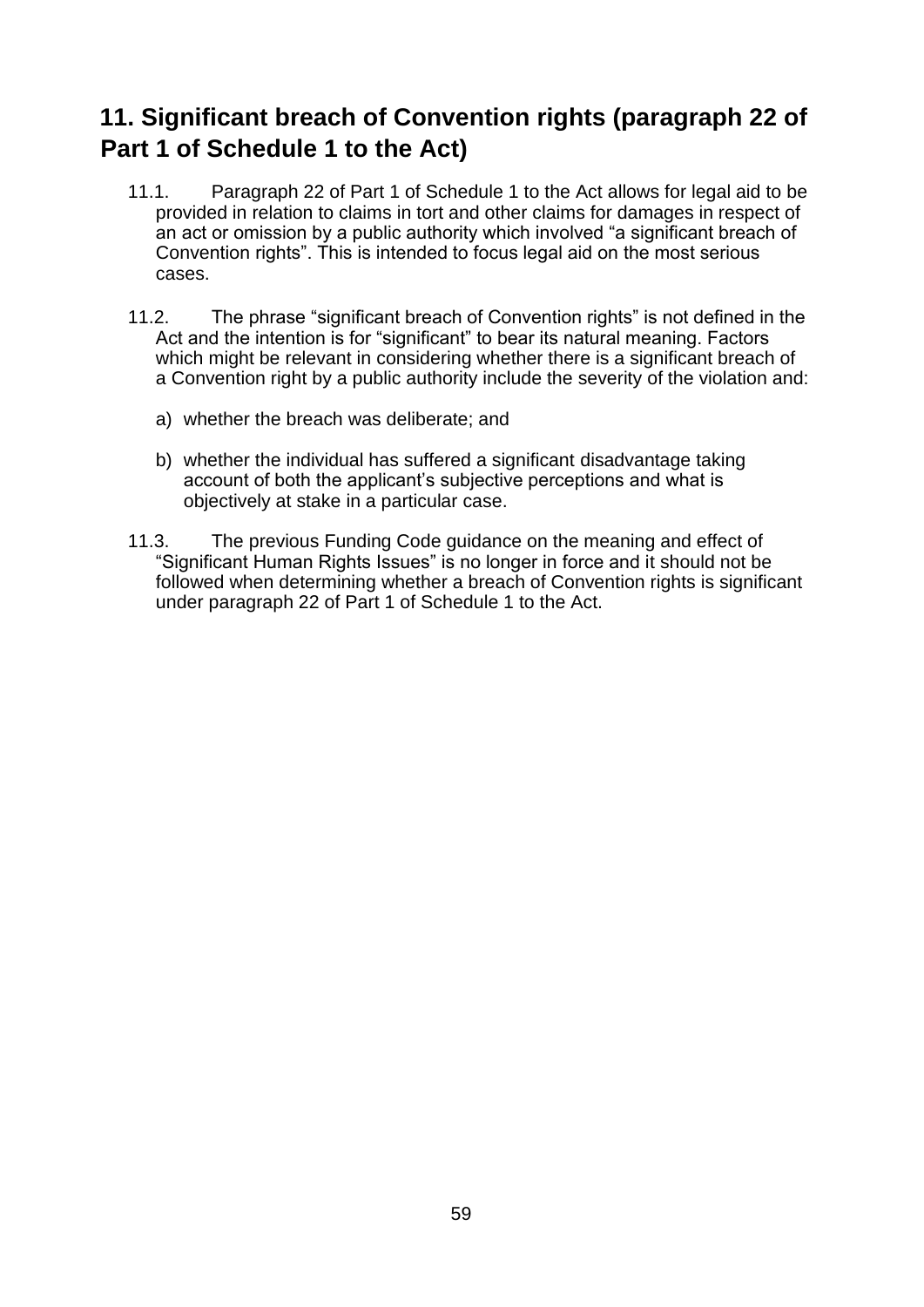# <span id="page-59-1"></span><span id="page-59-0"></span>**12. Risk to health or safety in rented home (paragraph 35 of Part 1 of Schedule 1 to the Act)**

# **Introduction**

- 12.1. The Director must have regard to this guidance in determining whether civil legal services under paragraph 35 of Part 1 of Schedule 1 to the Act are to be made available to an individual.
- 12.2. Paragraph 35 of the Act brings within the scope of legal aid "civil legal services provided to an individual in relation to the removal or reduction of a serious risk of harm to the health or safety of the individual or relevant member of the individual's family where –
	- a) the risk arises from the deficiency in the individual's home,
	- b) the individual's home is rented or leased from another person, and
	- c) the services are provided with a view to securing that the other person makes arrangements to remove or reduce the risk."
- 12.3. "Deficiency" is defined in paragraph 35(4) of the Act as "any deficiency, whether arising as a result of the construction of a building, an absence of maintenance or repair, or otherwise". This definition, as well as covering deficiencies in the home arising from lack of maintenance and lack of repair will also for example include poor design of a home that leads to a risk to health, such as condensation dampness.
- 12.4. For those applying for civil legal services under paragraph 35 of the Act (referred to as "disrepair cases" below), merits and financial eligibility criteria will apply as set out in Regulations made under the Act. In addition to the general merits criteria under the Regulations, the Civil Legal Aid (Merits) Regulations 2012 include specific merits criteria in respect of applications for Legal Representation in disrepair cases.
- <span id="page-59-2"></span>12.5. This document provides guidance to the Director on relevant factors which may be taken into account in determining whether "a serious risk of harm to the health or safety of the individual or relevant member of the individual's family" ("serious risk requirement") exists in a disrepair case. The serious risk requirement in paragraph 35 of the Act is intended to focus resources on cases of the highest importance and to avoid directing limited public funds towards cases which are, relatively speaking, trivial.

## **The process**

12.6. Civil legal services will be granted where there is a credible allegation that the disrepair poses a serious risk to the health or safety of the client or a relevant member of their family. All applications for civil legal services in disrepair cases should include adequate information on the case which explains the nature of the alleged disrepair and the risk to the client's health.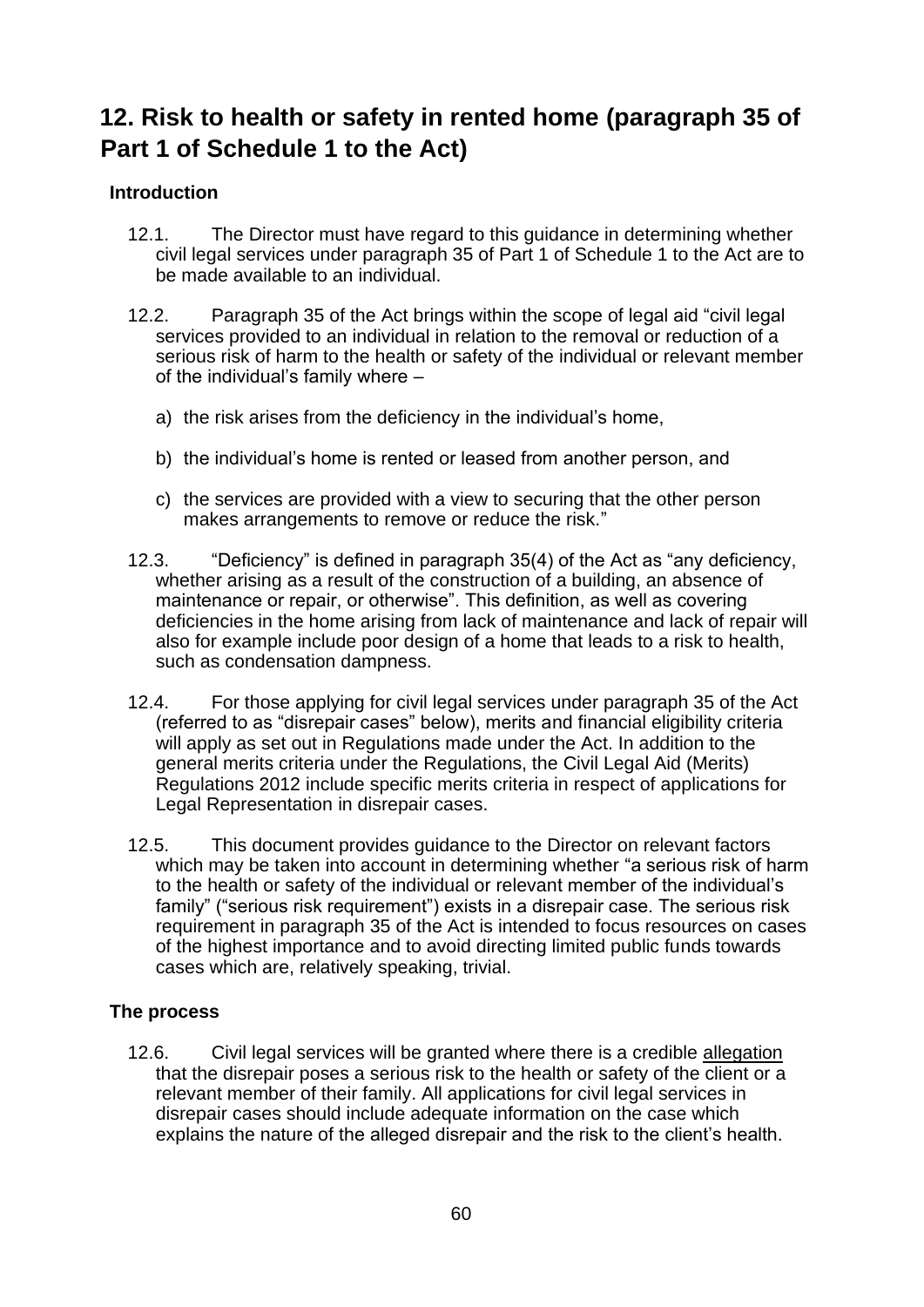- 12.7. This means that civil legal services will be available for the early stages of the case to fund expert reports so that the merits of the claim can be investigated. This will be in the form of Legal Help. In keeping with the Housing Disrepair Pre-Action Protocol, a joint expert should be instructed by the landlord and the tenant in circumstances where the protocol applies. Where there is an urgent need to seek an injunction due to the disrepair the Housing Pre-Action Protocol may not be appropriate.
- <span id="page-60-0"></span>12.8. At this point, any funding will be granted in the form of Legal Help to investigate the merits of the case. Where the Director concludes, as a result of information obtained in that investigation, that the serious risk requirement is not met (for example, after an expert report has been received) funding will cease at that stage.

## **Factors which may be taken into account by the Director**

- 12.9. In some cases, for example, those involving a deficiency such as a leaky gas boiler or dangerous electrical wiring the seriousness of the risk to the health of the client may appear a relatively clear-cut issue. In other cases, the seriousness of the risk of harm that the deficiency poses to health or safety will vary depending on the individual circumstances of the case. For example, the risk of harm to the health of a tenant who has a respiratory illness from damp may be greater than the risk to a tenant who does not.
- 12.10. In order to determine whether the serious risk requirement is met, the Director will need to take into account all relevant factors. By way of guidance, these factors may include the following:
	- a) Whether the deficiency has already resulted in harm to the applicant or a relevant of their family;
	- b) Whether, as a result of the deficiency, an existing health condition is exacerbated (for example, where an applicant who has asthma is living in a damp home, or where an applicant who has rheumatism is living in a home with no heating);
	- c) Whether the applicant or relevant family members affected by the deficiency are in a high-risk age group, such as the elderly and very young children, and therefore more susceptible to any deficiency;
	- d) Whether the applicant is vulnerable due to a disability. For example, a leaking roof which causes flooring to be damp may be viewed as significantly more serious if the applicant has particular mobility problems, or where important medical equipment was placed in jeopardy as a result of the deficiency;
	- e) Whether there are relevant environmental conditions. For example, broken heating may be a much more serious deficiency during the winter;
	- f) Whether there are multiple deficiencies which could, taken cumulatively, be of greater seriousness than individually. For example, damp conditions combined with a broken window could exacerbate the health risks